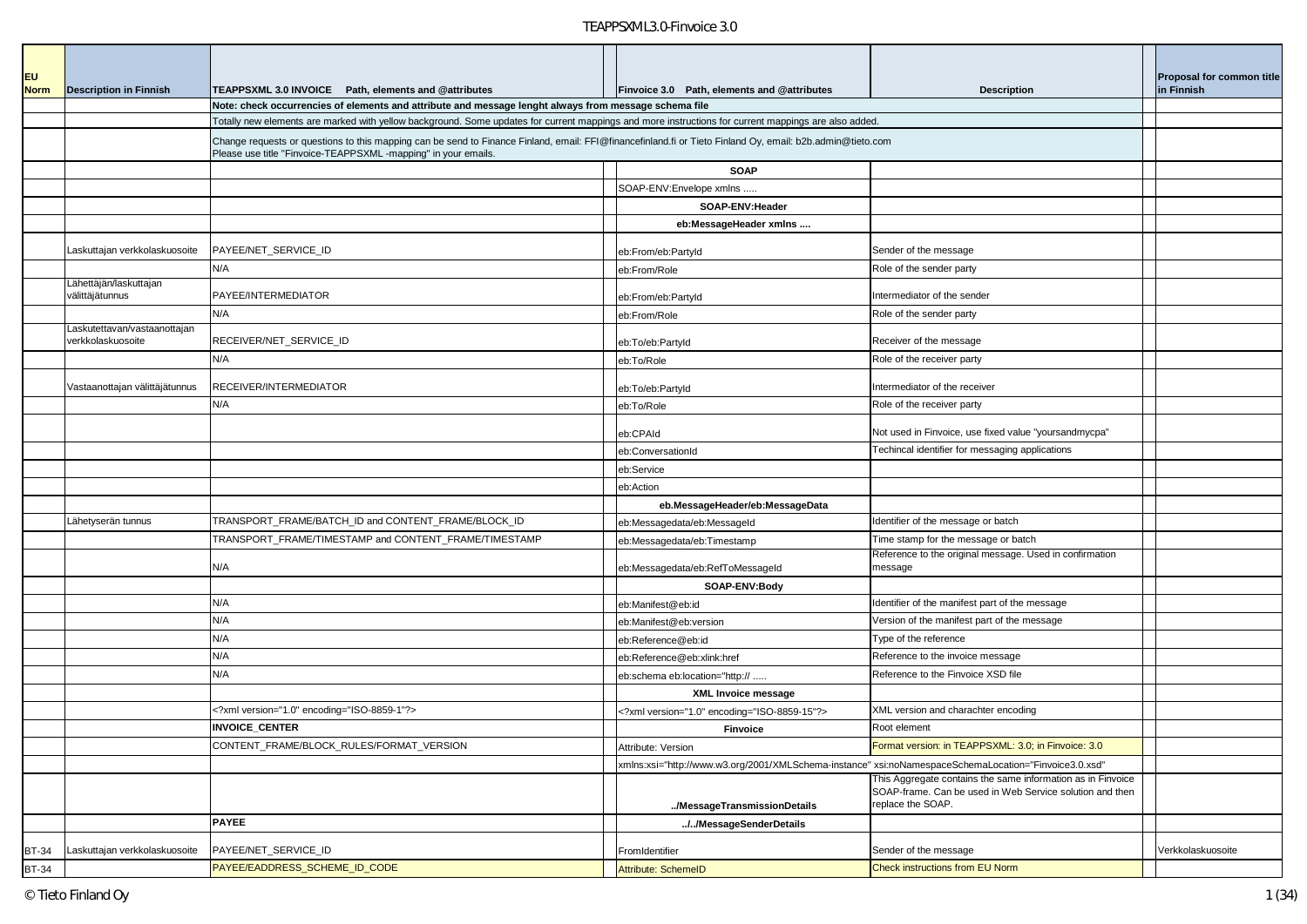| <b>EU</b>                    |                                                         |                                                                                                     |                                                           |                                                                                                                           | <b>Proposal for common title</b> |
|------------------------------|---------------------------------------------------------|-----------------------------------------------------------------------------------------------------|-----------------------------------------------------------|---------------------------------------------------------------------------------------------------------------------------|----------------------------------|
| <b>Norm</b>                  | <b>Description in Finnish</b><br>Lähettäjän/laskuttajan | TEAPPSXML 3.0 INVOICE Path, elements and @attributes                                                | Finvoice 3.0 Path, elements and @attributes               | <b>Description</b>                                                                                                        | in Finnish                       |
|                              | välittäjätunnus                                         | PAYEE/INTERMEDIATOR                                                                                 | FromIntermediator                                         | Intermediator of the sender                                                                                               | Välittäjätunnus                  |
|                              |                                                         | <b>RECEIVER</b>                                                                                     | //MessageReceiverDetails                                  |                                                                                                                           |                                  |
|                              | askutettavan/vastaanottajan<br>verkkolaskuosoite        | RECEIVER/NET_SERVICE_ID                                                                             |                                                           | Receiver of the message                                                                                                   | Verkkolaskuosoite                |
| <b>BT-49</b><br><b>BT-49</b> |                                                         | RECEIVER/EADDRESS_SCHEME_ID_CODE                                                                    | Toldentifier<br><b>Attribute: SchemeID</b>                | <b>Check instructions from EU Norm</b>                                                                                    |                                  |
|                              |                                                         |                                                                                                     |                                                           |                                                                                                                           |                                  |
|                              | Vastaanottajan välittäjätunnus                          | RECEIVER/INTERMEDIATOR                                                                              | ToIntermediator                                           | Intermediator of the receiver                                                                                             | /älittäjätunnus                  |
|                              |                                                         | TRANSPORT_FRAME                                                                                     | //MessageDetails                                          |                                                                                                                           |                                  |
|                              | Lähetyserän tunnus                                      | TRANSPORT_FRAME/BATCH_ID and CONTENT_FRAME/BLOCK_ID                                                 | MessageIdentifier                                         | Identifier of the message or batch                                                                                        |                                  |
|                              |                                                         | TRANSPORT_FRAME/TIMESTAMP and CONTENT_FRAME/TIMESTAMP                                               | MessageTimeStamp                                          | Time stamp for the message or batch                                                                                       |                                  |
|                              |                                                         | N/A                                                                                                 | RefToMessageIdentifier                                    | Reference to the original message. Used in confirmation<br>message                                                        |                                  |
| <b>BT-23</b>                 |                                                         | HEADER/BUSINESS_PROCESS_TYPE                                                                        | <b>ImplementationCode</b>                                 | Code for industry specific implementation                                                                                 |                                  |
|                              |                                                         |                                                                                                     |                                                           | If invoice message comply with EU Norm, use value                                                                         |                                  |
|                              |                                                         |                                                                                                     |                                                           | according to national instructions. E.g. in Finland                                                                       |                                  |
| <b>BT-24</b>                 |                                                         | <b>IEADER/SPECIFICATION_ID</b>                                                                      | SpecificationIdentifier                                   | EN16931                                                                                                                   |                                  |
| <b>BG-4</b>                  |                                                         | <b>PAYEE</b>                                                                                        | /SellerPartyDetails                                       | Seller information<br>Identification of seller Business ID (Business Identity Code =                                      |                                  |
| <b>BT-30</b>                 | Laskuttajan y-tunnus                                    | PAYEE/CUSTOMER_INFORMATION/ORGANIZATION_NUMBER                                                      | SellerPartyIdentifier                                     | Y-tunnus in Finnish)                                                                                                      | Y-tunnus                         |
|                              |                                                         | PAYEE/CUSTOMER INFORMATION/ORGANIZATION NUMBER/@SCHEME ID                                           | Attribute: SchemeID                                       | Check instructions from EU Norm                                                                                           |                                  |
|                              |                                                         |                                                                                                     |                                                           | Link to register published by National Board of Patents and                                                               |                                  |
|                              |                                                         |                                                                                                     |                                                           | Registration of Finland. There you can check if a business has<br>been registered at the Trade Register or the Prepayment |                                  |
|                              |                                                         | N/A                                                                                                 | SellerPartyIdentifierUrlText                              | Register. See www.ytj.fi                                                                                                  |                                  |
| <b>BT-27</b>                 | Laskuttajan virallinen nimi                             | PAYEE/CUSTOMER_INFORMATION/CUSTOMER_NAME                                                            | SellerOrganisationName                                    | Seller name                                                                                                               |                                  |
|                              |                                                         |                                                                                                     |                                                           | A name by which the Seller is known, other than Seller name                                                               |                                  |
| <b>BT-28</b>                 |                                                         | PAYEE/CUSTOMER_INFORMATION/TRADING_NAME<br>PAYEE/CUSTOMER_INFORMATION/ORGANIZATION_DEPARTMENT [1-2] | SellerOrganisationTradingName                             | (also known as Business name).<br>Department information eg. Deparment or Unit                                            | Osasto                           |
| BT-31                        | Laskuttajan ALV-tunnus                                  | PAYEE/CUSTOMER_INFORMATION/VAT_NUMBER                                                               | SellerOrganisationDepartment<br>SellerOrganisationTaxCode | VAT number, (Business ID with FI as a prefix)                                                                             | ALV-numero                       |
|                              |                                                         | N/A                                                                                                 | SellerOrganisationTaxCodeUrlText                          | Link to the common website                                                                                                |                                  |
|                              |                                                         |                                                                                                     |                                                           |                                                                                                                           |                                  |
|                              |                                                         | PAYEE/CUSTOMER_INFORMATION/PARTY_IDENTIFICATION_ID                                                  |                                                           |                                                                                                                           |                                  |
|                              |                                                         | f IdentifierType = HETU,<br>PAYEE/CUSTOMER_INFORMATION/SOCIAL_SECURITY_NUMBER                       |                                                           | Other party identification than Business Identity Code,<br>attribute IdentifierType should be used                        |                                  |
| <b>BT-29</b>                 |                                                         | PAYEE/CUSTOMER_INFORMATION/PARTY_IDENTIFICATION_ID/@AUTHORITY                                       | SellerCode<br>Attribute: IdentifierType                   | e.g. DUNS, GLN, HETU                                                                                                      |                                  |
|                              |                                                         | PAYEE/CUSTOMER_INFORMATION/PARTY_IDENTIFICATION_ID/@SCHEME_ID                                       | <b>Attribute: SchemeID</b>                                | <b>Check instructions from EU Norm</b>                                                                                    |                                  |
| <b>BG-5</b>                  |                                                         | PAYEE/CUSTOMER_INFORMATION/ADDRESS                                                                  | //SellerPostalAddressDetails                              | Seller address information                                                                                                |                                  |
| <b>BT-35</b>                 |                                                         |                                                                                                     |                                                           |                                                                                                                           |                                  |
| <b>BT-36</b>                 |                                                         | PAYEE/CUSTOMER INFORMATION/ADDRESS/STREET ADDRESS1-                                                 |                                                           |                                                                                                                           |                                  |
| <b>BT-162</b>                | Laskuttajan lähiosoite<br>Laskuttajan postinumeroon     | STREET_ADDRESS3                                                                                     | SellerStreetName                                          | Postal address                                                                                                            | Postiosoite                      |
| <b>BT-37</b>                 | liittyvä postitoimipaikka                               | PAYEE/CUSTOMER INFORMATION/ADDRESS/POST OFFICE                                                      | SellerTownName                                            | Name of the town                                                                                                          |                                  |
| <b>BT-38</b>                 | askuttajan postinumero                                  | PAYEE/CUSTOMER_INFORMATION/ADDRESS/POSTAL_CODE                                                      | SellerPostCodeIdentifier                                  | Post code                                                                                                                 |                                  |
| <b>BT-39</b>                 |                                                         | PAYEE/CUSTOMER INFORMATION/ADDRESS/SUBDIVISION                                                      | <b>SellerCountrySubdivision</b>                           | The subdivision of a country.                                                                                             |                                  |
| <b>BT-40</b>                 | Laskuttajan maakoodi                                    | PAYEE/CUSTOMER_INFORMATION/ADDRESS/COUNTRY_CODE                                                     | CountryCode                                               | ISO 3166 country codes eg. FI, SE                                                                                         |                                  |
|                              | Laskuttajan maan selväkielinen<br>nimi                  | PAYEE/CUSTOMER_INFORMATION/ADDRESS/COUNTRY                                                          |                                                           | Country name                                                                                                              |                                  |
|                              |                                                         |                                                                                                     | CountryName                                               | If the Seller have only PO box information, use                                                                           |                                  |
|                              |                                                         |                                                                                                     |                                                           | SellerStreetName (STREET_ADDRESS1) element instead of                                                                     |                                  |
|                              |                                                         | PAYEE/CUSTOMER_INFORMATION/ADDRESS/STREET_ADDRESS4                                                  | SellerPostOfficeBoxIdentifier                             | this element.                                                                                                             |                                  |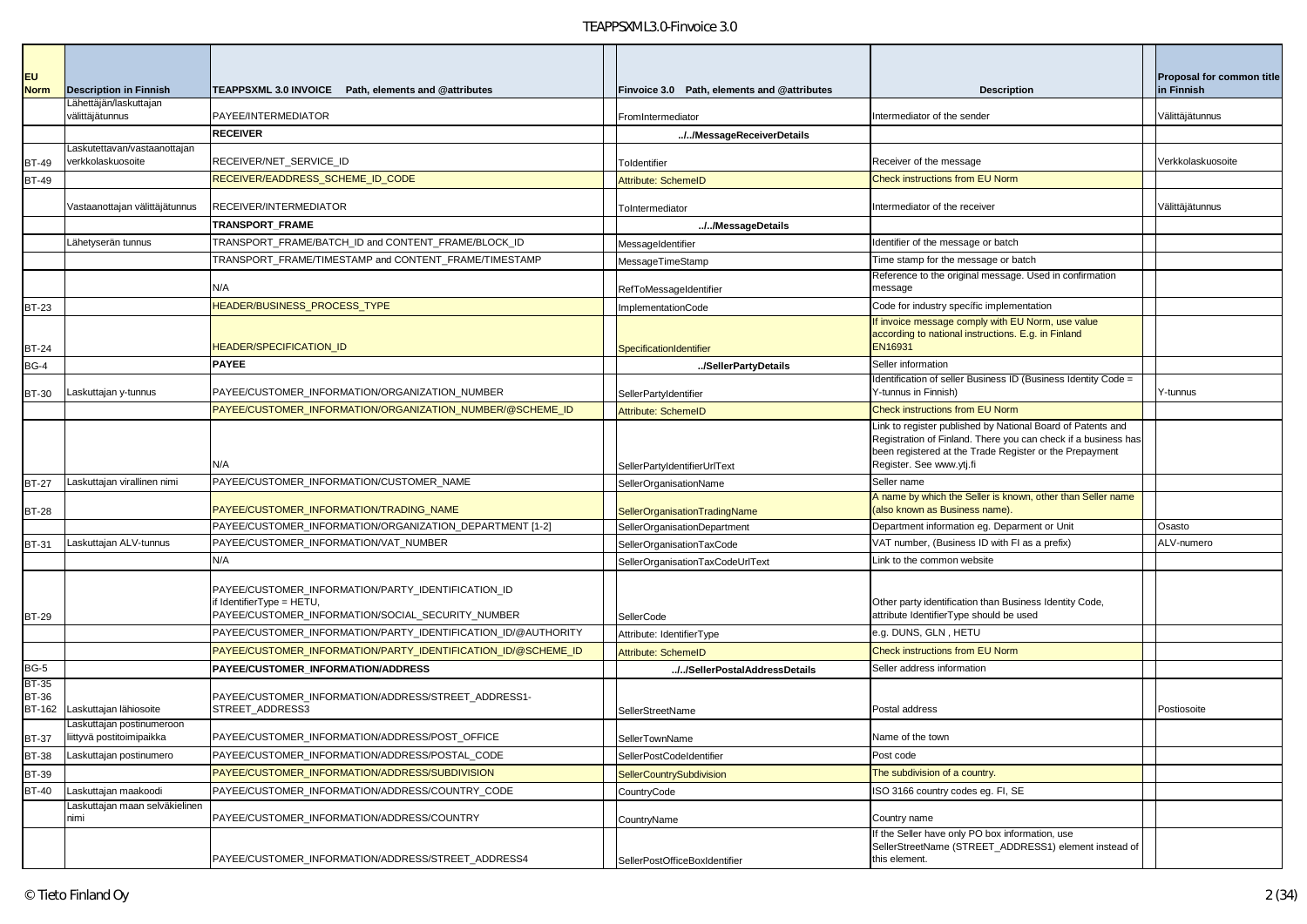| <b>EU</b>    |                                                |                                                                                                                                     |                                             |                                                                                                                                        | <b>Proposal for common title</b> |
|--------------|------------------------------------------------|-------------------------------------------------------------------------------------------------------------------------------------|---------------------------------------------|----------------------------------------------------------------------------------------------------------------------------------------|----------------------------------|
| <b>Norm</b>  | <b>Description in Finnish</b>                  | TEAPPSXML 3.0 INVOICE Path. elements and @attributes                                                                                | Finvoice 3.0 Path, elements and @attributes | <b>Description</b>                                                                                                                     | in Finnish                       |
|              |                                                |                                                                                                                                     | . J. J                                      |                                                                                                                                        |                                  |
|              |                                                | PAYEE/CUSTOMER_INFORMATION/PARTY_IDENTIFICATION_ID                                                                                  |                                             |                                                                                                                                        |                                  |
|              | Laskuttajan OVT-tunnus                         | PAYEE/CUSTOMER_INFORMATION/PARTY_IDENTIFICATION_ID[@AUTHORITY="E                                                                    |                                             |                                                                                                                                        |                                  |
|              | kokonaisuudessaan                              | DI"]                                                                                                                                | SellerOrganisationUnitNumber                | OVT code (OVT-tunnus)                                                                                                                  | OVT-tunnus                       |
|              | Laskuttajan toimipiste                         | PAYEE/CUSTOMER INFORMATION/SITE                                                                                                     | <b>SellerSiteCode</b>                       | Code for place of business                                                                                                             | Toimipiste                       |
| <b>BT-41</b> | Laskuttajan yhteystieto                        | PAYEE/CUSTOMER_INFORMATION/CONTACT_INFORMATION/CONTACT_PERSON                                                                       | SellerContactPersonName                     | Contact person of seller                                                                                                               | Yhteyshenkilö                    |
|              |                                                | PAYEE/CUSTOMER_INFORMATION/CONTACT_INFORMATION/CONTACT_PERSON<br><b>FUNCTION</b>                                                    | SellerContactPersonFunction                 | eg. title, remit                                                                                                                       |                                  |
|              |                                                | PAYEE/CUSTOMER_INFORMATION/CONTACT_INFORMATION/DEPARTMENT                                                                           | SellerContactPersonDepartment               | Department information eg. Deparment or Unit                                                                                           |                                  |
| BG-6         |                                                | PAYEE/CUSTOMER_INFORMATION/CONTACT_INFORMATION                                                                                      | /SellerCommunicationDetails                 | Related to the contact person of seller                                                                                                |                                  |
| <b>BT-42</b> | Laskuttajan yhteyshenkilön<br>puhelinnumero    | PAYEE/CUSTOMER_INFORMATION/CONTACT_INFORMATION/TELEPHONE_NUMB<br>ER[2]                                                              | SellerPhoneNumberIdentifier                 | phone number                                                                                                                           | Puh                              |
| <b>BT-43</b> | Laskuttajan yhteyshenkilön<br>sähköpostiosoite | PAYEE/CUSTOMER_INFORMATION/CONTACT_INFORMATION/E-<br>MAIL_ADDRESS[1]                                                                |                                             | email address                                                                                                                          | E-mail                           |
|              |                                                |                                                                                                                                     | SellerEmailAddressIdentifier                |                                                                                                                                        |                                  |
|              |                                                | OTHER_PARTNER/CUSTOMER_INFORMATION-structure can be used.<br>@PARTNER_TYPE = SellerOfficialPostalAddressDetails. Note CUSTOMER_NAME |                                             | Information related to the printing version of the invoice. This<br>information is printed into the bottom of the invoice. Use only if |                                  |
|              |                                                | cannot be empty.                                                                                                                    | /SellerInformationDetails                   | different than in SellerPostalAddressDetails                                                                                           |                                  |
|              |                                                |                                                                                                                                     | //SellerOfficialPostalAddressDetails        | Seller official address information                                                                                                    |                                  |
|              |                                                | N/A                                                                                                                                 | <b>SellerOfficialStreetName</b>             | Postal address                                                                                                                         | Postiosoite                      |
|              |                                                | N/A                                                                                                                                 | SellerOfficialTownName                      | Name of the town                                                                                                                       |                                  |
|              |                                                | N/A                                                                                                                                 | SellerOfficialPostCodeIdentifier            | Post code                                                                                                                              |                                  |
|              |                                                | N/A                                                                                                                                 | SellerOfficialCountrySubdivision            | The subdivision of a country.                                                                                                          |                                  |
|              |                                                | N/A                                                                                                                                 | CountryCode                                 | ISO 3166 country codes eg. FI, SE                                                                                                      |                                  |
|              |                                                | N/A                                                                                                                                 | CountryName                                 | Country name                                                                                                                           |                                  |
|              |                                                |                                                                                                                                     | J.J                                         |                                                                                                                                        |                                  |
|              | Laskuttajan kotipaikka                         | PAYEE/DOMICILE                                                                                                                      | SellerHomeTownName                          | Domicile                                                                                                                               | Kotipaikka                       |
|              |                                                | PAYEE/CUSTOMER_INFORMATION/VAT_REG                                                                                                  | SellerVatRegistrationText                   | Can be used for information that the registration is in process.<br>"Rekisteröinti vireillä"                                           |                                  |
|              |                                                | HEADER/FREE_TEXT[@TEXT_TYPE="SellerVatRegistrationDate"]                                                                            | SellerVatRegistrationDate                   | Date of registration                                                                                                                   |                                  |
|              |                                                |                                                                                                                                     | Attribute: Format                           | <b>CCYYMMDD</b>                                                                                                                        |                                  |
| <b>BT-32</b> |                                                | PAYEE/PRELIMINARY_TAX_REGISTRED                                                                                                     | SellerTaxRegistrationText                   | Tax demand note (e.g. "F-skattesedel")                                                                                                 |                                  |
| <b>BT-33</b> |                                                | PAYEE/ADDITIONAL_LEGAL_INFO                                                                                                         | SellerAdditionalLegalInfo                   | Additional legal information.                                                                                                          |                                  |
|              | askuttajan puhelinnumero                       | PAYEE/CUSTOMER INFORMATION/CONTACT INFORMATION/TELEPHONE NUMB<br>ER[1]                                                              | SellerPhoneNumber                           | phone number                                                                                                                           | Puh                              |
|              | Laskuttajan fax                                | PAYEE/CUSTOMER_INFORMATION/CONTACT_INFORMATION/TELEFAX_NUMBER[                                                                      | SellerFaxNumber                             | Fax number                                                                                                                             | Fax                              |
|              | Laskuttajan email                              | PAYEE/CUSTOMER_INFORMATION/E-MAIL_ADDRESS[1]                                                                                        | SellerCommonEmailAddressIdentifier          | Common Email address                                                                                                                   | E-mail                           |
|              | Laskuttajan www-osoite                         | PAYEE/CUSTOMER_INFORMATION/LINKS/LINK[@OBJECT="SellerWebAddressIdenti<br>fier"]                                                     | SellerWebAddressIdentifier                  | Common web address                                                                                                                     |                                  |
|              |                                                | PAYEE/CUSTOMER INFORMATION/FREE TEXT                                                                                                | SellerFreeText                              | Seller information                                                                                                                     |                                  |
| <b>BG-17</b> |                                                | <b>PAYEE/BANKS</b>                                                                                                                  | //SellerAccountDetails                      | Seller bank account details                                                                                                            |                                  |
| <b>BT-84</b> | Laskuttajan IBAN-tilinumero                    | PAYEE/BANKS/IBAN_ACCOUNT_NUMBER                                                                                                     | SellerAccountID                             | Seller's account number                                                                                                                | <b>IBAN</b>                      |
|              |                                                |                                                                                                                                     | Attribute: IdentificationSchemeName         | <b>IBAN or BBAN</b>                                                                                                                    |                                  |
| <b>BT-86</b> | Pankin tunnus, BIC-koodi                       | PAYEE/BANKS/SWIFT CODE                                                                                                              | SellerBic                                   | SWIFT-code of the seller's bank                                                                                                        | <b>BIC</b>                       |
|              |                                                |                                                                                                                                     | Attribute: IdentificationSchemeName         | <b>BIC</b>                                                                                                                             |                                  |
| <b>BT-85</b> |                                                | PAYEE/BANKS/BANK_NAME                                                                                                               | <b>SellerAccountName</b>                    | The name of the payment account                                                                                                        |                                  |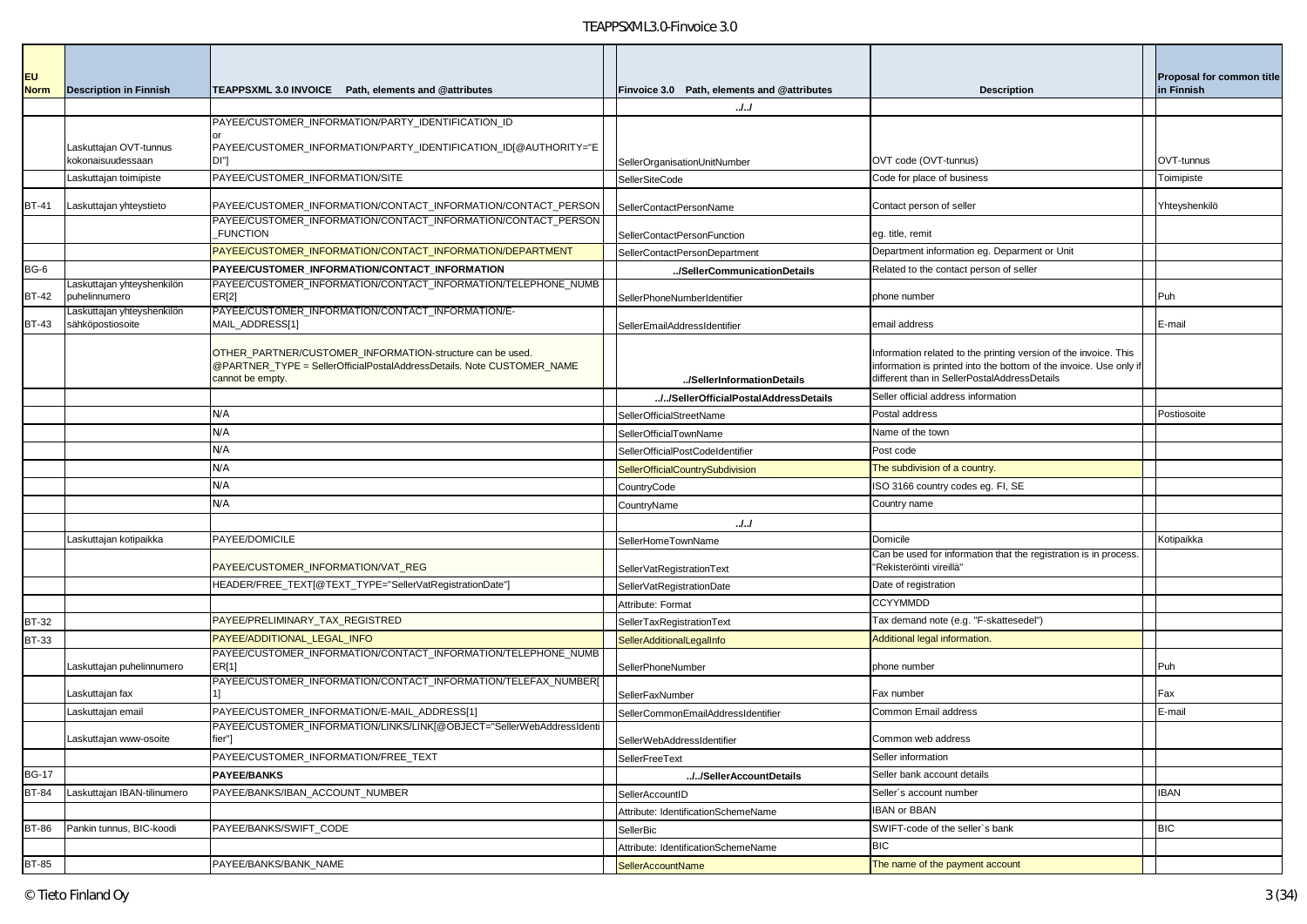| <b>EU</b><br><b>Norm</b> | <b>Description in Finnish</b> | TEAPPSXML 3.0 INVOICE Path, elements and @attributes                                                                                                        | Finvoice 3.0 Path, elements and @attributes | <b>Description</b>                                                                                                                             | Proposal for common title<br>in Finnish |
|--------------------------|-------------------------------|-------------------------------------------------------------------------------------------------------------------------------------------------------------|---------------------------------------------|------------------------------------------------------------------------------------------------------------------------------------------------|-----------------------------------------|
|                          |                               |                                                                                                                                                             |                                             |                                                                                                                                                |                                         |
|                          |                               |                                                                                                                                                             | //InvoiceRecipientDetails                   | Invoice recipient's details (Not in use)                                                                                                       |                                         |
|                          |                               | N/A                                                                                                                                                         | InvoiceRecipientAddress                     | Electronic invoicing address of the seller                                                                                                     |                                         |
|                          |                               | N/A                                                                                                                                                         | InvoiceRecipientIntermediatorAddress        | <b>BIC</b>                                                                                                                                     |                                         |
|                          |                               |                                                                                                                                                             | . J. J                                      |                                                                                                                                                |                                         |
|                          |                               | INVOICE_SENDER/CUSTOMER_INFORMATION                                                                                                                         | /InvoiceSenderPartyDetails                  | Used when other party than seller sends the invoice                                                                                            | Laskun lähettäjä                        |
|                          |                               | INVOICE_SENDER/CUSTOMER_INFORMATION/ORGANIZATION_NUMBER                                                                                                     | InvoiceSenderPartyIdentifier                | Identification of sender Business ID (Business Identity Code =<br>Y-tunnus in Finnish)                                                         | Y-tunnus                                |
|                          |                               | INVOICE_SENDER/CUSTOMER_INFORMATION/ORGANIZATION_NUMBER/@SCHE<br>ME_ID                                                                                      | Attribute: SchemeID                         | Check instructions from EU Norm                                                                                                                |                                         |
|                          |                               | INVOICE_SENDER/CUSTOMER_INFORMATION/CUSTOMER_NAME                                                                                                           | InvoiceSenderOrganisationName               | Invoice sender's name                                                                                                                          |                                         |
|                          |                               | INVOICE_SENDER/CUSTOMER_INFORMATION/VAT_NUMBER                                                                                                              | nvoiceSenderOrganisationTaxCode             | VAT number, (Business ID with FI as a prefix)                                                                                                  | ALV-numero                              |
|                          |                               | INVOICE_SENDER/CUSTOMER_INFORMATION/PARTY_IDENTIFICATION_ID<br>if IdentifierType=HETU,<br>INVOICE SENDER/CUSTOMER INFORMATION/SOCIAL SECURITY NUMBER        | <b>InvoiceSenderCode</b>                    | Other party identification than Business Identity Code,<br>attribute IdentifierType should be used                                             |                                         |
|                          |                               | INVOICE SENDER/CUSTOMER INFORMATION/PARTY IDENTIFICATION ID/@AUT<br><b>HORITY</b>                                                                           | Attribute: IdentifierType                   | e.g. DUNS, GLN, HETU                                                                                                                           |                                         |
|                          |                               | INVOICE_SENDER/CUSTOMER_INFORMATION/PARTY_IDENTIFICATION_ID/@SCH<br>EME ID                                                                                  | Attribute: SchemeID                         | Check instructions from EU Norm                                                                                                                |                                         |
|                          |                               |                                                                                                                                                             | $\cdot$                                     |                                                                                                                                                |                                         |
|                          |                               | INVOICE_RECIPIENT/CUSTOMER_INFORMATION                                                                                                                      | /InvoiceRecipientPartyDetails               | This is used if the invoice is send to other than buyer eg.<br>accounting company etc. or to the other department than<br>buyer                | Laskutusosoite                          |
|                          |                               | INVOICE RECIPIENT/CUSTOMER INFORMATION/ORGANIZATION NUMBER                                                                                                  | InvoiceRecipientPartyIdentifier             | Identification of Invoice Recipient Business ID (Business<br>Identity Code = Y-tunnus in Finnish)                                              | Laskutusosoite                          |
|                          |                               | INVOICE_RECIPIENT/CUSTOMER_INFORMATION/ORGANIZATION_NUMBER/@SC<br><b>HEME ID</b>                                                                            | Attribute: SchemeID                         | Check instructions from EU Norm                                                                                                                |                                         |
|                          |                               | INVOICE_RECIPIENT/CUSTOMER_INFORMATION/CUSTOMER_NAME                                                                                                        | InvoiceRecipientOrganisationName            | Name of recipient                                                                                                                              |                                         |
|                          |                               | INVOICE_RECIPIENT/CUSTOMER_INFORMATION/ORGANIZATION_DEPARTMENT<br>$[1-2]$                                                                                   | InvoiceRecipientDepartment                  | Department information eg. Department or Unit                                                                                                  | Osasto                                  |
|                          |                               | INVOICE_RECIPIENT/CUSTOMER_INFORMATION/VAT_NUMBER                                                                                                           | InvoiceRecipientOrganisationTaxCode         | VAT number, (Business ID with FI as a prefix)                                                                                                  | ALV-numero                              |
|                          |                               | INVOICE_RECIPIENT/CUSTOMER_INFORMATION/PARTY_IDENTIFICATION_ID<br>f IdentifierType = HETU,<br>INVOICE_RECIPIENT/CUSTOMER_INFORMATION/SOCIAL_SECURITY_NUMBER | InvoiceRecipientCode                        | Other party identification than Business Identity Code,<br>attribute IdentifierType should be used                                             |                                         |
|                          |                               | INVOICE RECIPIENT/CUSTOMER INFORMATION/PARTY IDENTIFICATION ID/@A<br><b>UTHORITY</b>                                                                        | Attribute: IdentifierType                   | e.g. DUNS, GLN, HETU                                                                                                                           |                                         |
|                          |                               | INVOICE RECIPIENT/CUSTOMER INFORMATION/PARTY IDENTIFICATION ID/@S<br><b>CHEME ID</b>                                                                        | Attribute: SchemeID                         | Check instructions from EU Norm                                                                                                                |                                         |
|                          |                               | INVOICE_RECIPIENT/CUSTOMER_INFORMATION/ADDRESS                                                                                                              | //InvoiceRecipientPostalAddressDetails      | Address information of recipient                                                                                                               |                                         |
|                          |                               | INVOICE RECIPIENT/CUSTOMER INFORMATION/ADDRESS/STREET ADDRESS1-<br>STREET_ADDRESS3                                                                          | InvoiceRecipientStreetName                  | Postal address                                                                                                                                 | Postiosoite                             |
|                          |                               | INVOICE_RECIPIENT/CUSTOMER_INFORMATION/ADDRESS/POST_OFFICE                                                                                                  | InvoiceRecipientTownName                    | Name of the town                                                                                                                               |                                         |
|                          |                               | INVOICE_RECIPIENT/CUSTOMER_INFORMATION/ADDRESS/POSTAL_CODE                                                                                                  | InvoiceRecipientPostCodeIdentifier          | Post code                                                                                                                                      |                                         |
|                          |                               | INVOICE_RECIPIENT/CUSTOMER_INFORMATION/ADDRESS/SUBDIVISION                                                                                                  | InvoiceRecipientCountrySubdivision          | The subdivision of a country.                                                                                                                  |                                         |
|                          |                               | INVOICE_RECIPIENT/CUSTOMER_INFORMATION/ADDRESS/COUNTRY_CODE                                                                                                 | CountryCode                                 | ISO 3166 country codes eg. FI, SE                                                                                                              |                                         |
|                          |                               | INVOICE_RECIPIENT/CUSTOMER_INFORMATION/ADDRESS/COUNTRY                                                                                                      | CountryName                                 | Country name                                                                                                                                   |                                         |
|                          |                               | INVOICE_RECIPIENT/CUSTOMER_INFORMATION/ADDRESS/STREET_ADDRESS4                                                                                              | InvoiceRecipientPostOfficeBoxIdentifier     | If the invoice recipient have only PO box information, use<br>InvoiceRecipientStreetName (STREET_ADDRESS1) element<br>instead of this element. |                                         |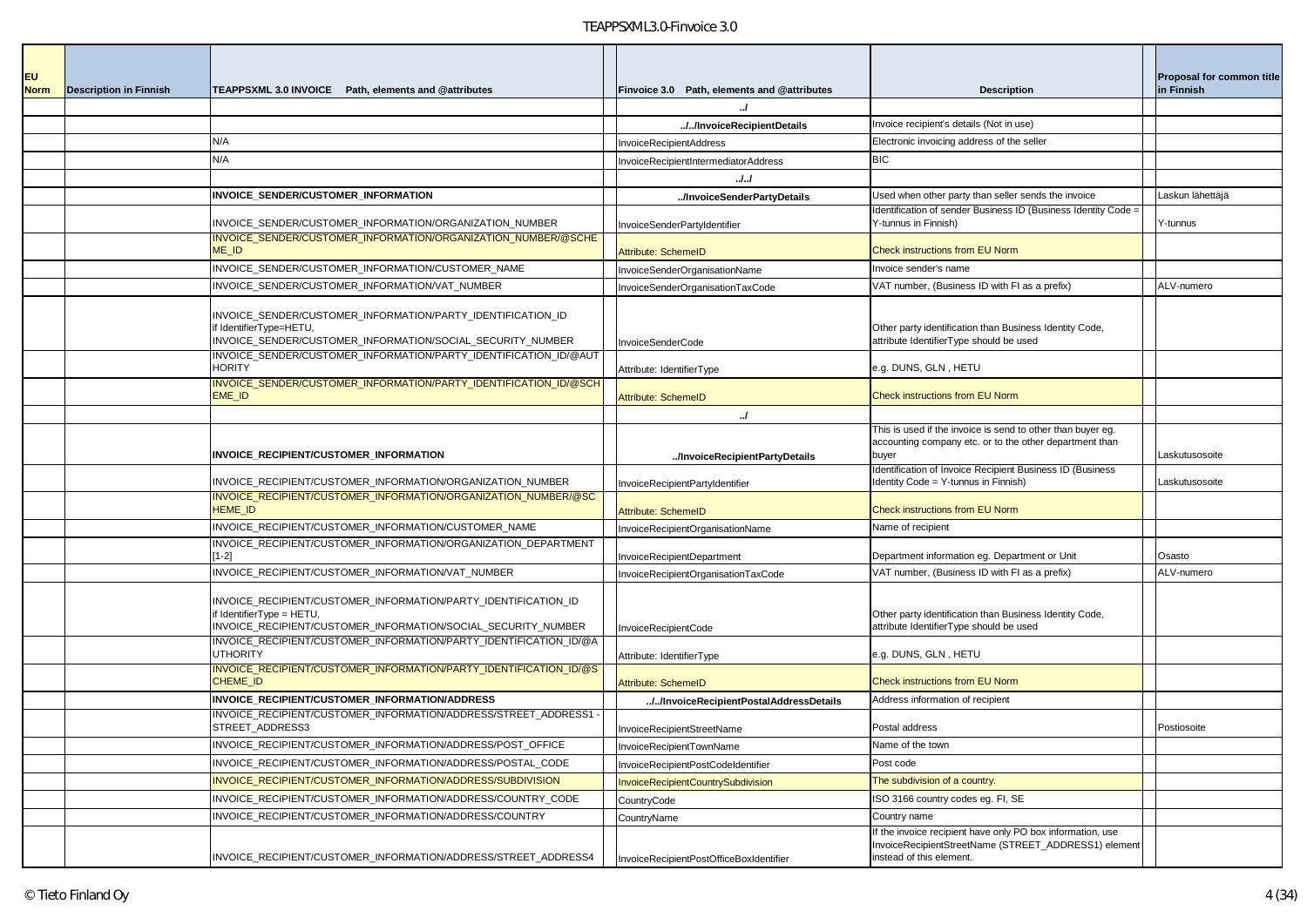| EU<br><b>Norm</b>        | <b>Description in Finnish</b>  | TEAPPSXML 3.0 INVOICE  Path. elements and @attributes                                                                                      | Finvoice 3.0 Path, elements and @attributes | <b>Description</b>                                                                                                                                      | Proposal for common title<br>in Finnish |
|--------------------------|--------------------------------|--------------------------------------------------------------------------------------------------------------------------------------------|---------------------------------------------|---------------------------------------------------------------------------------------------------------------------------------------------------------|-----------------------------------------|
|                          |                                |                                                                                                                                            | JJ                                          |                                                                                                                                                         |                                         |
|                          |                                | INVOICE_RECIPIENT/CUSTOMER_INFORMATION/PARTY_IDENTIFICATION_ID                                                                             |                                             |                                                                                                                                                         |                                         |
|                          |                                | INVOICE_RECIPIENT/CUSTOMER_INFORMATION/PARTY_IDENTIFICATION_ID[AUT                                                                         |                                             |                                                                                                                                                         |                                         |
|                          |                                | HORITY="EDI"]                                                                                                                              | InvoiceRecipientOrganisationUnitNumber      | OVT code (OVT-tunnus)                                                                                                                                   | OVT-tunnus                              |
|                          |                                | INVOICE_RECIPIENT/CUSTOMER_INFORMATION/SITE                                                                                                | InvoiceRecipientSiteCode                    | Code for place of business                                                                                                                              | Toimipiste                              |
|                          |                                | INVOICE_RECIPIENT/CUSTOMER_INFORMATION/CONTACT_INFORMATION/CONT<br>ACT_PERSON                                                              | InvoiceRecipientContactPersonName           | eg. person who made the order. Can be used for approval of<br>he invoice.                                                                               | Yhteyshenkilö                           |
|                          |                                | INVOICE_RECIPIENT/CUSTOMER_INFORMATION/CONTACT_INFORMATION/CONT<br>ACT_PERSON_FUNCTION                                                     | InvoiceRecipientContactPersonFunction       | eg. title, remit                                                                                                                                        |                                         |
|                          |                                | INVOICE_RECIPIENT/CUSTOMER_INFORMATION/CONTACT_INFORMATION/DEPA<br><b>RTMENT</b>                                                           | InvoiceRecipientContactPersonDepartment     | depatment information eg. Deparment or unit                                                                                                             |                                         |
|                          | Asiakkaan kielikoodi           | RECEIVER/CUSTOMER_INFORMATION/LANGUAGE_CODE                                                                                                | InvoiceRecipientLanguageCode                | Language Code of the Invoice receiver. Use ISO 639<br>Language Codes e.g. FI, SV etc. This can be used for<br>example when Finvoice is send to NetBank. |                                         |
|                          |                                |                                                                                                                                            |                                             |                                                                                                                                                         |                                         |
|                          |                                | INVOICE_RECIPIENT/CUSTOMER_INFORMATION/CONTACT_INFORMATION<br>INVOICE_RECIPIENT/CUSTOMER_INFORMATION/CONTACT_INFORMATION/TELE              | /InvoiceRecipientCommunicationDetails       | Related to the invoice recipient's contact person                                                                                                       |                                         |
|                          |                                | PHONE_NUMBER[1]<br>INVOICE_RECIPIENT/CUSTOMER_INFORMATION/CONTACT_INFORMATION/E-                                                           | InvoiceRecipientPhoneNumberIdentifier       | phone number                                                                                                                                            | Puh                                     |
|                          |                                | MAIL_ADDRESS[1]                                                                                                                            | InvoiceRecipientEmailAddressIdentifier      | email address                                                                                                                                           | E-mail                                  |
|                          |                                |                                                                                                                                            |                                             |                                                                                                                                                         |                                         |
| <b>BG-7</b>              |                                | RECEIVER/CUSTOMER INFORMATION                                                                                                              | /BuyerPartyDetails                          | <b>Buyer information</b>                                                                                                                                | Ostaja                                  |
| <b>BT-47</b>             | Ostajan y-tunnus               | RECEIVER/CUSTOMER_INFORMATION/ORGANIZATION_NUMBER                                                                                          | <b>BuyerPartyIdentifier</b>                 | Identification of buyer Business ID (Business Identity Code =<br>Y-tunnus in Finnish)                                                                   | Y-tunnus                                |
|                          |                                | RECEIVER/CUSTOMER_INFORMATION/ORGANIZATION_NUMBER/@SCHEME_ID                                                                               | <b>Attribute: SchemeID</b>                  | <b>Check instructions from EU Norm</b>                                                                                                                  |                                         |
| BT-44                    | Ostajan nimi                   | RECEIVER/CUSTOMER_INFORMATION/CUSTOMER_NAME                                                                                                | <b>BuyerOrganisationName</b>                | Name of Buyer                                                                                                                                           |                                         |
| <b>BT-45</b>             |                                | RECEIVER/CUSTOMER_INFORMATION/TRADING_NAME                                                                                                 | BuyerOrganisationTradingName                | <b>Buyer's Business name</b>                                                                                                                            |                                         |
|                          |                                | RECEIVER/CUSTOMER_INFORMATION/ORGANIZATION_DEPARTMENT [1-2]                                                                                | BuyerOrganisationDepartment                 | Department information eg. Deparment or Unit                                                                                                            | Osasto                                  |
| BT-48                    | Ostajan ALV-tunnus             | RECEIVER/CUSTOMER_INFORMATION/VAT_NUMBER                                                                                                   | BuyerOrganisationTaxCode                    | VAT number, (Business ID with FI as a prefix)                                                                                                           | ALV-numero                              |
| <b>BT-46</b>             |                                | RECEIVER/CUSTOMER_INFORMATION/PARTY_IDENTIFICATION_ID<br>if IdentifierType = HETU,<br>RECEIVER/CUSTOMER_INFORMATION/SOCIAL_SECURITY_NUMBER | <b>BuyerCode</b>                            | Other party identification than Business Identity Code,<br>attribute IdentifierType should be used                                                      |                                         |
|                          |                                | RECEIVER/CUSTOMER_INFORMATION/PARTY_IDENTIFICATION_ID/@AUTHORITY                                                                           | Attribute: IdentifierType                   | e.g. DUNS, GLN , HETU                                                                                                                                   |                                         |
|                          |                                | RECEIVER/CUSTOMER_INFORMATION/PARTY_IDENTIFICATION_ID/@SCHEME_ID                                                                           | <b>Attribute: SchemeID</b>                  | <b>Check instructions from EU Norm</b>                                                                                                                  |                                         |
| BG-8                     |                                | RECEIVER/CUSTOMER_INFORMATION/ADDRESS                                                                                                      | //BuyerPostalAddressDetails                 | Buyers address information                                                                                                                              |                                         |
| BT-50-<br>51, BT-<br>163 | Ostajan lähiosoite             | RECEIVER/CUSTOMER INFORMATION/ADDRESS/STREET ADDRESS1 -<br>STREET ADDRESS3                                                                 |                                             | Postal address                                                                                                                                          | Postiosoite                             |
|                          | Ostajan postinumeroon liittyvä |                                                                                                                                            | <b>BuyerStreetName</b>                      |                                                                                                                                                         |                                         |
| <b>BT-52</b>             | postitoimipaikka               | RECEIVER/CUSTOMER_INFORMATION/ADDRESS/POST_OFFICE                                                                                          | <b>BuyerTownName</b>                        | Name of the town                                                                                                                                        |                                         |
| <b>BT-53</b>             | Ostajan postinumero            | RECEIVER/CUSTOMER_INFORMATION/ADDRESS/POSTAL_CODE                                                                                          | <b>BuyerPostCodeIdentifier</b>              | Post code                                                                                                                                               |                                         |
| <b>BT-54</b>             |                                | RECEIVER/CUSTOMER_INFORMATION/ADDRESS/SUBDIVISION                                                                                          | <b>BuyerCountrySubdivision</b>              | The subdivision of a country.                                                                                                                           |                                         |
| BT-55                    | Ostajan maakoodi               | RECEIVER/CUSTOMER_INFORMATION/ADDRESS/COUNTRY_CODE                                                                                         | CountryCode                                 | ISO 3166 country codes eg. FI, SE                                                                                                                       |                                         |
|                          | Ostajan maan selväkielinen nim | RECEIVER/CUSTOMER_INFORMATION/ADDRESS/COUNTRY                                                                                              | CountryName                                 | Country name                                                                                                                                            |                                         |
|                          |                                | RECEIVER/CUSTOMER_INFORMATION/ADDRESS/STREET_ADDRESS4                                                                                      | <b>BuyerPostOfficeBoxIdentifier</b>         | If the receiver have only PO box information, use<br>BuyerStreetName (STREET_ADDRESS1) element instead<br>of this element.                              |                                         |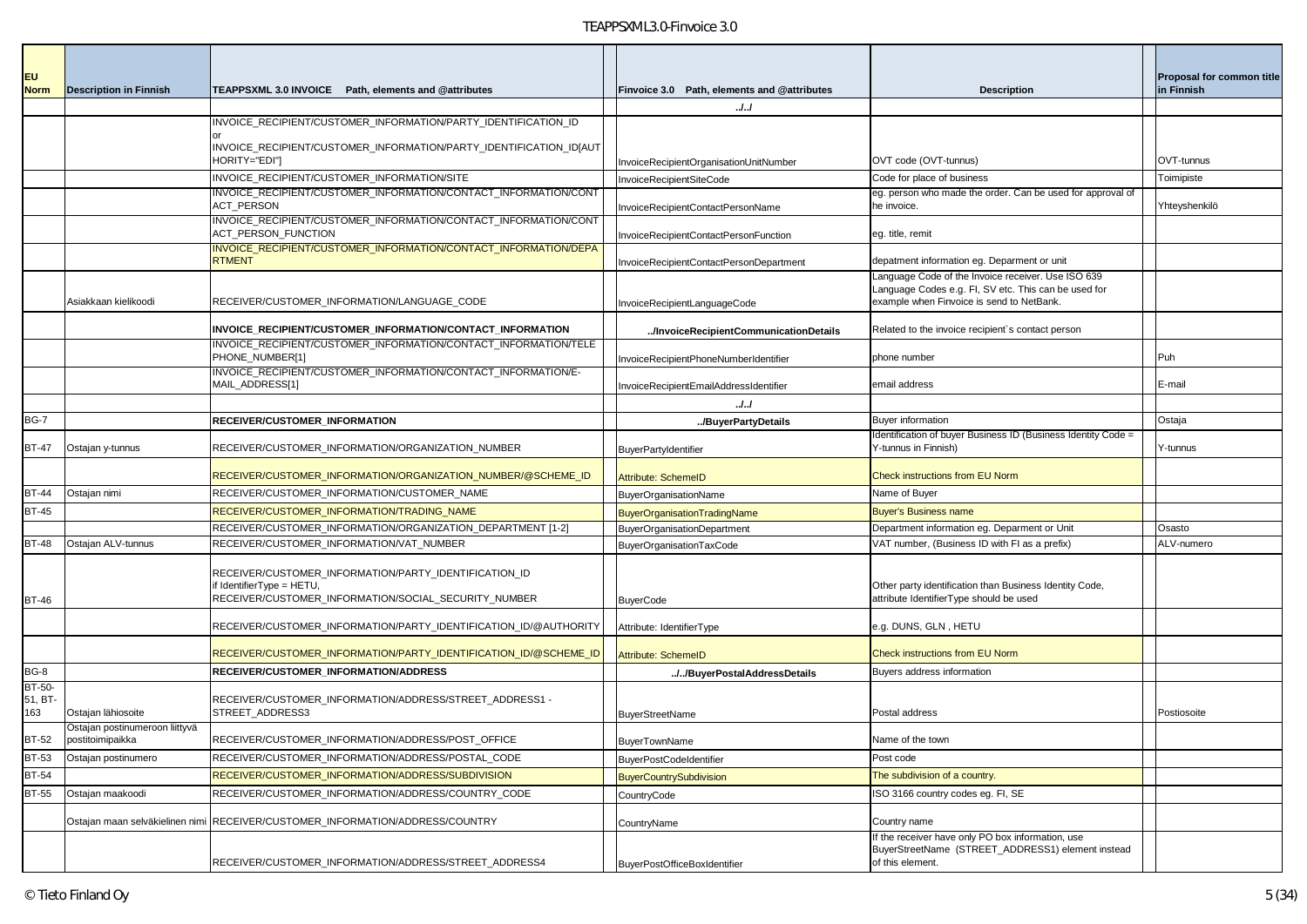| <b>EU</b><br><b>Norm</b> | <b>Description in Finnish</b>                                            | TEAPPSXML 3.0 INVOICE Path, elements and @attributes                                                                                                   | Finvoice 3.0 Path, elements and @attributes              | <b>Description</b>                                                                                                                  | Proposal for common title<br>in Finnish |
|--------------------------|--------------------------------------------------------------------------|--------------------------------------------------------------------------------------------------------------------------------------------------------|----------------------------------------------------------|-------------------------------------------------------------------------------------------------------------------------------------|-----------------------------------------|
|                          |                                                                          |                                                                                                                                                        | J. J                                                     |                                                                                                                                     |                                         |
|                          |                                                                          | RECEIVER/CUSTOMER_INFORMATION/PARTY_IDENTIFICATION_ID                                                                                                  |                                                          |                                                                                                                                     |                                         |
|                          | Ostajan OVT-tunnus                                                       | RECEIVER/CUSTOMER_INFORMATION/PARTY_IDENTIFICATION_ID[AUTHORITY="                                                                                      |                                                          |                                                                                                                                     |                                         |
|                          | kokonaisuudessaan                                                        | EDI"]                                                                                                                                                  | BuyerOrganisationUnitNumber                              | OVT code (OVT-tunnus)                                                                                                               | OVT-tunnus                              |
|                          | Ostajan toimipiste                                                       | RECEIVER/CUSTOMER_INFORMATION/SITE<br>RECEIVER/CUSTOMER INFORMATION/CONTACT INFORMATION/CONTACT PER                                                    | <b>BuyerSiteCode</b>                                     | Code for place of business<br>the person who made the order. Can be used for approval of                                            | Toimipiste                              |
| <b>BT-56</b>             | Ostajan yhteyshenkilön nimi                                              | SON                                                                                                                                                    | BuyerContactPersonName                                   | he invoice.                                                                                                                         | Yhteyshenkilö                           |
|                          |                                                                          | RECEIVER/CUSTOMER_INFORMATION/CONTACT_INFORMATION/CONTACT_PER<br>SON_FUNCTION                                                                          | <b>BuyerContactPersonFunction</b>                        | eg. title, remit                                                                                                                    |                                         |
|                          |                                                                          | RECEIVER/CUSTOMER_INFORMATION/CONTACT_INFORMATION/DEPARTMENT                                                                                           | BuyerContactPersonDepartment                             | Department information eg. Deparment or Unit                                                                                        |                                         |
| <b>BG-9</b>              |                                                                          | RECEIVER/CUSTOMER_INFORMATION/CONTACT_INFORMATION                                                                                                      | /BuyerCommunicationDetails                               | Related to the buyer's contact person                                                                                               |                                         |
|                          |                                                                          | RECEIVER/CUSTOMER_INFORMATION/CONTACT_INFORMATION/TELEPHONE_N                                                                                          |                                                          |                                                                                                                                     |                                         |
| <b>BT-57</b>             | Yhteyshenkilön puhelinnumero                                             | UMBER[1]                                                                                                                                               | BuyerPhoneNumberIdentifier                               | phone number                                                                                                                        | Puh                                     |
| <b>BT-58</b>             | Yhteyshenkilön sähköpostiosoite MAIL_ADDRESS[1]                          | RECEIVER/CUSTOMER_INFORMATION/CONTACT_INFORMATION/E-                                                                                                   | BuyerEmailAddressIdentifier                              | email address                                                                                                                       | E-mail                                  |
|                          |                                                                          |                                                                                                                                                        | . J. J                                                   |                                                                                                                                     |                                         |
| <b>BG-13</b>             |                                                                          | DELIVERY PARTY/CUSTOMER INFORMATION                                                                                                                    | /DeliveryPartyDetails                                    | If the product or service is deliverred to other party than<br>buyer, this part can be used                                         | Toimitusosoite                          |
|                          | Toimituksen vastaanottajan y-                                            |                                                                                                                                                        |                                                          | Identification of delivery party Business ID (Business Identity                                                                     |                                         |
|                          | tunnus                                                                   | DELIVERY_PARTY/CUSTOMER_INFORMATION/ORGANIZATION_NUMBER                                                                                                | DeliveryPartyIdentifier                                  | Code = Y-tunnus in Finnish)                                                                                                         | Y-tunnus                                |
|                          |                                                                          | DELIVERY_PARTY/CUSTOMER_INFORMATION/ORGANIZATION_NUMBER/@SCHE<br>ME <sub>ID</sub>                                                                      | <b>Attribute: SchemeID</b>                               | <b>Check instructions from EU Norm</b>                                                                                              |                                         |
|                          |                                                                          |                                                                                                                                                        |                                                          |                                                                                                                                     |                                         |
| <b>BT-70</b>             |                                                                          | Toimituksen vastaanottajan nimi DELIVERY PARTY/CUSTOMER INFORMATION/CUSTOMER NAME                                                                      | DeliveryOrganisationName                                 | Party to whom the product or service was delivered                                                                                  |                                         |
|                          |                                                                          | DELIVERY_PARTY/CUSTOMER_INFORMATION/ORGANIZATION_DEPARTMENT [1-                                                                                        | DeliveryOrganisationDepartment                           | Department information eg. Deparment or Unit                                                                                        | Osasto                                  |
|                          |                                                                          | DELIVERY_PARTY/CUSTOMER_INFORMATION/VAT_NUMBER                                                                                                         | DeliveryOrganisationTaxCode                              | VAT number, (Business ID with FI as a prefix)                                                                                       | ALV-numero                              |
|                          |                                                                          | DELIVERY_PARTY/CUSTOMER_INFORMATION/PARTY_IDENTIFICATION_ID<br>If IdentifierType = HETU,<br>DELIVERY_PARTY/CUSTOMER_INFORMATION/SOCIAL_SECURITY_NUMBER | <b>DeliveryCode</b>                                      | Other party identification than Business Identity Code,<br>attribute IdentifierType should be used                                  |                                         |
|                          |                                                                          | DELIVERY_PARTY/CUSTOMER_INFORMATION/PARTY_IDENTIFICATION_ID/@AUT<br><b>HORITY</b>                                                                      | Attribute: IdentifierType                                | e.g. DUNS, GLN, HETU                                                                                                                |                                         |
|                          |                                                                          | DELIVERY_PARTY/CUSTOMER_INFORMATION/PARTY_IDENTIFICATION_ID/@SCH<br>EME_ID                                                                             | <b>Attribute: SchemeID</b>                               | <b>Check instructions from EU Norm</b>                                                                                              |                                         |
| <b>BG-15</b>             |                                                                          | DELIVERY_PARTY/CUSTOMER_INFORMATION/ADDRESS                                                                                                            | //DeliveryPostalAddressDetails                           | Address details                                                                                                                     |                                         |
| BT-75-<br>76, BT-<br>165 | Toimituksen vastaanottajan<br>lähiosoite                                 | DELIVERY_PARTY/CUSTOMER_INFORMATION/ADDRESS/STREET_ADDRESS1 -<br>STREET_ADDRESS3                                                                       | DeliveryStreetName                                       | Postal address                                                                                                                      | Postiosoite                             |
| <b>BT-77</b>             | Toimituksen vastaanottajan<br>postinumeroon liittyvä<br>postitoimipaikka | DELIVERY_PARTY/CUSTOMER_INFORMATION/ADDRESS/POST_OFFICE                                                                                                | DeliveryTownName                                         | Name of the town                                                                                                                    |                                         |
| <b>BT-78</b>             | Toimituksen vastaanottajan                                               | DELIVERY_PARTY/CUSTOMER_INFORMATION/ADDRESS/POSTAL_CODE                                                                                                |                                                          | ost code-                                                                                                                           |                                         |
| <b>BT-79</b>             | postinumero                                                              | DELIVERY PARTY/CUSTOMER INFORMATION/ADDRESS/SUBDIVISION                                                                                                | DeliveryPostCodeIdentifier<br>DeliveryCountrySubdivision | The subdivision of a country.                                                                                                       |                                         |
|                          | Toimituksen vastaanottajan                                               |                                                                                                                                                        |                                                          |                                                                                                                                     |                                         |
| <b>BT-80</b>             | maakoodi                                                                 | DELIVERY PARTY/CUSTOMER INFORMATION/ADDRESS/COUNTRY CODE                                                                                               | CountryCode                                              | ISO 3166 country codes eg. FI, SE                                                                                                   |                                         |
|                          | Toimituksen vastaanottajan<br>maan selväkielinen nimi                    | DELIVERY_PARTY/CUSTOMER_INFORMATION/ADDRESS/COUNTRY                                                                                                    | CountryName                                              | Country name                                                                                                                        |                                         |
|                          |                                                                          | DELIVERY_PARTY/CUSTOMER_INFORMATION/ADDRESS/STREET_ADDRESS4                                                                                            | DeliveryPostofficeBoxIdentifier                          | If the delivery party have only PO box information, use<br>DeliveryStreetName (STREET_ADDRESS1) element instead<br>of this element. |                                         |
|                          |                                                                          |                                                                                                                                                        | J.J                                                      |                                                                                                                                     |                                         |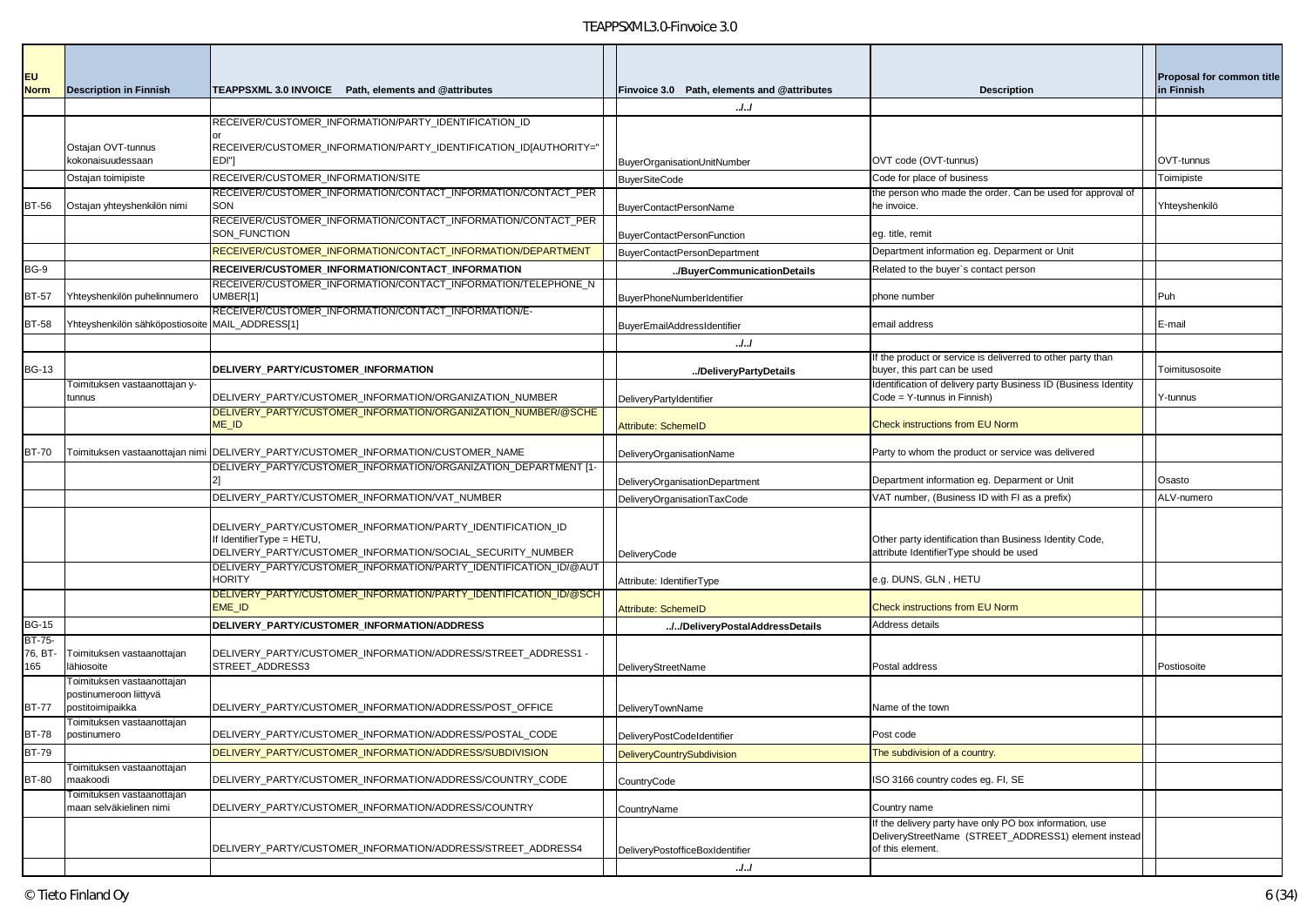| <b>EU</b>   |                               |                                                                                                                              |                                             |                                                                                                                       | Proposal for common title |
|-------------|-------------------------------|------------------------------------------------------------------------------------------------------------------------------|---------------------------------------------|-----------------------------------------------------------------------------------------------------------------------|---------------------------|
| <b>Norm</b> | <b>Description in Finnish</b> | TEAPPSXML 3.0 INVOICE Path, elements and @attributes                                                                         | Finvoice 3.0 Path, elements and @attributes | <b>Description</b>                                                                                                    | in Finnish                |
|             |                               | DELIVERY_PARTY/CUSTOMER_INFORMATION/PARTY_IDENTIFICATION_ID                                                                  |                                             |                                                                                                                       |                           |
|             |                               | DELIVERY_PARTY/CUSTOMER_INFORMATION/PARTY_IDENTIFICATION_ID[AUTH                                                             |                                             |                                                                                                                       |                           |
|             |                               | ORITY="EDI"]                                                                                                                 | DeliveryOrganisationUnitNumber              | OVT code (OVT-tunnus)                                                                                                 | OVT-tunnus                |
|             |                               | DELIVERY_PARTY/CUSTOMER_INFORMATION/SITE                                                                                     | <b>DeliverySiteCode</b>                     | Code for place of business                                                                                            | Toimipiste                |
|             |                               | DELIVERY_PARTY/CUSTOMER_INFORMATION/CONTACT_INFORMATION/CONTAC<br><b>T PERSON</b>                                            | DeliveryContactPersonName                   | Delivery Contact person.                                                                                              | Yhteyshenkilö             |
|             |                               | DELIVERY_PARTY/CUSTOMER_INFORMATION/CONTACT_INFORMATION/CONTAC                                                               |                                             |                                                                                                                       |                           |
|             |                               | <b>L_PERSON_FUNCTION</b>                                                                                                     | DeliveryContactPersonFunction               | eg. title, remit                                                                                                      |                           |
|             |                               | DELIVERY_PARTY/CUSTOMER_INFORMATION/CONTACT_INFORMATION/DEPART<br><b>MENT</b>                                                |                                             | Department information eg. Deparment or Unit                                                                          |                           |
|             |                               | DELIVERY_PARTY/CUSTOMER_INFORMATION/CONTACT_INFORMATION                                                                      | DeliveryContactPersonDepartment             | Related to the delivery organisation's contact person                                                                 |                           |
|             |                               | DELIVERY_PARTY/CUSTOMER_INFORMATION/CONTACT_INFORMATION/TELEPH                                                               | /DeliveryCommunicationDetails               |                                                                                                                       |                           |
|             |                               | ONE_NUMBER[1]                                                                                                                | DeliveryPhoneNumberIdentifier               | phone number                                                                                                          | Puh                       |
|             |                               | DELIVERY_PARTY/CUSTOMER_INFORMATION/CONTACT_INFORMATION/E-                                                                   |                                             |                                                                                                                       |                           |
|             |                               | MAIL_ADDRESS[1]                                                                                                              | DeliveryEmailAddressIdentifier              | email address                                                                                                         | E-mail                    |
|             |                               |                                                                                                                              | . J. J                                      | If the product or service is delivered to other party than buyer,                                                     |                           |
|             |                               |                                                                                                                              | /DeliveryDetails                            | this aggr. can be used.                                                                                               |                           |
|             |                               |                                                                                                                              |                                             | Date when the product or service is delivered. Note that this<br>information can be also in InvoiceRow. Note! This is |                           |
| BT-72       | Toimituspäivä                 | IEADER/DELIVERY_DATE/DATE                                                                                                    | DeliveryDate                                | alternative for delivery date.                                                                                        | Toimituspäivä             |
|             |                               |                                                                                                                              | Attribute: Format                           | <b>CCYYMMDD</b>                                                                                                       |                           |
|             |                               |                                                                                                                              |                                             | Same level as delivery date. Note! This is alternative for                                                            |                           |
|             |                               |                                                                                                                              | //DeliveryPeriodDetails                     | delivery date. This information can be used in accounting<br>(periodical)                                             | Jakso                     |
|             |                               | HEADER/START PERIOD/DATE                                                                                                     | StartDate                                   | Start of the period.                                                                                                  |                           |
|             |                               |                                                                                                                              | Attribute: Format                           | <b>CCYYMMDD</b>                                                                                                       |                           |
|             |                               | HEADER/END_PERIOD/DATE                                                                                                       | EndDate                                     | End of the period                                                                                                     |                           |
|             |                               |                                                                                                                              | Attribute: Format                           | <b>CCYYMMDD</b>                                                                                                       |                           |
|             |                               |                                                                                                                              | $\cdot$                                     |                                                                                                                       |                           |
|             |                               |                                                                                                                              |                                             |                                                                                                                       |                           |
|             |                               | OTHER_PARTNER, use industry specific value for attribute PARTNER_TYPE                                                        | //ShipmentPartyDetails                      | The forwarding agent                                                                                                  |                           |
|             |                               | OTHER_PARTNER/CUSTOMER_INFORMATION/ORGANIZATION_NUMBER                                                                       |                                             | Identification of Shipment party Business ID (Business Identity<br>Code = Y-tunnus in Finnish)                        | Y-tunnus                  |
|             |                               | OTHER_PARTNER/CUSTOMER_INFORMATION/ORGANIZATION_NUMBER/@SCHE                                                                 | ShipmentPartyIdentifier                     |                                                                                                                       |                           |
|             |                               | ME_ID                                                                                                                        | Attribute: SchemeID                         | <b>Check instructions from EU Norm</b>                                                                                |                           |
|             |                               | OTHER_PARTNER/CUSTOMER_INFORMATION/CUSTOMER_NAME                                                                             | ShipmentOrganisationName                    | name of the shipment organisation                                                                                     |                           |
|             |                               | OTHER PARTNER/CUSTOMER INFORMATION/ORGANIZATION DEPARTMENT [1-                                                               |                                             |                                                                                                                       | Osasto                    |
|             |                               | OTHER_PARTNER/CUSTOMER_INFORMATION/VAT_NUMBER                                                                                | ShipmentOrganisationDepartment              | Department information eg. Deparment or Unit<br>VAT number, (Business ID with FI as a prefix)                         | ALV-numero                |
|             |                               |                                                                                                                              | ShipmentOrganisationTaxCode                 |                                                                                                                       |                           |
|             |                               | OTHER PARTNER/CUSTOMER INFORMATION/PARTY IDENTIFICATION ID                                                                   |                                             |                                                                                                                       |                           |
|             |                               | If IdentifierType = HETU,                                                                                                    |                                             | Other party identification than Business Identity Code,                                                               |                           |
|             |                               | OTHER_PARTNER/CUSTOMER_INFORMATION/SOCIAL_SECURITY_NUMBER<br>OTHER PARTNER/CUSTOMER INFORMATION/PARTY IDENTIFICATION ID/@AUT | ShipmentCode                                | attribute IdentifierType should be used                                                                               |                           |
|             |                               | <b>HORITY</b>                                                                                                                | Attribute: IdentifierType                   | e.g. DUNS, GLN, HETU                                                                                                  |                           |
|             |                               | OTHER_PARTNER/CUSTOMER_INFORMATION/PARTY_IDENTIFICATION_ID/@SCH<br>EME_ID                                                    | Attribute: SchemeID                         | Check instructions from EU Norm                                                                                       |                           |
|             |                               | OTHER_PARTNER/CUSTOMER_INFORMATION/ADDRESS                                                                                   | ///ShipmentPostalAddressDetails             | the forwarding agents address information                                                                             |                           |
|             |                               | OTHER PARTNER/CUSTOMER INFORMATION/ADDRESS/STREET ADDRESS1-                                                                  |                                             |                                                                                                                       |                           |
|             |                               | STREET ADDRESS3                                                                                                              | ShipmentStreetName                          | Postal address                                                                                                        | Postiosoite               |
|             |                               | OTHER PARTNER/CUSTOMER INFORMATION/ADDRESS/POST OFFICE                                                                       | ShipmentTownName                            | Name of the town                                                                                                      |                           |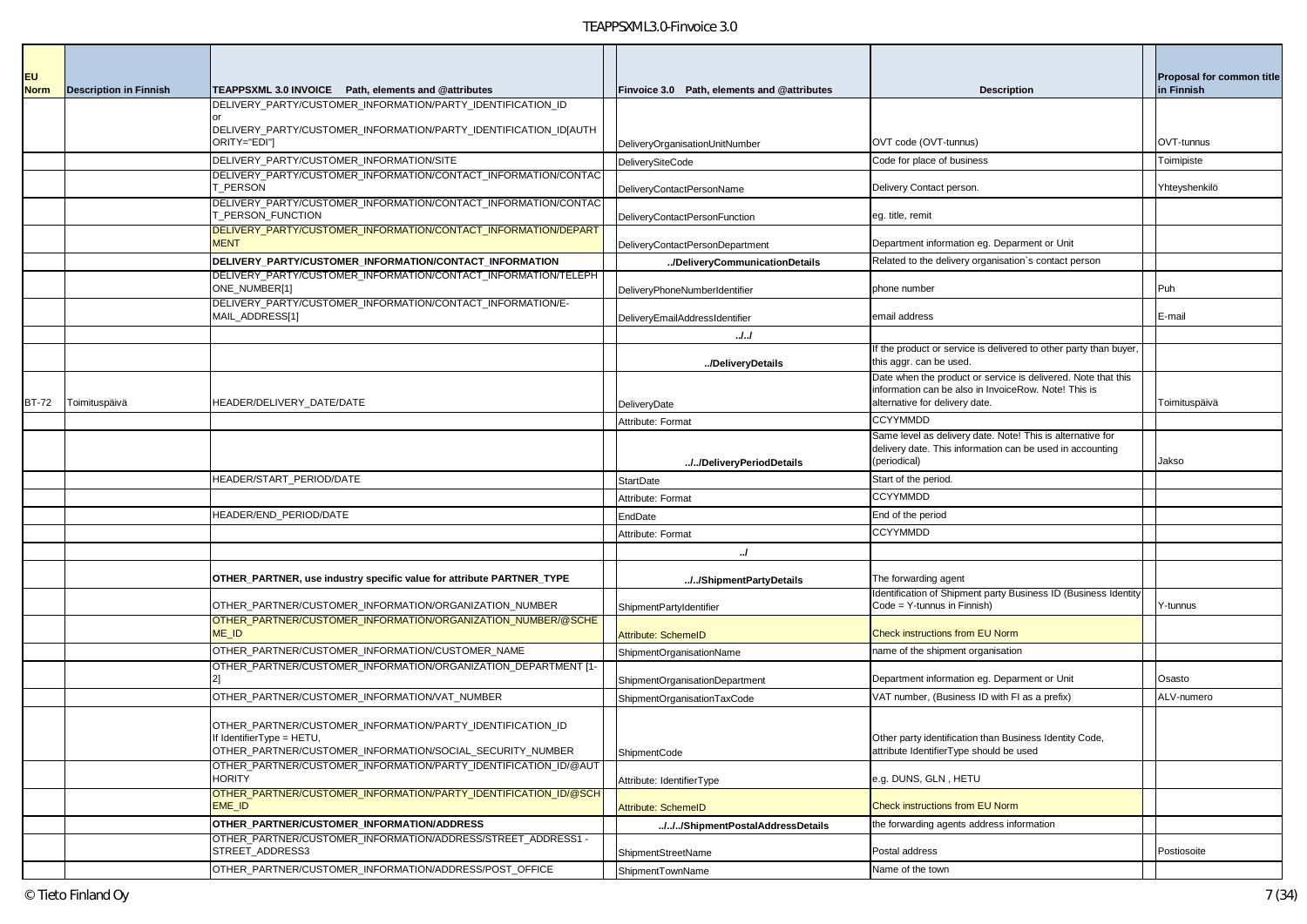| <b>EU</b>    |                               |                                                                             |                                             |                                                                                                                                   | <b>Proposal for common title</b> |
|--------------|-------------------------------|-----------------------------------------------------------------------------|---------------------------------------------|-----------------------------------------------------------------------------------------------------------------------------------|----------------------------------|
| <b>Norm</b>  | <b>Description in Finnish</b> | TEAPPSXML 3.0 INVOICE Path, elements and @attributes                        | Finvoice 3.0 Path, elements and @attributes | <b>Description</b>                                                                                                                | in Finnish                       |
|              |                               | OTHER_PARTNER/CUSTOMER_INFORMATION/ADDRESS/POSTAL_CODE                      | ShipmentPostCodeIdentifier                  | Post code                                                                                                                         |                                  |
|              |                               | OTHER_PARTNER/CUSTOMER_INFORMATION/ADDRESS/SUBDIVISION                      | ShipmentCountrySubdivision                  | The subdivision of a country.                                                                                                     |                                  |
|              |                               | OTHER_PARTNER/CUSTOMER_INFORMATION/ADDRESS/COUNTRY_CODE                     | CountryCode                                 | ISO 3166 country codes eg. FI, SE                                                                                                 |                                  |
|              |                               | OTHER_PARTNER/CUSTOMER_INFORMATION/ADDRESS/COUNTRY                          | CountryName                                 | Country name                                                                                                                      |                                  |
|              |                               | OTHER PARTNER/CUSTOMER INFORMATION/ADDRESS/STREET ADDRESS4                  | ShipmentPostOfficeBoxIdentifier             | f the other partner have only PO box information, use<br>ShipmentStreetName (STREET_ADDRESS1) element<br>instead of this element. |                                  |
|              |                               |                                                                             |                                             |                                                                                                                                   |                                  |
|              |                               | OTHER_PARTNER/CUSTOMER_INFORMATION/SITE                                     | ShipmentSiteCode                            | Code for place of business                                                                                                        | Toimipiste                       |
|              |                               |                                                                             | $\cdot$                                     |                                                                                                                                   |                                  |
|              | Kuljetusmuoto, koodi          | HEADER/TRANSPORT_INFORMATION[1]/MODE_OF_TRANSPORT                           | DeliveryMethodText                          | etc. train, airplane                                                                                                              | Toimitustapa                     |
|              | Toimitusehtolauseke           | HEADER/TERMS_OF_DELIVERY                                                    | DeliveryTermsText                           | See Incoterms, text                                                                                                               |                                  |
|              | Toimitusehdon koodi           | IEADER/TERMS_OF_DELIVERY/@TERMS_OF_DELIVERY_CODE                            | DeliveryTermsCode                           | See Incoterms, delivery term code                                                                                                 | Toimitusehdot                    |
|              | Terminaaliosoite              | HEADER/TRANSPORT_INFORMATION[1]/LOCATION                                    | <b>TerminalAddressText</b>                  | Terminal address                                                                                                                  | Terminaaliosoite                 |
| <b>BT-15</b> | Rahtikirjan tunnus            | IEADER/TRANSPORT_INFORMATION[1]/TRANSPORT_NOTE                              | WaybillIdentifier                           | Identifier of the waybill                                                                                                         | Rahtikirja                       |
|              | Rahtikirjan tyyppi            | HEADER/TRANSPORT_INFORMATION[1]/TRANSPORT_NOTE@TRANSPORT_NOT<br>E TYPE      | WaybillTypeCode                             | Code for referenced transport document                                                                                            |                                  |
|              |                               | HEADER/CLEARANCE_NUMBER                                                     | ClearanceIdentifier                         | custom identifier                                                                                                                 | Kotitullauslupa                  |
| <b>BT-16</b> | Toimitusasiakirjan numero     | HEADER/NOTE_NUMBER                                                          | DeliveryNoteIdentifier                      | covering note (Lähetenumero) kuormakirja = lähetysluettelo<br>(Dispatch advice)                                                   | Lähete                           |
|              | Toimittajan y-tunnus          | DELIVERER/CUSTOMER_INFORMATION/ORGANIZATION_NUMBER                          | DelivererIdentifier                         | Deliverer of the Goods or Services                                                                                                | Y-tunnus                         |
|              | Toimittajan nimi              | DELIVERER/CUSTOMER_INFORMATION/CUSTOMER_NAME                                | <b>DelivererName</b>                        | name of the Deliverer                                                                                                             | Toimittaja                       |
|              |                               | DELIVERER/CUSTOMER_INFORMATION/ADDRESS/SUBDIVISION                          | <b>DelivererCountrySubdivision</b>          | The subdivision of a country.                                                                                                     |                                  |
|              |                               | DELIVERER/CUSTOMER_INFORMATION/ADDRESS/COUNTRY_CODE                         | <b>DelivererCountryCode</b>                 | ISO 3166 country codes eg. FI, SE                                                                                                 |                                  |
|              |                               | DELIVERER/CUSTOMER_INFORMATION/ADDRESS/COUNTRY                              | DelivererCountryName                        | Country name                                                                                                                      |                                  |
|              |                               | HEADER/TRANSPORT_INFORMATION[1]/MODE_OF_TRANSPORT/@MODE_OF_TR<br>ANSPORT ID | ModeOfTransportIdentifier                   | Code for delivery method                                                                                                          |                                  |
|              | Rahdinkuljettajan nimi        | HEADER/TRANSPORT_INFORMATION[1]/CARRIER/CARRIER_NAME                        | CarrierName                                 | name of the carrier                                                                                                               |                                  |
|              |                               | IEADER/TRANSPORT_INFORMATION[1]/CARRIER/VESSEL                              | VesselName                                  | name of the vessel                                                                                                                |                                  |
|              |                               | IEADER/TRANSPORT_INFORMATION[1]/LOCATION/@LOCATION_ID                       | LocationIdentifier                          | Location identifier                                                                                                               |                                  |
|              |                               | IEADER/TRANSPORT_INFORMATION[1]/DATE                                        | TransportInformationDate                    | Transportinformation date                                                                                                         |                                  |
|              |                               |                                                                             | Attribute: Format                           | <b>CCYYMMDD</b>                                                                                                                   |                                  |
|              |                               | HEADER/TRANSPORT_INFORMATION[1]/COUNTRY_OF_ORIGIN/COUNTRY                   | CountryOfOrigin                             | Country name                                                                                                                      | Alkuperämaa                      |
|              |                               | IEADER/TRANSPORT_INFORMATION[1]/COUNTRY_OF_DESTINATION/COUNTRY              | CountryOfDestinationName                    | Country name                                                                                                                      | Kohdemaa                         |
|              |                               | HEADER/TRANSPORT INFORMATION[1]/COUNTRY OF DESTINATION/COUNTRY<br>CODE      | <b>DestinationCountryCode</b>               | ISO 3166 country codes eg. FI, SE                                                                                                 |                                  |
|              |                               | HEADER/TRANSPORT INFORMATION[1]/PLACE OF DISCHARGE                          | PlaceOfDischarge                            | discharge place                                                                                                                   | Välilastauspaikka                |
|              | Toimitusehdon mukainen        |                                                                             |                                             |                                                                                                                                   |                                  |
|              | BT-71 toimituspaikka          | HEADER/TRANSPORT_INFORMATION[1]/FINAL_DESTINATION                           | FinalDestinationName                        | Final destination                                                                                                                 | Määräpaikka                      |
|              |                               | IEADER/TRANSPORT_INFORMATION/FINAL_DESTINATION/@SCHEME_ID                   | Attribute: SchemeID                         | <b>Check instructions from EU Norm</b>                                                                                            |                                  |
|              |                               | MANUFACTURER/CUSTOMER_INFORMATION/ORGANIZATION_NUMBER                       | ManufacturerIdentifier                      | Identification of manufactoring Business ID (Business Identity<br>Code = Y-tunnus in Finnish)                                     | Y-tunnus                         |
|              |                               | MANUFACTURER/CUSTOMER_INFORMATION/CUSTOMER_NAME                             | ManufacturerName                            | Manufacturer of the goods                                                                                                         | Valmistaja                       |
|              |                               | MANUFACTURER/CUSTOMER_INFORMATION/ADDRESS/SUBDIVISION                       | <b>ManufacturerCountrySubdivision</b>       | The subdivision of a country.                                                                                                     |                                  |
|              |                               | MANUFACTURER/CUSTOMER_INFORMATION/ADDRESS/COUNTRY_CODE                      | ManufacturerCountryCode                     | ISO 3166 country codes eg. FI, SE                                                                                                 |                                  |
|              |                               | MANUFACTURER/CUSTOMER_INFORMATION/ADDRESS/COUNTRY                           | ManufacturerCountryName                     | Country name                                                                                                                      |                                  |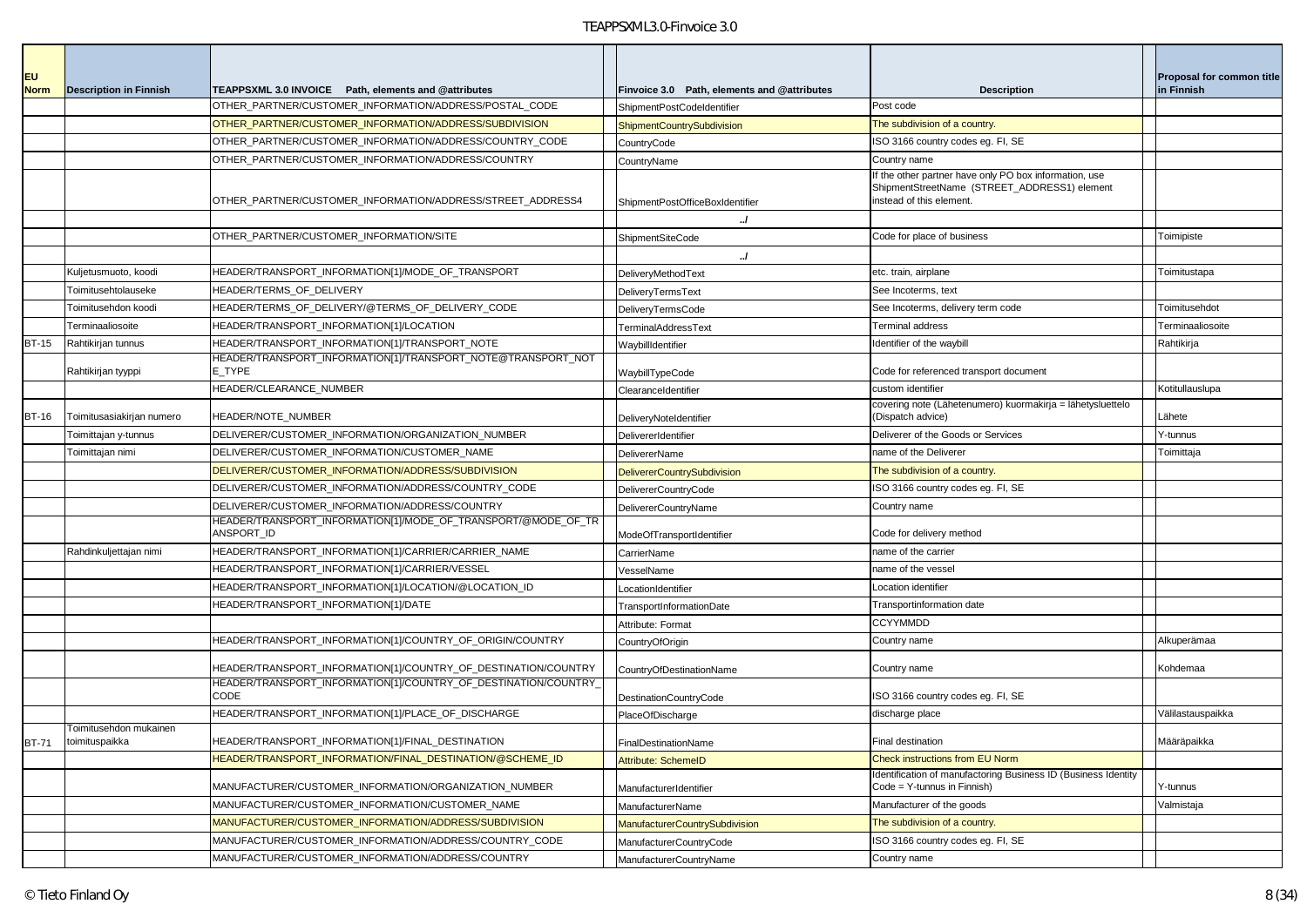| <b>EU</b>                    |                               |                                                                                   |                                             |                                                                                                                  | Proposal for common title |
|------------------------------|-------------------------------|-----------------------------------------------------------------------------------|---------------------------------------------|------------------------------------------------------------------------------------------------------------------|---------------------------|
| <b>Norm</b>                  | <b>Description in Finnish</b> | TEAPPSXML 3.0 INVOICE Path, elements and @attributes                              | Finvoice 3.0 Path, elements and @attributes | <b>Description</b>                                                                                               | in Finnish                |
|                              |                               | HEADER/ORDER_INFORMATION[@ORDER_TYPE="MH"][1]/ORDER_NUMBER                        | ManufacturerOrderIdentifier                 | order number given by the manufactorer                                                                           | Valmistajan tilausnro     |
|                              |                               | HEADER/TOTAL PACKING MARKS                                                        | //PackageDetails                            | Package information, use International System of Units (SI-<br>järjestelmän koodit) eihter in Finnish or english | Pakkauksen koko           |
|                              |                               | HEADER/TOTAL_PACKING_MARKS/TOTAL_MEASUREMENTS/LENGTH                              | PackageLength                               | Length                                                                                                           | Pituus                    |
|                              |                               | HEADER/TOTAL_PACKING_MARKS/TOTAL_MEASUREMENTS/LENGTH/@Q_UNIT                      | Attribute: QuantityUnitCode                 | mm, cm, m                                                                                                        |                           |
|                              |                               | UNECE CODE                                                                        | Attribute: QuantityUnitCodeUN               | <b>Check instructions from EU Norm</b>                                                                           |                           |
|                              |                               | HEADER/TOTAL_PACKING_MARKS/TOTAL_MEASUREMENTS/WIDTH                               | PackageWidth                                | Width                                                                                                            | Leveys                    |
|                              |                               |                                                                                   |                                             |                                                                                                                  |                           |
|                              |                               | HEADER/TOTAL_PACKING_MARKS/TOTAL_MEASUREMENTS/WIDTH/@Q_UNIT                       | Attribute: QuantityUnitCode                 | mm, cm, m                                                                                                        |                           |
|                              |                               | HEADER/TOTAL PACKING MARKS/TOTAL MEASUREMENTS/WIDTH/@Q_UNIT_U<br><b>NECE CODE</b> | Attribute: QuantityUnitCodeUN               | <b>Check instructions from EU Norm</b>                                                                           |                           |
|                              |                               | HEADER/TOTAL_PACKING_MARKS/TOTAL_MEASUREMENTS/HEIGHT                              | PackageHeight                               | Height                                                                                                           | Korkeus                   |
|                              |                               | HEADER/TOTAL_PACKING_MARKS/TOTAL_MEASUREMENTS/HEIGHT/@Q_UNIT                      | Attribute: QuantityUnitCode                 | mm, cm, m                                                                                                        |                           |
|                              |                               | HEADER/TOTAL_PACKING_MARKS/TOTAL_MEASUREMENTS/HEIGHT/@Q_UNIT_<br>UNECE CODE       | Attribute: QuantityUnitCodeUN               | <b>Check instructions from EU Norm</b>                                                                           |                           |
|                              |                               | HEADER/TOTAL PACKING MARKS/TOTAL GROSS WEIGHT                                     | PackageWeight                               | Gross                                                                                                            | Bruttopaino               |
|                              |                               | HEADER/TOTAL_PACKING_MARKS/TOTAL_GROSS_WEIGHT/@Q_UNIT                             | Attribute: QuantityUnitCode                 | g, kg,                                                                                                           |                           |
|                              |                               | HEADER/TOTAL_PACKING_MARKS/TOTAL_GROSS_WEIGHT/@Q_UNIT_UNECE_C<br><b>ODE</b>       | Attribute: QuantityUnitCodeUN               | <b>Check instructions from EU Norm</b>                                                                           |                           |
|                              |                               | HEADER/TOTAL_PACKING_MARKS/TOTAL_NET_WEIGHT                                       | PackageNetWeight                            | Net                                                                                                              | Nettopaino                |
|                              |                               | HEADER/TOTAL PACKING MARKS/TOTAL NET WEIGHT/@Q UNIT                               | Attribute: QuantityUnitCode                 | g, kg,                                                                                                           |                           |
|                              |                               | HEADER/TOTAL_PACKING_MARKS/TOTAL_NET_WEIGHT/@Q_UNIT_UNECE_COD                     | Attribute: QuantityUnitCodeUN               | <b>Check instructions from EU Norm</b>                                                                           |                           |
|                              |                               | HEADER/TOTAL_PACKING_MARKS/TOTAL_VOLUME                                           | PackageVolume                               | Volume                                                                                                           | Tilavuus                  |
|                              |                               | HEADER/TOTAL_PACKING_MARKS/TOTAL_VOLUME/@Q_UNIT                                   | Attribute: QuantityUnitCode                 | cm3, m3                                                                                                          |                           |
|                              |                               | HEADER/TOTAL_PACKING_MARKS/TOTAL_VOLUME/@Q_UNIT_UNECE_CODE                        | Attribute: QuantityUnitCodeUN               | <b>Check instructions from EU Norm</b>                                                                           |                           |
|                              |                               | HEADER/TOTAL_PACKING_MARKS/TOTAL_PACK_QUANTITY                                    | <b>TransportCarriageQuantity</b>            | Number of transport carriages                                                                                    | Kollilkm                  |
|                              |                               | HEADER/TOTAL_PACKING_MARKS/TOTAL_PACK_QUANTITY/@Q_UNIT                            | Attribute: QuantityUnitCode                 | Number of items (eg. Pcs, unit, piece)                                                                           |                           |
|                              |                               | HEADER/TOTAL_PACKING_MARKS/TOTAL_PACK_QUANTITY/@Q_UNIT_UNECE_C<br><b>ODE</b>      | Attribute: QuantityUnitCodeUN               | <b>Check instructions from EU Norm</b>                                                                           |                           |
|                              |                               |                                                                                   | . J. J                                      |                                                                                                                  |                           |
| <b>BG-10</b><br><b>BG-11</b> |                               | OTHER_PARTNER                                                                     | /AnyPartyDetails                            | Any party details: The sector of business is responsible for<br>maintaining the data contents and description    |                           |
|                              |                               | OTHER_PARTNER @PARTNER_TEXT                                                       | AnyPartyText                                | Party code related text                                                                                          |                           |
|                              |                               | OTHER PARTNER @PARTNER TYPE                                                       | Attribute: AnyPartyCode                     | Party code<br>BG-10: used value PaymentReceiver<br>BG-11: used value SellerTaxRepr                               |                           |
| <b>BT-61</b>                 |                               | OTHER_PARTNER/CUSTOMER_INFORMATION/ORGANIZATION_NUMBER                            | AnyPartyIdentifier                          | Identification of any party Business ID (Business Identity Code<br>- Y-tunnus in Finnish)                        | Y-tunnus                  |
|                              |                               | OTHER_PARTNER/CUSTOMER_INFORMATION/ORGANIZATION_NUMBER/@SCHE<br>ME ID             | Attribute: SchemeID                         | <b>Check instructions from EU Norm</b>                                                                           |                           |
| BT-59,<br>BT-62              |                               | OTHER_PARTNER/CUSTOMER_INFORMATION/CUSTOMER_NAME [1-2]                            | AnyPartyOrganisationName                    | Name of party                                                                                                    |                           |
|                              |                               | OTHER PARTNER/CUSTOMER INFORMATION/ORGANIZATION DEPARTMENT [1-                    | AnyPartyOrganisationDepartment              | Department information eq. Deparment or Unit                                                                     | Osasto                    |
| <b>BT-63</b>                 |                               | OTHER_PARTNER/CUSTOMER_INFORMATION/VAT_NUMBER                                     | AnyPartyOrganisationTaxCode                 | VAT number, (Business ID with FI as a prefix)                                                                    | ALV-numero                |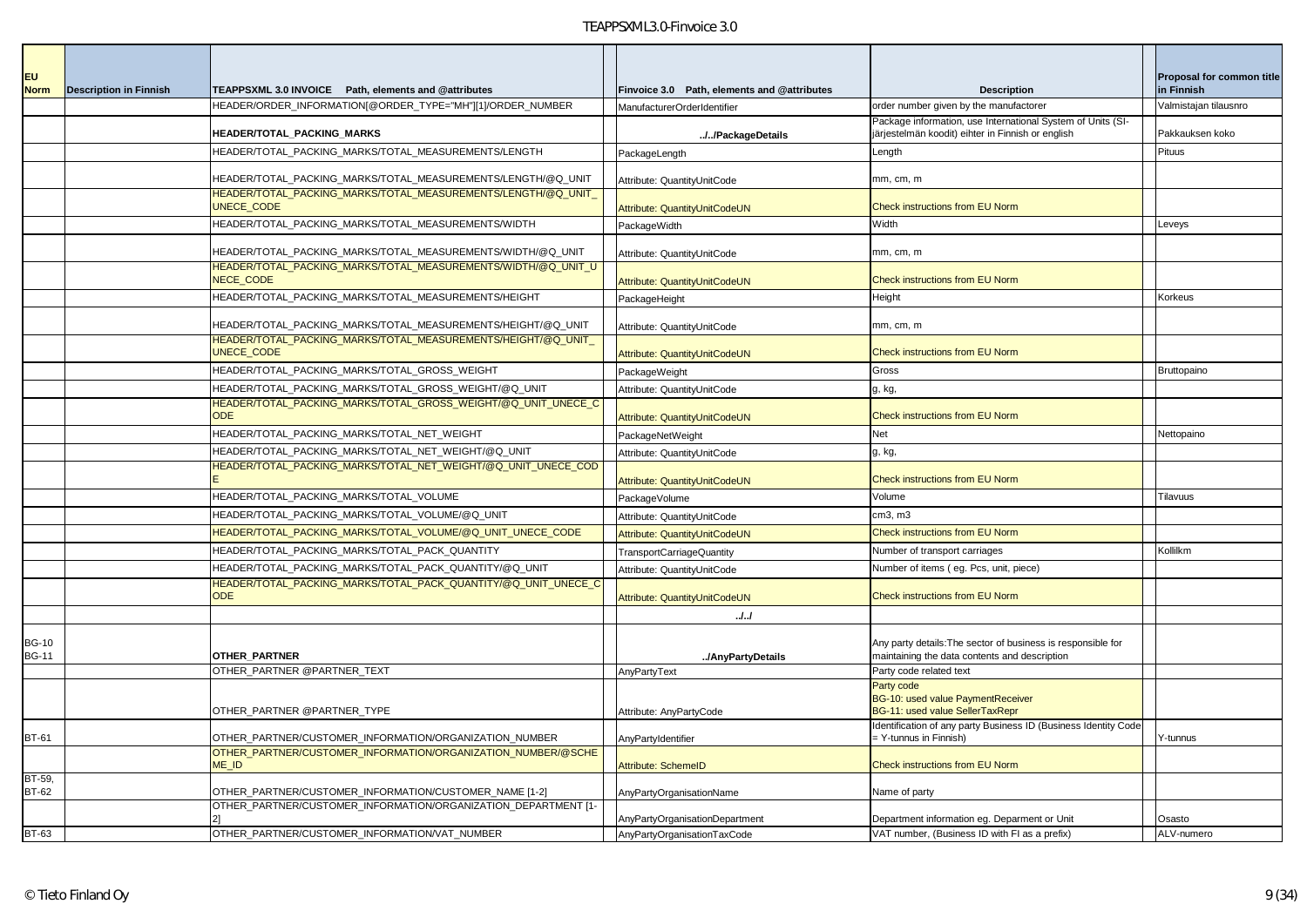| <b>EU</b>      |                               |                                                                                         |                                             |                                                                                                                                   |                                         |
|----------------|-------------------------------|-----------------------------------------------------------------------------------------|---------------------------------------------|-----------------------------------------------------------------------------------------------------------------------------------|-----------------------------------------|
| <b>Norm</b>    | <b>Description in Finnish</b> | TEAPPSXML 3.0 INVOICE Path, elements and @attributes                                    | Finvoice 3.0 Path, elements and @attributes | <b>Description</b>                                                                                                                | Proposal for common title<br>in Finnish |
|                |                               |                                                                                         |                                             |                                                                                                                                   |                                         |
|                |                               | OTHER PARTNER/CUSTOMER INFORMATION/PARTY IDENTIFICATION ID<br>If IdentifierType = HETU, |                                             | Other party identification than Business Identity Code,                                                                           |                                         |
| <b>BT-60</b>   |                               | OTHER_PARTNER/CUSTOMER_INFORMATION/SOCIAL_SECURITY_NUMBER                               | AnyPartyCode                                | attribute IdentifierType should be used                                                                                           |                                         |
|                |                               | OTHER PARTNER/CUSTOMER INFORMATION/PARTY IDENTIFICATION ID/@AUT                         |                                             |                                                                                                                                   |                                         |
|                |                               | <b>HORITY</b>                                                                           | Attribute: IdentifierType                   | e.g. DUNS, GLN, HETU                                                                                                              |                                         |
|                |                               | OTHER PARTNER/CUSTOMER INFORMATION/PARTY IDENTIFICATION ID/@SCH<br><b>EME ID</b>        | <b>Attribute: SchemelD</b>                  | Check instructions from EU Norm                                                                                                   |                                         |
|                |                               | OTHER PARTNER/CUSTOMER INFORMATION/CONTACT INFORMATION/CONTAC<br>T PERSON               | AnyPartyContactPersonName                   | Contact person                                                                                                                    | Yhteyshenkilö                           |
|                |                               | OTHER PARTNER/CUSTOMER INFORMATION/CONTACT INFORMATION/CONTAC                           |                                             |                                                                                                                                   |                                         |
|                |                               | T_PERSON_FUNCTION                                                                       | AnyPartyContactPersonFunction               | eg. title, remit                                                                                                                  |                                         |
|                |                               | OTHER PARTNER/CUSTOMER INFORMATION/CONTACT INFORMATION/DEPART<br><b>MENT</b>            | AnyPartyContactPersonDepartment             | Department information eg. Deparment or Unit                                                                                      |                                         |
|                |                               | OTHER_PARTNER/CUSTOMER_INFORMATION/CONTACT_INFORMATION                                  | //AnyPartyCommunicationDetails              | Related to the any party organisation's contact person                                                                            |                                         |
|                |                               | OTHER PARTNER/CUSTOMER INFORMATION/CONTACT INFORMATION/TELEPH                           |                                             |                                                                                                                                   |                                         |
|                |                               | ONE_NUMBER[1]                                                                           | AnyPartyPhoneNumberIdentifier               | phone number                                                                                                                      | Puh                                     |
|                |                               | OTHER PARTNER/CUSTOMER INFORMATION/CONTACT INFORMATION/E-<br>MAIL_ADDRESS[1]            | AnyPartyEmailAddressIdentifier              | email address                                                                                                                     | E-mail                                  |
|                |                               |                                                                                         | $\cdot$                                     |                                                                                                                                   |                                         |
| <b>BG-12</b>   |                               | OTHER PARTNER/CUSTOMER INFORMATION/ADDRESS                                              | //AnyPartyPostalAddressDetails              | Address information                                                                                                               |                                         |
| BT-64-         |                               |                                                                                         |                                             |                                                                                                                                   |                                         |
| 65, BT-<br>164 |                               | OTHER_PARTNER/CUSTOMER_INFORMATION/ADDRESS/STREET_ADDRESS1 -<br>STREET ADDRESS3         | AnyPartyStreetName                          | Postal address                                                                                                                    | Postiosoite                             |
| <b>BT-66</b>   |                               | OTHER_PARTNER/CUSTOMER_INFORMATION/ADDRESS/POST_OFFICE                                  | AnyPartyTownName                            | Name of the town                                                                                                                  |                                         |
| <b>BT-67</b>   |                               | OTHER_PARTNER/CUSTOMER_INFORMATION/ADDRESS/POSTAL_CODE                                  | AnyPartyPostCodeIdentifier                  | post code                                                                                                                         |                                         |
| <b>BT-68</b>   |                               | OTHER PARTNER/CUSTOMER INFORMATION/ADDRESS/SUBDIVISION                                  | <b>AnyPartyCountrySubdivision</b>           | The subdivision of a country.                                                                                                     |                                         |
| <b>BT-69</b>   |                               | OTHER_PARTNER/CUSTOMER_INFORMATION/ADDRESS/COUNTRY_CODE                                 | CountryCode                                 | ISO 3166 country codes eg. FI, SE                                                                                                 |                                         |
|                |                               | OTHER PARTNER/CUSTOMER INFORMATION/ADDRESS/COUNTRY                                      | CountryName                                 | Country name                                                                                                                      |                                         |
|                |                               | OTHER_PARTNER/CUSTOMER_INFORMATION/ADDRESS/STREET_ADDRESS4                              | AnyPartyPostOfficeBoxIdentifier             | If the other partner have only PO box information, use<br>AnyPartyStreetName (STREET_ADDRESS1) element<br>instead of this element |                                         |
|                |                               |                                                                                         | $\cdot$                                     |                                                                                                                                   |                                         |
|                |                               | OTHER_PARTNER/CUSTOMER_INFORMATION/PARTY_IDENTIFICATION_ID                              |                                             |                                                                                                                                   |                                         |
|                |                               | OTHER_PARTNER/CUSTOMER_INFORMATION/PARTY_IDENTIFICATION_ID[AUTH<br>ORITY="EDI"I         | AnyPartyOrganisationUnitNumber              | OVT code (OVT-tunnus)                                                                                                             | OVT-tunnus                              |
|                |                               | OTHER_PARTNER/CUSTOMER_INFORMATION/SITE                                                 | AnyPartySiteCode                            | Code for place of business                                                                                                        | Toimipiste                              |
|                |                               |                                                                                         | $\overline{J}$                              |                                                                                                                                   |                                         |
|                |                               |                                                                                         | /InvoiceDetails                             | <b>Invoice Details</b>                                                                                                            |                                         |
|                |                               |                                                                                         |                                             | Invoices INV01-09 in Finvoice,                                                                                                    |                                         |
|                | Laskun tyyppi                 | HEADER/INVOICE_TYPE                                                                     | InvoiceTypeCode                             | eReceipts REC01-09 in Finvoice,<br>00-99 in TEAPPSXML                                                                             |                                         |
|                |                               | N/A                                                                                     | Attribute: CodeListAgencyIdentifier         | <b>SPY</b>                                                                                                                        |                                         |
| $BT-3$         |                               | HEADER/INVOICE_TYPE/@UNTDID_CODE                                                        | InvoiceTypeCodeUN                           | <b>Check instructions from EU Norm</b>                                                                                            |                                         |
|                |                               | HEADER/SUBJECT                                                                          | InvoiceTypeText                             | This information is printed to the Invoice layout.                                                                                |                                         |
|                |                               |                                                                                         | /InvoiceClassification                      | Security details, seller and buyer agree content of this<br>structure.                                                            |                                         |
|                |                               | HEADER/SECURITY_DETAILS/SECRECY_CLASS                                                   | <b>ClassificationCode</b>                   | Security code                                                                                                                     |                                         |
|                |                               | HEADER/SECURITY_DETAILS/SECRECY_DESCRIPTION                                             | <b>ClassificationText</b>                   | <b>Security text</b>                                                                                                              |                                         |
|                |                               |                                                                                         | $\overline{a}$                              |                                                                                                                                   |                                         |
|                |                               |                                                                                         |                                             |                                                                                                                                   |                                         |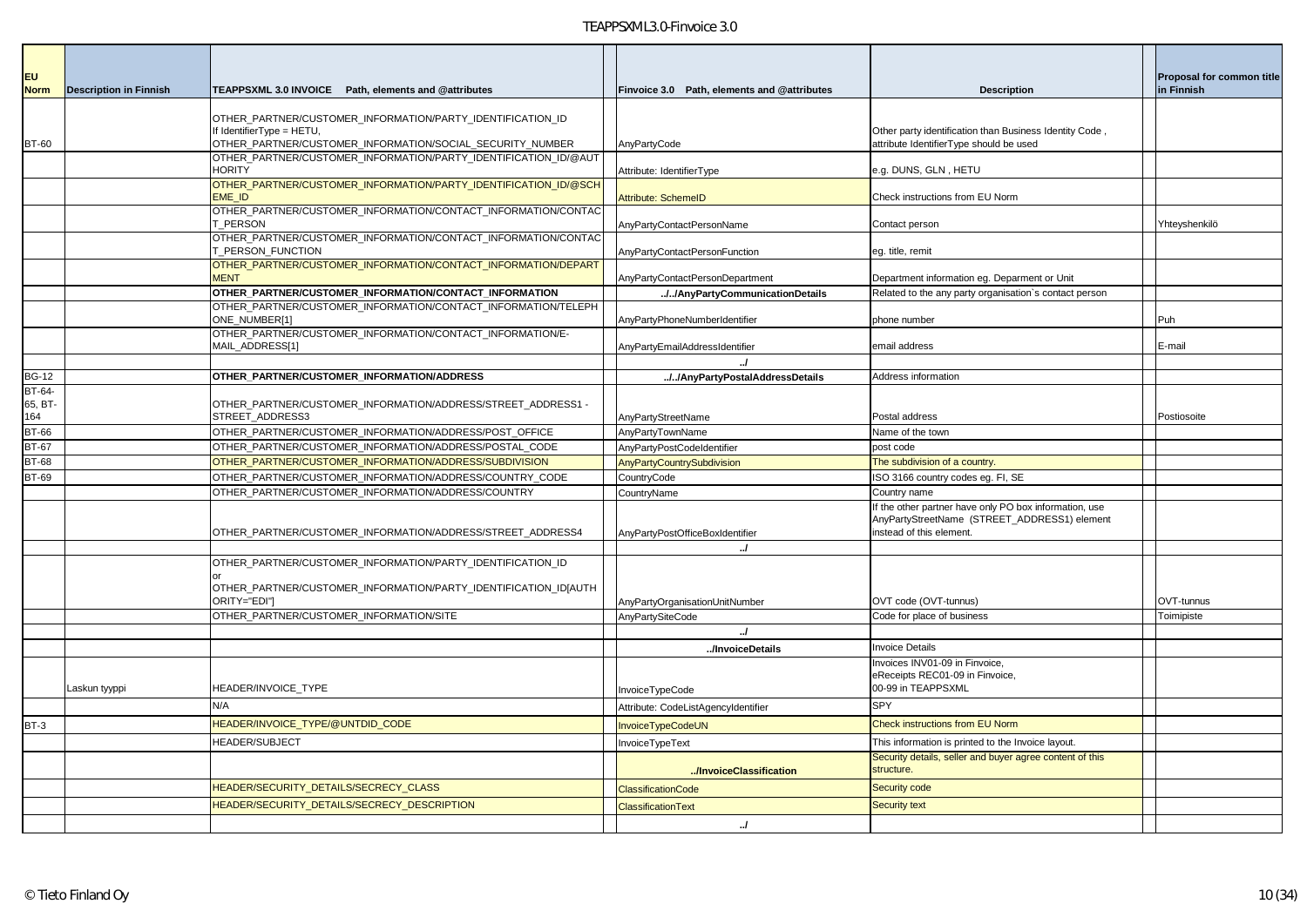| EU.          |                                     |                                                                          |                                             |                                                                                                                      | Proposal for common title |
|--------------|-------------------------------------|--------------------------------------------------------------------------|---------------------------------------------|----------------------------------------------------------------------------------------------------------------------|---------------------------|
| <b>Norm</b>  | <b>Description in Finnish</b>       | TEAPPSXML 3.0 INVOICE Path. elements and @attributes                     | Finvoice 3.0 Path, elements and @attributes | <b>Description</b>                                                                                                   | in Finnish                |
|              |                                     |                                                                          |                                             | Values: Original, Copy or Cancel                                                                                     |                           |
|              |                                     |                                                                          |                                             | Code "Cancel" is used with InvoiceTypeCode INV02 when                                                                |                           |
|              |                                     | N/A                                                                      | OriginCode                                  | related to direct payment (Suoramaksu) cancelation<br>Text for OriginCode. This is used for the visualisation of the |                           |
|              |                                     |                                                                          |                                             | Invoice when the OriginCode value is Copy. Values are:                                                               |                           |
|              |                                     |                                                                          |                                             | KOPIO, COPY etc. If OriginCode is Copy, then it is                                                                   |                           |
|              |                                     | N/A                                                                      | OriginText                                  | recommended that OriginText is used.<br>An identifier for an object on which the invoice is based, given             |                           |
| <b>BT-18</b> |                                     | <b>HEADER/INVOICED OBJECT</b>                                            | <b>InvoicedObjectID</b>                     | by the Seller.                                                                                                       |                           |
|              |                                     | HEADER/INVOICED_OBJECT/@SCHEME_ID                                        | <b>Attribute: SchemeID</b>                  | <b>Check instructions from EU Norm</b>                                                                               |                           |
| $BT-1$       | Laskun numero                       | HEADER/INVOICE_ID                                                        | InvoiceNumber                               | Invoice number given by seller                                                                                       | Laskunro                  |
| $BT-2$       | Laskun päivä                        | HEADER/INVOICE DATE/DATE                                                 | InvoiceDate                                 | Creation date of invoice, given by seller                                                                            | Laskun päivä              |
|              |                                     |                                                                          | Attribute: Format                           | <b>CCYYMMDD</b>                                                                                                      |                           |
|              |                                     |                                                                          |                                             | Use at Credit note or Interest note point at original invoice                                                        |                           |
|              | BT-25 in Hyvitettävän laskun numero | HEADER/CREDIT_INVOICE_NUMBER                                             | OriginalInvoiceNumber                       | number                                                                                                               | Alkup. laskunro           |
| <b>BT-26</b> |                                     | HEADER/CREDIT_INVOICE_DATE/DATE                                          | OriginalInvoiceDate                         | The date when the Preceding Invoice was issued.                                                                      |                           |
|              |                                     |                                                                          | <b>Attribute: Format</b>                    | <b>CCYYMMDD</b>                                                                                                      |                           |
|              |                                     |                                                                          | /OriginalInvoiceReference                   | Refer to previous invoices (e.g. instalments)                                                                        |                           |
| <b>BT-25</b> |                                     | SUMMARY/PRECEDING_INVOICE_INFORMATION/PRECEDING_INVOICE_ID               | <b>InvoiceNumber</b>                        | <b>Previous invoice number</b>                                                                                       |                           |
| BT-26        |                                     | SUMMARY/PRECEDING_INVOICE_INFORMATION/PRECEDING_INVOICE_DATE/DA<br>ГE.   | nvoiceDate                                  | <b>Previous invoice date</b>                                                                                         |                           |
|              |                                     |                                                                          | <b>Attribute: Format</b>                    | <b>CCYYMMDD</b>                                                                                                      |                           |
|              |                                     |                                                                          | $\cdot$                                     |                                                                                                                      |                           |
| <b>BT-73</b> | Laskutusjakson alkupäivä            | HEADER/START_PERIOD/DATE                                                 | InvoicingPeriodStartDate                    | Invoicing period start                                                                                               | Jakso                     |
|              |                                     |                                                                          | Attribute: Format                           | <b>CCYYMMDD</b>                                                                                                      |                           |
| <b>BT-73</b> | Laskutusjakson loppupäivä           | HEADER/END_PERIOD/DATE                                                   | InvoicingPeriodEndDate                      | Invoicing period end                                                                                                 |                           |
|              |                                     |                                                                          | Attribute: Format                           | <b>CCYYMMDD</b>                                                                                                      |                           |
| BT-14        | Myyjän tilausnumero                 | HEADER/ORDER_INFORMATION[@ORDER_TYPE="VN"][1]/ORDER_NUMBER               | SellerReferenceIdentifier                   | Reference related to this specific invoice, given by seller.                                                         | Myyjän tilausnro          |
|              |                                     | HEADER/LINKS/LINK[@OBJECT="SellerReferenceIdentifierUrlText"]            | SellerReferenceIdentifierUrlText            | Link to the Seller's database                                                                                        |                           |
|              |                                     | PAYEE/CUSTOMER_INFORMATION/CUSTOMER_ID                                   | BuyersSellerIdentifier                      | Sellers Identifier in buyers system                                                                                  | Toimittajanro             |
|              |                                     | N/A                                                                      | Attribute: IdentifierType                   | e.g. DUNS, GLN, EDI                                                                                                  |                           |
|              |                                     | PAYEE/CUSTOMER_INFORMATION/CUSTOMER_ID/@SCHEME_ID                        | Attribute: SchemeID                         | <b>Check instructions from EU Norm</b>                                                                               |                           |
| BT-46        | Asiakasnumero                       | RECEIVER/CUSTOMER_INFORMATION/CUSTOMER_ID                                | SellersBuyerIdentifier                      | Buyers Identifer in the sellers system, customer number                                                              | Asiakasnro                |
|              |                                     | N/A                                                                      | Attribute: IdentifierType                   | e.g. DUNS, GLN, EDI                                                                                                  |                           |
|              |                                     | RECEIVER/CUSTOMER INFORMATION/CUSTOMER ID/@SCHEME ID                     | <b>Attribute: SchemeID</b>                  | <b>Check instructions from EU Norm</b>                                                                               |                           |
| <b>BT-13</b> | Asiakkaan tilausnumero              | HEADER/ORDER_INFORMATION[@ORDER_TYPE="CO"] [1] /ORDER_NUMBER             |                                             | Identifier given by buyer when the original order was done i.e.<br>Order Number.                                     | Ostajan tilausnro         |
|              |                                     | HEADER/LINKS/LINK[@OBJECT="OrderIdentifierUrlText"]                      | OrderIdentifier<br>OrderIdentifierUrlText   | Link to the Sellers database                                                                                         |                           |
|              |                                     |                                                                          |                                             |                                                                                                                      |                           |
|              | Asiakkaan tilauspäivä               | HEADER/ORDER_INFORMATION[@ORDER_TYPE="CO"] [1] /ORDER_DATE/DATE          | OrderDate                                   | Date when the order was done.                                                                                        | Ostajan tilauspäivä       |
|              |                                     |                                                                          | Attribute: Format                           | <b>CCYYMMDD</b>                                                                                                      |                           |
|              | Tilaajan virallinen nimi            | ORDERER/CUSTOMER_INFORMATION/CUSTOMER_NAME                               | OrdererName                                 | Orderer                                                                                                              | Tilaaja                   |
|              | Myyntiedustajan tunnus              | SALES CONTACT/CUSTOMER INFORMATION/CONTACT INFORMATION/CONTAC<br>LPERSON | SalesPersonName                             | salesperson                                                                                                          | Myyjä                     |
|              |                                     | HEADER/ORDER_CONFIRMATION[1]/ORDER_CONFIRMATION_NUMBER                   | OrderConfirmationIdentifier                 | confirmation id given by the seller                                                                                  | Tilausvahvistus           |
|              |                                     | HEADER/ORDER_CONFIRMATION[1]/ORDER_CONFIRMATION_DATE/DATE                | OrderConfirmationDate                       | Confirmation date                                                                                                    |                           |
|              |                                     |                                                                          | Attribute: Format                           | <b>CCYYMMDD</b>                                                                                                      |                           |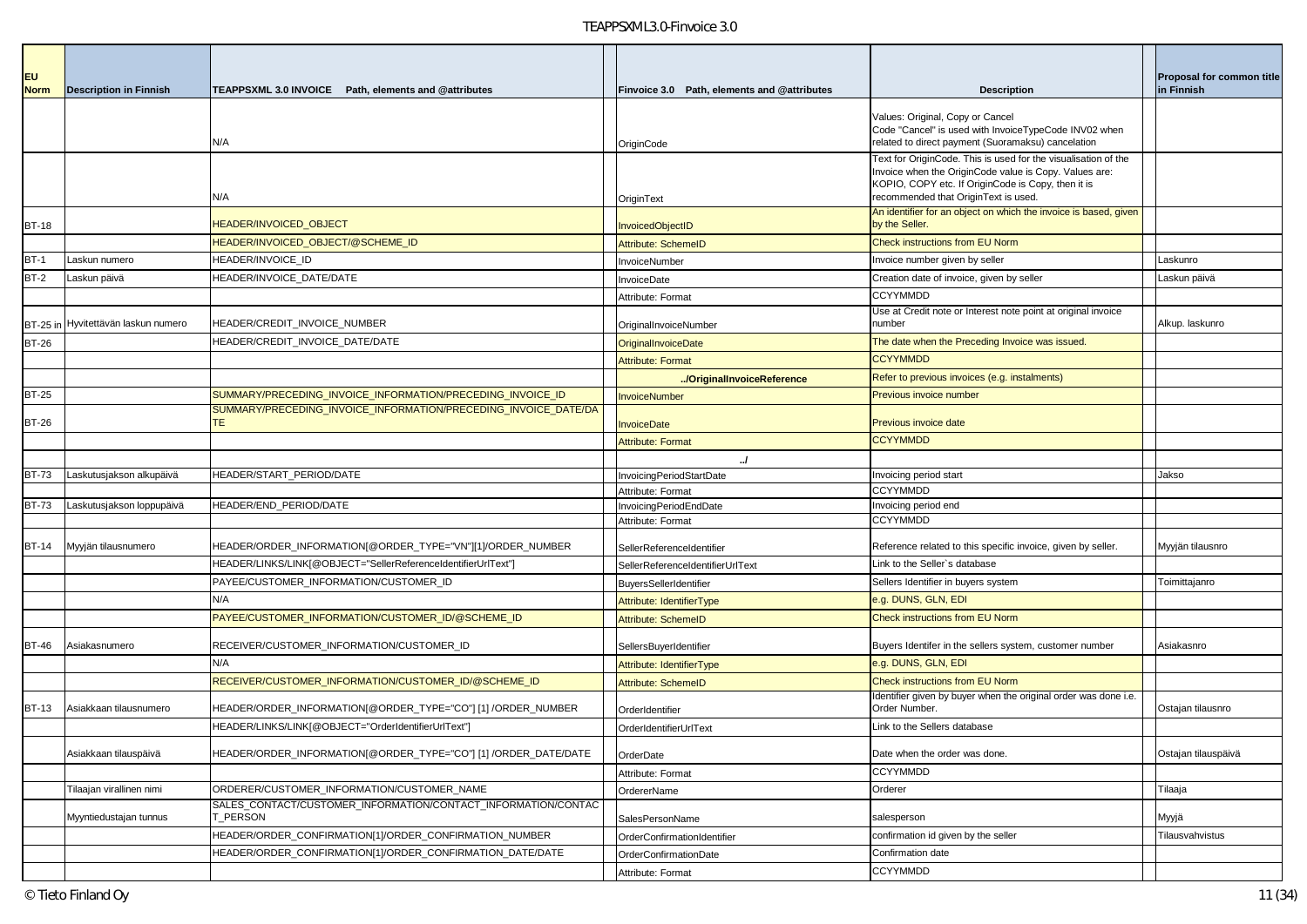| EU<br><b>Norm</b> | <b>Description in Finnish</b>    | TEAPPSXML 3.0 INVOICE Path, elements and @attributes                  | Finvoice 3.0 Path, elements and @attributes                          | <b>Description</b>                                                                                               | Proposal for common title<br>in Finnish |
|-------------------|----------------------------------|-----------------------------------------------------------------------|----------------------------------------------------------------------|------------------------------------------------------------------------------------------------------------------|-----------------------------------------|
| <b>BT-12</b>      | Sopimusnumero                    | HEADER/CONTRACT_INFORMATION/CONTRACT_NUMBER                           | AgreementIdentifier                                                  | Agreement number                                                                                                 | Sopimus                                 |
|                   |                                  | HEADER/LINKS/LINK[@OBJECT="AgreementIdentifierUrlText"]               | AgreementIdentifierUrlText                                           | Link to the Sellers database                                                                                     |                                         |
|                   |                                  |                                                                       |                                                                      |                                                                                                                  |                                         |
|                   |                                  | HEADER/CONTRACT_INFORMATION/CONTRACT_NUMBER/@CONTRACT_TYPE            | AgreementTypeText                                                    | Agreement text                                                                                                   |                                         |
|                   |                                  | HEADER/CONTRACT_INFORMATION/CONTRACT_NUMBER/@CONTRACT_CODE            | AgreementTypeCode                                                    | Agreement code                                                                                                   |                                         |
|                   |                                  | HEADER/CONTRACT_INFORMATION/CONTRACT_DATE/DATE                        | AgreementDate                                                        | agreement date                                                                                                   |                                         |
|                   |                                  |                                                                       | Attribute: Format                                                    | <b>CCYYMMDD</b>                                                                                                  |                                         |
|                   |                                  | HEADER/HEADER_INFO/CONTENT, use industry specific value for           |                                                                      |                                                                                                                  |                                         |
|                   |                                  | TITLE/@INFO_TYPE                                                      |                                                                      |                                                                                                                  |                                         |
|                   |                                  | e.g @INFO_TYPE="NotificationId"                                       | NotificationIdentifier                                               | eg. damage identifier                                                                                            |                                         |
|                   |                                  | HEADER/HEADER_INFO/CONTENT, use industry specific value for           |                                                                      |                                                                                                                  |                                         |
|                   |                                  | TITLE/@INFO_TYPE<br>e.g. @INFO_TYPE="NotificationDate"                | NotificationDate                                                     | Notification date                                                                                                |                                         |
|                   |                                  |                                                                       | Attribute: Format                                                    | <b>CCYYMMDD</b>                                                                                                  |                                         |
|                   |                                  | HEADER/HEADER_INFO/CONTENT, use industry specific value for           |                                                                      |                                                                                                                  |                                         |
|                   |                                  | TITLE/@INFO TYPE                                                      |                                                                      |                                                                                                                  |                                         |
|                   |                                  | e.g. @INFO_TYPE="RegistrationNumber"                                  | RegistrationNumberIdentifier                                         | eg. registration number of car or ID code                                                                        |                                         |
|                   |                                  | HEADER/HEADER_INFO/CONTENT, use industry specific value for           |                                                                      |                                                                                                                  |                                         |
|                   |                                  | TITLE/@INFO_TYPE<br>e.g @INFO TYPE="ControllerIdentifier"             | Controlleridentifier                                                 | controller id                                                                                                    |                                         |
|                   |                                  | HEADER/HEADER INFO/CONTENT, use industry specific value for           |                                                                      |                                                                                                                  |                                         |
|                   |                                  | TITLE/@INFO TYPE                                                      |                                                                      |                                                                                                                  |                                         |
|                   |                                  | e.g @INFO_TYPE="ControllerName"                                       | ControllerName                                                       | controller name                                                                                                  |                                         |
|                   |                                  | HEADER/HEADER_INFO/CONTENT, use industry specific value for           |                                                                      |                                                                                                                  |                                         |
|                   |                                  | TITLE/@INFO TYPE<br>e.g @INFO_TYPE="ControlDate"                      | ControlDate                                                          | control date                                                                                                     |                                         |
|                   |                                  |                                                                       | Attribute: Format                                                    | <b>CCYYMMDD</b>                                                                                                  |                                         |
|                   |                                  |                                                                       |                                                                      | Reference given by buyer when the original order was done,                                                       |                                         |
|                   |                                  |                                                                       |                                                                      | e.g. orderer name. Order number is given in Orderldentifier                                                      |                                         |
| <b>BT-10</b>      | Asiakkaan viite                  | HEADER/ORDER_INFORMATION[@ORDER_TYPE="CO"] [1] /ORDER_REFERENCE       | BuyerReferenceIdentifier                                             | element                                                                                                          | Ostajan viite                           |
| <b>BT-11</b>      |                                  | HEADER/PROJECT_INFORMATION[1]/PROJECT_NUMBER                          | ProjectReferenceIdentifier                                           | project number                                                                                                   | Projekti                                |
|                   |                                  | <b>HEADER/HEADER_INFO</b>                                             | //DefinitionDetails                                                  | The sector of business is responsible for maintaining the data<br>contents and description of Defination Details |                                         |
|                   |                                  | HEADER/HEADER_INFO/TITLE                                              | DefinitionHeaderText                                                 | Header of additional definition for the message                                                                  |                                         |
| <b>BT-21</b>      |                                  | HEADER/HEADER_INFO/TITLE/@INFO_TYPE                                   | Attribute: DefinitionCode                                            | Code for the header                                                                                              |                                         |
| <b>BT-22</b>      |                                  | HEADER/HEADER_INFO/CONTENT                                            | DefinitionValue                                                      | Content/value of the definition eg. ICD code                                                                     |                                         |
|                   |                                  | HEADER/HEADER_INFO/CONTENT/@Q_UNIT                                    | Attribute: QuantityUnitCode                                          | eg. kg, m, kwh/h, etc.                                                                                           |                                         |
|                   |                                  | HEADER_INFO/CONTENT/@Q_UNIT_UNECE_CODE                                | Attribute: QuantityUnitCodeUN                                        | Check instructions from EU Norm                                                                                  |                                         |
|                   |                                  |                                                                       |                                                                      | Sum of all Invoice line net amounts without VAT in the                                                           |                                         |
| BT-106            |                                  | SUMMARY/ROWS_TOTAL/AMOUNT[@VAT='EXCLUDED']                            | RowsTotalVatExcludedAmount                                           | Invoice.                                                                                                         |                                         |
|                   |                                  | HEADER/CURRENCY/CODE                                                  | Attribute: AmountCurrencyIdentifier                                  | ISO4217 eg. EUR, USD                                                                                             |                                         |
| <b>BT-107</b>     |                                  | SUMMARY/DISCOUNTS_TOTAL/AMOUNT[@VAT='EXCLUDED']                       | DiscountsTotalVatExcludedAmount                                      | Sum of allowances without VATon document level                                                                   |                                         |
| <b>BT-108</b>     |                                  | HEADER/CURRENCY/CODE<br>SUMMARY/CHARGES_TOTAL/AMOUNT[@VAT='EXCLUDED'] | Attribute: AmountCurrencyIdentifier<br>ChargesTotalVatExcludedAmount | SO4217 eg. EUR,USD<br>Sum of charges without VAT on document level                                               |                                         |
|                   |                                  | HEADER/CURRENCY/CODE                                                  | Attribute: AmountCurrencyIdentifier                                  | ISO4217 eg. EUR, USD                                                                                             |                                         |
|                   |                                  |                                                                       | $\overline{a}$                                                       |                                                                                                                  |                                         |
|                   |                                  |                                                                       |                                                                      |                                                                                                                  |                                         |
|                   |                                  | If advance payments and/or roundings exists,                          |                                                                      |                                                                                                                  |                                         |
|                   |                                  | INVOICE TOTAL WITHOUT ADVANCE PAYMENT/AMOUNT[@VAT="EXCLUDED"]         |                                                                      |                                                                                                                  |                                         |
|                   | BT-109 Laskun veroton loppusumma | otherwise<br>SUMMARY/INVOICE_TOTAL/AMOUNT[@VAT="EXCLUDED"]            |                                                                      | Total amount of this specific invoice without VAT                                                                | Yhteensä veroton                        |
|                   |                                  |                                                                       | InvoiceTotalVatExcludedAmount                                        |                                                                                                                  |                                         |
|                   |                                  | HEADER/CURRENCY/CODE                                                  | Attribute: AmountCurrencyIdentifier                                  | ISO4217 eg. EUR,USD                                                                                              |                                         |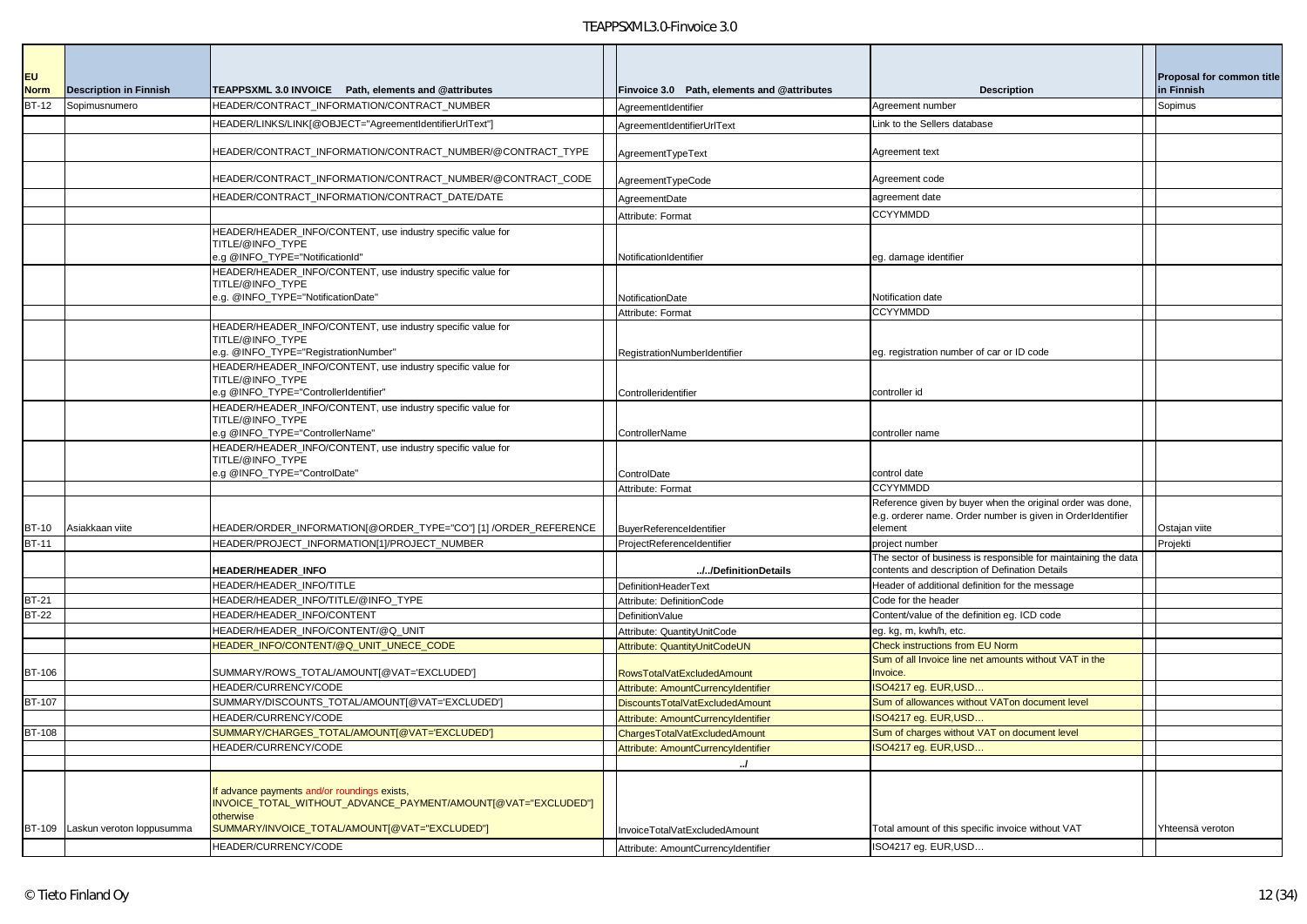| <b>EU</b><br><b>Norm</b> | <b>Description in Finnish</b>                                 | TEAPPSXML 3.0 INVOICE Path, elements and @attributes                                                                                                                        | Finvoice 3.0 Path, elements and @attributes | <b>Description</b>                                                                       | Proposal for common title<br>in Finnish          |
|--------------------------|---------------------------------------------------------------|-----------------------------------------------------------------------------------------------------------------------------------------------------------------------------|---------------------------------------------|------------------------------------------------------------------------------------------|--------------------------------------------------|
| BT-110                   | Laskun arvonlisäveron<br>kokonaismäärä                        | SUMMARY/VAT_TOTAL/AMOUNT [1]                                                                                                                                                | InvoiceTotalVatAmount                       | Total amount of VAT related to this specific amount                                      | ALV yhteensä                                     |
|                          |                                                               | HEADER/CURRENCY/CODE                                                                                                                                                        | Attribute: AmountCurrencyIdentifier         | ISO4217 eg. EUR, USD                                                                     |                                                  |
| <b>BT-111</b>            |                                                               | SUMMARY/VAT_TOTAL_IN_OTHER_CURRENCY/AMOUNT[1]                                                                                                                               | InvoiceTotalVatAccountingAmount             | Invoice total VAT amount in accounting currency                                          |                                                  |
|                          |                                                               | SUMMARY/VAT_TOTAL_IN_OTHER_CURRENCY/CURRENCY/CODE                                                                                                                           | Attribute: AmountCurrencyIdentifier         | ISO4217 eg. EUR, USD.                                                                    |                                                  |
| BT-112                   | Laskun verollinen loppusumma,<br>maksettava/hyvitettävä määrä | If advance payments and/or roundings exists,<br>INVOICE_TOTAL_WITHOUT_ADVANCE_PAYMENT/AMOUNT[@VAT="INCLUDED"]<br>otherwise<br>SUMMARY/INVOICE_TOTAL/AMOUNT[@VAT="INCLUDED"] | InvoiceTotalVatIncludedAmount               | Total amount of this specific invoice with VAT                                           | LASKU YHTEENSÄ                                   |
| $BT-5$                   | askun valuuttakoodi                                           | HEADER/CURRENCY/CODE                                                                                                                                                        | Attribute: AmountCurrencyIdentifier         | ISO4217 eq. EUR, USD                                                                     |                                                  |
| <b>BT-114</b>            |                                                               | SUMMARY/ROUNDINGS                                                                                                                                                           | InvoiceTotalRoundoffAmount                  | Round off amount. The amount which will be added to the<br>invoiceTotalVatIncludedAmount |                                                  |
|                          |                                                               | HEADER/CURRENCY/CODE                                                                                                                                                        | Attribute: AmountCurrencyIdentifier         | ISO4217 eg. EUR, USD                                                                     |                                                  |
| BT-113                   |                                                               | SUMMARY/ADVANCE_PAYMENT/AMOUNT[@VAT='INCLUDED']                                                                                                                             | <b>InvoicePaidAmount</b>                    | Advance paid amounts with VAT                                                            |                                                  |
|                          |                                                               | HEADER/CURRENCY/CODE                                                                                                                                                        | Attribute: AmountCurrencyIdentifier         | ISO4217 eg. EUR, USD.                                                                    |                                                  |
|                          |                                                               | SUMMARY/INVOICE TOTAL IN OTHER CURRENCY/CURRENCY/RATE                                                                                                                       | ExchangeRate                                | Exchange rate of other currency                                                          | Kurssi                                           |
|                          |                                                               | SUMMARY/INVOICE_TOTAL_IN_OTHER_CURRENCY/AMOUNT[@VAT='EXCLUDED                                                                                                               | OtherCurrencyAmountVatExcludedAmount        | Total amount of this invoice without VAT in other currency                               | askun summa veroton<br>valuutassa                |
|                          |                                                               | SUMMARY/INVOICE_TOTAL_IN_OTHER_CURRENCY/CURRENCY/CODE                                                                                                                       | Attribute: AmountCurrencyIdentifier         | ISO4217 eg. EUR, USD                                                                     |                                                  |
|                          |                                                               | SUMMARY/INVOICE TOTAL IN OTHER CURRENCY/AMOUNT[@VAT='INCLUDED']                                                                                                             | OtherCurrencyAmountVatIncludedAmount        | Total amount of this invoice with VAT in other currency                                  | askun summa verollinen<br>valuutassa             |
|                          |                                                               | SUMMARY/INVOICE_TOTAL_IN_OTHER_CURRENCY/CURRENCY/CODE                                                                                                                       | Attribute: AmountCurrencyIdentifier         | ISO4217 eg. EUR,USD.                                                                     |                                                  |
|                          |                                                               | HEADER/CREDIT_INFORMATION/CREDIT_LIMIT/AMOUNT                                                                                                                               | CreditLimitAmount                           | credit Limit amount used in eg. credit cards invoices                                    | Luottoraja                                       |
|                          |                                                               | HEADER/CURRENCY/CODE                                                                                                                                                        | Attribute: AmountCurrencyIdentifier         | ISO4217 eg. EUR, USD                                                                     |                                                  |
|                          |                                                               | HEADER/CREDIT INFORMATION/INTEREST/PER CENT                                                                                                                                 | CreditInterestPercent                       | Credit intrest precent                                                                   | Luottokorko                                      |
|                          |                                                               | HEADER/CREDIT_INFORMATION/OPERATION_LIMIT/AMOUNT                                                                                                                            | <b>OperationLimitAmount</b>                 | eg. Credit card invoice                                                                  | Luoton käyttöraja                                |
|                          |                                                               | HEADER/CURRENCY/CODE                                                                                                                                                        | Attribute: AmountCurrencyIdentifier         | ISO4217 eg. EUR,USD                                                                      |                                                  |
|                          |                                                               | HEADER/CREDIT_INFORMATION/INSTALMENT/AMOUNT                                                                                                                                 | MonthlyAmount                               | monthly amount                                                                           | Lyhennyserä                                      |
|                          |                                                               | HEADER/CURRENCY/CODE                                                                                                                                                        | Attribute: AmountCurrencyIdentifier         | ISO4217 eg. EUR,USD                                                                      |                                                  |
|                          |                                                               |                                                                                                                                                                             |                                             |                                                                                          | yleisotsikko: Tiliöintiehdotus                   |
|                          |                                                               | HEADER/PAYER_POSTING_GROUP_DEFAULTS/POSTING_DEFAULT[1]/SHORT_AC<br>COUNT_ID                                                                                                 | ShortProposedAccountIdentifier              | Account proposal based on account chart, given by seller to<br>be used by buyer          | Lyhyt tilinumero<br>perustililuettelon mukaan    |
|                          |                                                               | HEADER/PAYER_POSTING_GROUP_DEFAULTS/POSTING_DEFAULT[1]/NORMAL_<br>ACCOUNT_ID                                                                                                | NormalProposedAccountIdentifier             | Account proposal based on account chart, given by seller to<br>be used by buyer          | Normaali tilinumero<br>perustililuettelon mukaan |
|                          |                                                               | HEADER/PAYER_POSTING_GROUP_DEFAULTS/POSTING_DEFAULT[1]/REPORTIN<br>G CODE or if not exist                                                                                   |                                             |                                                                                          |                                                  |
|                          | Raportointikoodi                                              | HEADER/PAYER_POSTING_GROUP_DEFAULTS/POSTING_DEFAULT[1]/ACCOUNT                                                                                                              | ProposedAccountText                         | cost account information (kulutili tai raportointikoodi)                                 | Raportointikoodi                                 |
|                          |                                                               | HEADER/PAYER_POSTING_GROUP_DEFAULTS/POSTING_DEFAULT[1]/ACCOUNT<br>REFERENCE or if not exist<br>HEADER/PAYER_POSTING_GROUP_DEFAULTS/POSTING_DEFAULT[1]/DIMENSIO              |                                             |                                                                                          |                                                  |
| <b>BT-19</b>             | Tiliöintiviite                                                | NS/DIMENSION/DIMENSION VALUE                                                                                                                                                | <b>AccountDimensionText</b>                 | Account reference (tiliöintiviite)                                                       | Tiliöintiviite                                   |
|                          |                                                               | HEADER/SELLER ACCOUNT TEXT                                                                                                                                                  | SellerAccountText                           | Dedicated to the sellers own accounting information.                                     | Myyjän tiliöintitiedot                           |
|                          |                                                               |                                                                                                                                                                             | /VatPoint                                   | The date when the VAT becomes accountable                                                |                                                  |
| BT-7                     |                                                               | HEADER/TAX_POINT_DATE/DATE                                                                                                                                                  | <b>VatPointDate</b>                         | Only VatPointDate or VatPointDateCode is allowed, not both                               |                                                  |
|                          |                                                               |                                                                                                                                                                             | <b>Attribute: Format</b>                    | <b>CCYYMMDD</b>                                                                          |                                                  |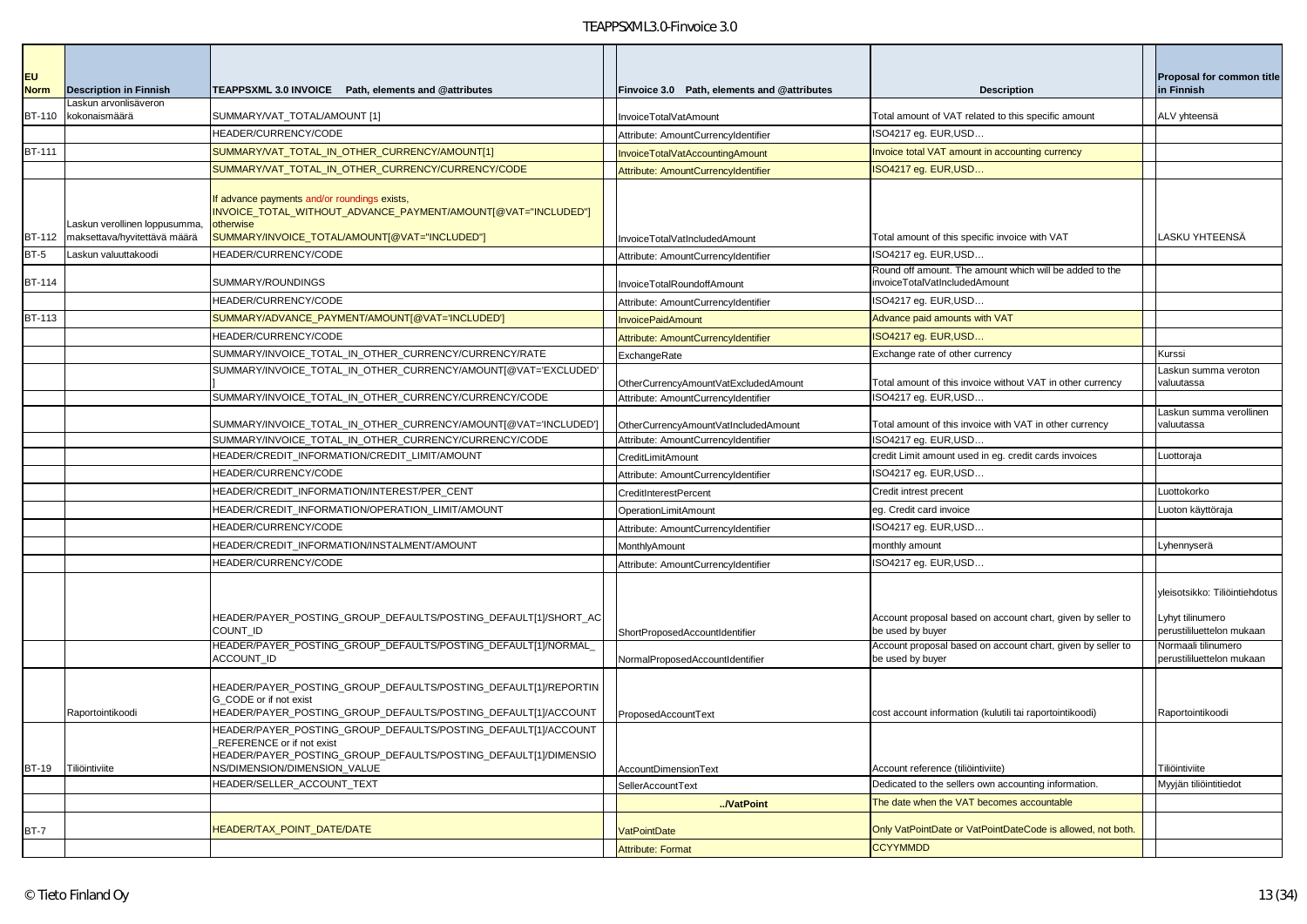| <b>EU</b><br><b>Norm</b>         | <b>Description in Finnish</b>               | TEAPPSXML 3.0 INVOICE Path, elements and @attributes                          | Finvoice 3.0 Path, elements and @attributes | <b>Description</b>                                                                          | Proposal for common title<br>in Finnish |
|----------------------------------|---------------------------------------------|-------------------------------------------------------------------------------|---------------------------------------------|---------------------------------------------------------------------------------------------|-----------------------------------------|
| BT-8                             |                                             | HEADER/TAX_POINT_DATE/DATE_CODE                                               | <b>VatPointDateCode</b>                     | Only VatPointDate or VatPointDateCode is allowed, not both.                                 |                                         |
|                                  |                                             |                                                                               | /                                           |                                                                                             |                                         |
| <b>BG-23</b>                     |                                             | SUMMARY/VAT SUMMARY                                                           | //VatSpecificationDetails                   | Vat details related to this specific invoice                                                | ALV-erittely                            |
| BT-116                           | Arvonlisäverokannan mukainen<br>perustearvo | SUMMARY/VAT_SUMMARY/ACCORDING/AMOUNT [1][@VAT='EXCLUDED']                     | VatBaseAmount                               | Vat base of service or product charged with this invoice                                    | Peruste                                 |
|                                  |                                             | SUMMARY/VAT_SUMMARY/CURRENCY_CODE                                             | Attribute: AmountCurrencyIdentifier         | ISO4217 eg. EUR, USD                                                                        |                                         |
| <b>BT-119</b>                    | Arvonlisäveron verokanta                    | SUMMARY/VAT_SUMMARY/RATE                                                      | VatRatePercent                              | Vat rate percentage of service or product charged with this<br>invoice                      | Alv%                                    |
| <b>BT-118</b>                    | Verokohtelukoodi                            | SUMMARY/VAT_SUMMARY/@VAT_TYPE                                                 | VatCode                                     | VAT code                                                                                    |                                         |
| <b>BT-117</b>                    | Arvonlisäverokannan mukainen<br>veron määrä | SUMMARY/VAT_SUMMARY/VAT_RATE_TOTAL/AMOUNT [1]                                 | VatRateAmount                               | Vat rate amount of service or product charged with this<br>invoice                          | Veron määrä                             |
| BT-6                             |                                             | SUMMARY/VAT_SUMMARY/CURRENCY_CODE                                             | Attribute: AmountCurrencyIdentifier         | ISO4217 eg. EUR, USD                                                                        |                                         |
| <b>BT-120</b>                    | Arvolisäveron perustearvon<br>tarkenne      | SUMMARY/VAT_SUMMARY/VAT_DESCRIPTION                                           | VatFreeText                                 | information related to VAT                                                                  |                                         |
| <b>BT-121</b>                    |                                             | SUMMARY/VAT_SUMMARY/EXEMPTION_REASON_CODE                                     | <b>VatExemptionReasonCode</b>               | The reason for why the amount is exempted from VAT.                                         |                                         |
|                                  |                                             |                                                                               | $\cdot$                                     | nvoice Details                                                                              |                                         |
|                                  |                                             |                                                                               |                                             |                                                                                             |                                         |
| <b>BT-21</b><br>tai<br>Definitio | nDetails Laskuun liittyvä vapaateksti       | HEADER/FREE_TEXT                                                              | InvoiceFreeText                             | Free text related to the invoice.                                                           |                                         |
|                                  | Laskun verottomuuden peruste                | <b>HEADER/VAT TEXT</b>                                                        | InvoiceVatFreeText                          | Text seller is free of duty (VAT), "veroton" "VAT FREE"                                     |                                         |
|                                  |                                             |                                                                               | //PaymentTermsDetails                       | Payment terms related to this invoice, given by seller                                      |                                         |
| <b>BT-20</b>                     | Maksuehtoteksti                             | HEADER/TERMS_OF_PAYMENT                                                       | PaymentTermsFreeText                        | Payment terms. Payment instructions in free text.                                           | Maksuehdot                              |
|                                  |                                             |                                                                               | //FreeText                                  | nstructions in free text form. Example: "Huomautusaika 8 pv"<br>= Complaints within 8 days) |                                         |
|                                  |                                             |                                                                               | Header                                      | e.g. Complaints within                                                                      |                                         |
|                                  |                                             | HEADER/REMARK TIME                                                            | Value                                       | e.g. 8 days                                                                                 |                                         |
|                                  |                                             |                                                                               | $\cdot$                                     |                                                                                             |                                         |
|                                  |                                             |                                                                               |                                             |                                                                                             |                                         |
| BT-9                             | Eräpäivä                                    | HEADER/DUE_DATE/DATE                                                          | <b>InvoiceDueDate</b>                       | The date when the invoice should paid. See also Epi-details.                                | Eräpäivä                                |
|                                  |                                             |                                                                               | Attribute: Format                           | <b>CCYYMMDD</b>                                                                             |                                         |
|                                  | Kassa-alennuksen eräpäivä                   | HEADER/CASH_DISCOUNT[1]/DATE                                                  | CashDiscountDate                            | Due date if discount is used                                                                | yleisotsikko Käteisalennus              |
|                                  |                                             |                                                                               | Attribute: Format                           | <b>CCYYMMDD</b>                                                                             |                                         |
|                                  |                                             | N/A                                                                           | CashDiscountBaseAmount                      | Base amount for discount calculation                                                        |                                         |
|                                  |                                             | N/A                                                                           | Attribute: AmountCurrencyIdentifier         | ISO4217 eg. EUR, USD                                                                        |                                         |
|                                  | Kassa-alennusprosentti                      | HEADER/CASH_DISCOUNT[1]/PER_CENT                                              | <b>CashDiscountPercent</b>                  | Percent for discount calculation                                                            |                                         |
|                                  | Kassa-alennus, verollinen                   | HEADER/CASH_DISCOUNT[1]/CASH_DISCOUNT_AMOUNT/AMOUNT<br>[VAT="INCLUDED"][1]    | CashDiscountAmount                          | Cash discount amount including VAT.                                                         | Käteisalennus verollinen                |
|                                  |                                             | HEADER/CURRENCY/CODE                                                          | Attribute: AmountCurrencyIdentifier         | ISO4217 eg. EUR, USD                                                                        |                                         |
|                                  | Kassa-alennus, veroton                      | HEADER/CASH_DISCOUNT[1]/CASH_DISCOUNT_AMOUNT/AMOUNT<br>[VAT="EXCLUDED"][1]    | CashDiscountExcludingVatAmount              | cash discount amount excluding VAT.                                                         | Käteisalennus veroton                   |
|                                  |                                             | HEADER/CURRENCY/CODE                                                          | Attribute: AmountCurrencyIdentifier         | ISO4217 eg. EUR,USD                                                                         |                                         |
|                                  |                                             | HEADER/CASH DISCOUNT[1]/VAT                                                   | ///CashDiscountVatDetails                   | Discount information                                                                        |                                         |
|                                  | Kassa-alennuksen vero%                      | HEADER/CASH_DISCOUNT[1]/VAT/RATE                                              | CashDiscountVatPercent                      | Cash discount percent                                                                       |                                         |
|                                  |                                             | Kassa-alennuksen veron määrä HEADER/CASH_DISCOUNT[1]/VAT/VAT_AMOUNT/AMOUNT[1] | CashDiscountVatAmount                       | cash discount amount VAT                                                                    |                                         |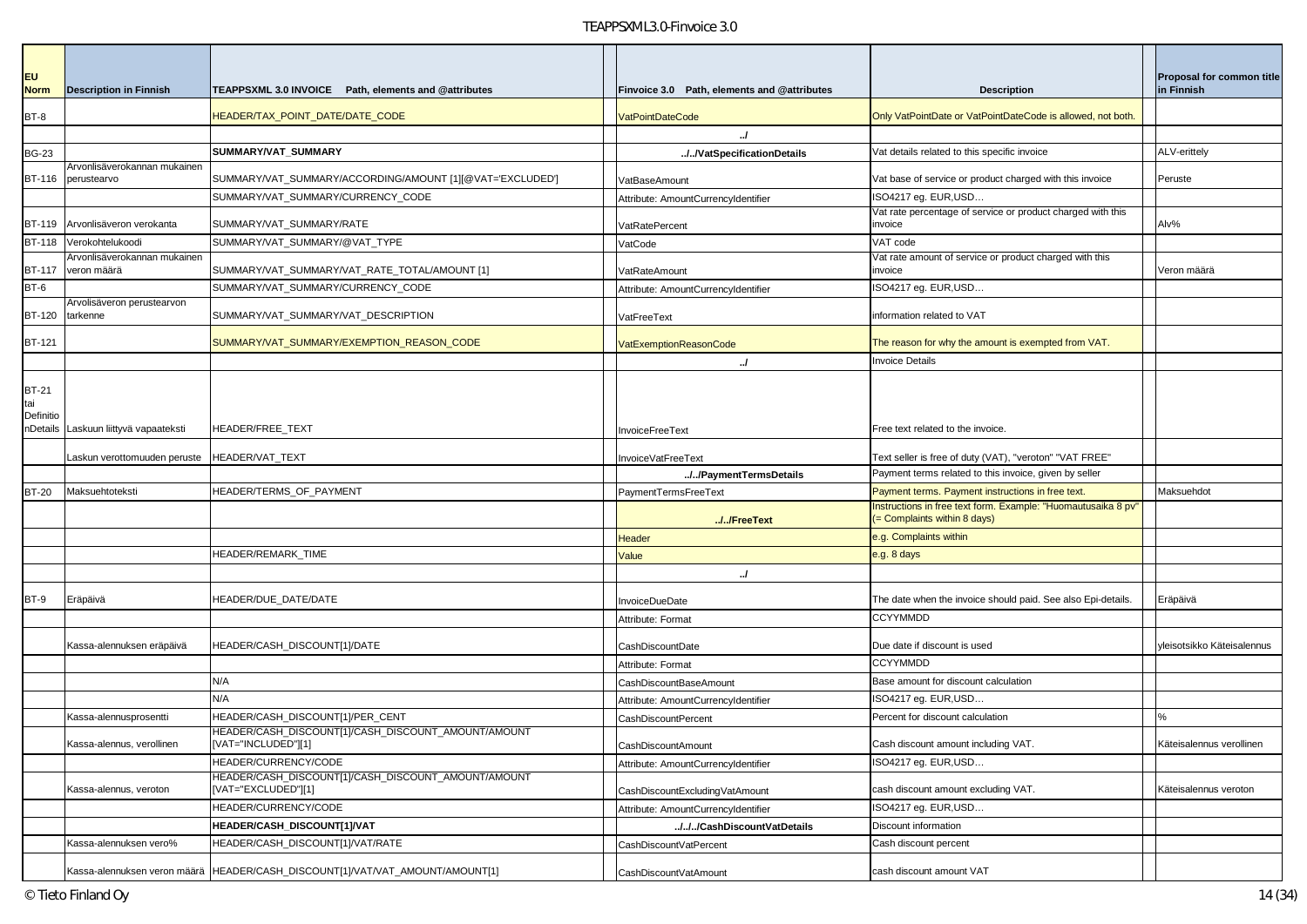| <b>EU</b><br><b>Norm</b> | <b>Description in Finnish</b>            | TEAPPSXML 3.0 INVOICE Path, elements and @attributes                                 | Finvoice 3.0 Path, elements and @attributes | <b>Description</b>                                            | Proposal for common title<br>in Finnish |
|--------------------------|------------------------------------------|--------------------------------------------------------------------------------------|---------------------------------------------|---------------------------------------------------------------|-----------------------------------------|
|                          |                                          | HEADER/CURRENCY/CODE                                                                 | Attribute: AmountCurrencyIdentifier         | ISO4217 eg. EUR, USD                                          |                                         |
|                          |                                          |                                                                                      | $\cdot$                                     | Payment terms details                                         |                                         |
|                          | Laskun loppusumma                        |                                                                                      |                                             |                                                               |                                         |
|                          | kassa-alennus huomioituna,<br>verollinen | HEADER/CASH_DISCOUNT[1]/INVOICE_TOTAL_WITH_CASH_DISCOUNT/AMOUNT[<br>@VAT="INCLUDED"] |                                             | Reduced invoice amount VAT included                           |                                         |
|                          |                                          | HEADER/CURRENCY/CODE                                                                 | ReducedInvoiceVatIncludedAmount             | ISO4217 eg. EUR, USD                                          |                                         |
|                          |                                          |                                                                                      | Attribute: AmountCurrencyIdentifier         |                                                               |                                         |
|                          |                                          | HEADER/PAYMENT_OVERDUE_FINE                                                          | ///PaymentOverDueFineDetails                | Instruction used when payment processed after due date        |                                         |
|                          | Viivästyskorko tekstinä                  | HEADER/PAYMENT_OVERDUE_FINE/FREE_TEXT                                                | PaymentOverDueFineFreeText                  | Instruction in text format for printouts                      | Viivästyskorko                          |
|                          | Viivästyskorko%                          | HEADER/PAYMENT_OVERDUE_FINE/INTEREST_RATE                                            | PaymentOverDueFinePercent                   | Instruction for automatic process                             | Viivästyskorko                          |
|                          |                                          | HEADER/PAYMENT_OVERDUE_FINE/SURCHARGE/AMOUNT                                         | PaymentOverDueFixedAmount                   | PaymentOverDueFixedAmount, delay fee                          |                                         |
|                          |                                          | <b>HEADER/CURRENCY/CODE</b>                                                          | Attribute: AmountCurrencyIdentifier         | ISO4217 eg. EUR, USD                                          |                                         |
|                          |                                          |                                                                                      | . J. J                                      |                                                               |                                         |
| <b>BG-20</b>             |                                          |                                                                                      | //DiscountDetails                           | Discount details                                              |                                         |
| <b>BT-97</b>             |                                          | SUMMAR/DISCOUNT[1.n]/DISCOUNT_NAME                                                   | FreeText                                    | discount information in text format                           |                                         |
| <b>BT-98</b>             |                                          | SUMMARY/DISCOUNT/@TYPE                                                               | <b>ReasonCode</b>                           | <b>Check instructions from EU Norm</b>                        |                                         |
| <b>BT-94</b>             |                                          | SUMMARY/DISCOUNT[1.n]/PER_CENT                                                       | Percent                                     | Percent                                                       |                                         |
| <b>BT-92</b>             |                                          | SUMMARY/DISCOUNT[1.n]/DISCOUNT_AMOUNT/AMOUNT[@VAT="EXCLUDED"]                        | Amount                                      | Discount amount, excluding VAT                                |                                         |
|                          |                                          | HEADER/CURRENCY/CODE                                                                 | Attribute: AmountCurrencyIdentifier         | ISO4217 eg. EUR,USD                                           |                                         |
| <b>BT-93</b>             |                                          | SUMMARY/DISCOUNT[1.n]/DISCOUNT_FROM_AMOUNT/AMOUNT[@VAT="EXCLUD<br><b>ED"</b>         | <b>BaseAmount</b>                           | Discount base amount, excluding VAT                           |                                         |
|                          |                                          | HEADER/CURRENCY/CODE                                                                 | Attribute: AmountCurrencyIdentifier         | ISO4217 eg. EUR, USD                                          |                                         |
| <b>BT-95</b>             |                                          | SUMMARY/DISCOUNT[1.n]/VAT/@VAT_TYPE                                                  | <b>VatCategoryCode</b>                      | <b>VAT code</b>                                               |                                         |
| <b>BT-96</b>             |                                          | SUMMARY/DISCOUNT[1.n]/VAT/RATE                                                       | <b>VatRatePercent</b>                       | <b>VAT percent</b>                                            |                                         |
|                          |                                          |                                                                                      | $\cdot$ .                                   |                                                               |                                         |
| <b>BG-21</b>             |                                          |                                                                                      | //ChargeDetails                             |                                                               |                                         |
| <b>BT-104</b>            |                                          | SUMMARY/CHARGES[1.n]/CHARGE_NAME                                                     | <b>ReasonText</b>                           | Charge information in text format                             |                                         |
| <b>BT-105</b>            |                                          | SUMMARY/CHARGES[1.n]/@TYPE                                                           | <b>ReasonCode</b>                           | <b>Check instructions from EU Norm</b>                        |                                         |
| <b>BT-101</b>            |                                          | SUMMARY/CHARGES[1.n]/PER_CENT                                                        | Percent                                     | Percent                                                       |                                         |
| <b>BT-99</b>             |                                          | SUMMARY/CHARGES[1.n]/CHARGE_AMOUNT/AMOUNT[@VAT="EXCLUDED"]                           | Amount                                      | Charge amount, excluding VAT                                  |                                         |
|                          |                                          | HEADER/CURRENCY/CODE                                                                 | Attribute: AmountCurrencyIdentifier         | ISO4217 eg. EUR, USD                                          |                                         |
|                          |                                          | SUMMARY/CHARGES[1.n]/CHARGE_FROM_AMOUNT/AMOUNT[@VAT="EXCLUDED                        |                                             |                                                               |                                         |
| <b>BT-100</b>            |                                          |                                                                                      | <b>BaseAmount</b>                           | Charge base amount, excluding VAT                             |                                         |
|                          |                                          | HEADER/CURRENCY/CODE                                                                 | Attribute: AmountCurrencyIdentifier         | ISO4217 eg. EUR, USD                                          |                                         |
| BT-102                   |                                          | SUMMARY/CHARGES[1.n]/VAT/@VAT_TYPE                                                   | VatCategoryCode                             | Vat code                                                      |                                         |
| BT-103                   |                                          | SUMMARY/CHARGES[1.n]/VAT/RATE                                                        | <b>VatRatePercent</b>                       | Percent                                                       |                                         |
|                          |                                          |                                                                                      |                                             |                                                               |                                         |
| <b>BT-17</b>             |                                          | HEADER/OFFER REFERENCE                                                               | <b>TenderReference</b>                      | Tender reference given by buyer                               |                                         |
|                          |                                          |                                                                                      | /                                           |                                                               |                                         |
| <b>BG-18</b>             |                                          |                                                                                      | <b>PaymentCardInfo</b>                      |                                                               |                                         |
| <b>BT-87</b>             |                                          | HEADER/PAYMENT_CARD_INFORMATION/PRIMARY_ACCOUNT_NUMBER                               | <b>PrimaryAccountNumber</b>                 | Masked card number, at least 4 last digits<br>(PCI complient) |                                         |
| <b>BT-88</b>             |                                          | HEADER/PAYMENT CARD INFORMATION/PAYMENT CARD HOLDER                                  | <b>CardHolderName</b>                       | Card holder name                                              |                                         |
|                          |                                          |                                                                                      | J                                           |                                                               |                                         |
| <b>BG-19</b>             |                                          |                                                                                      | <b>DirectDebitInfo</b>                      | If InvoiceTypeCode = SDD01, this structure is mandatory       |                                         |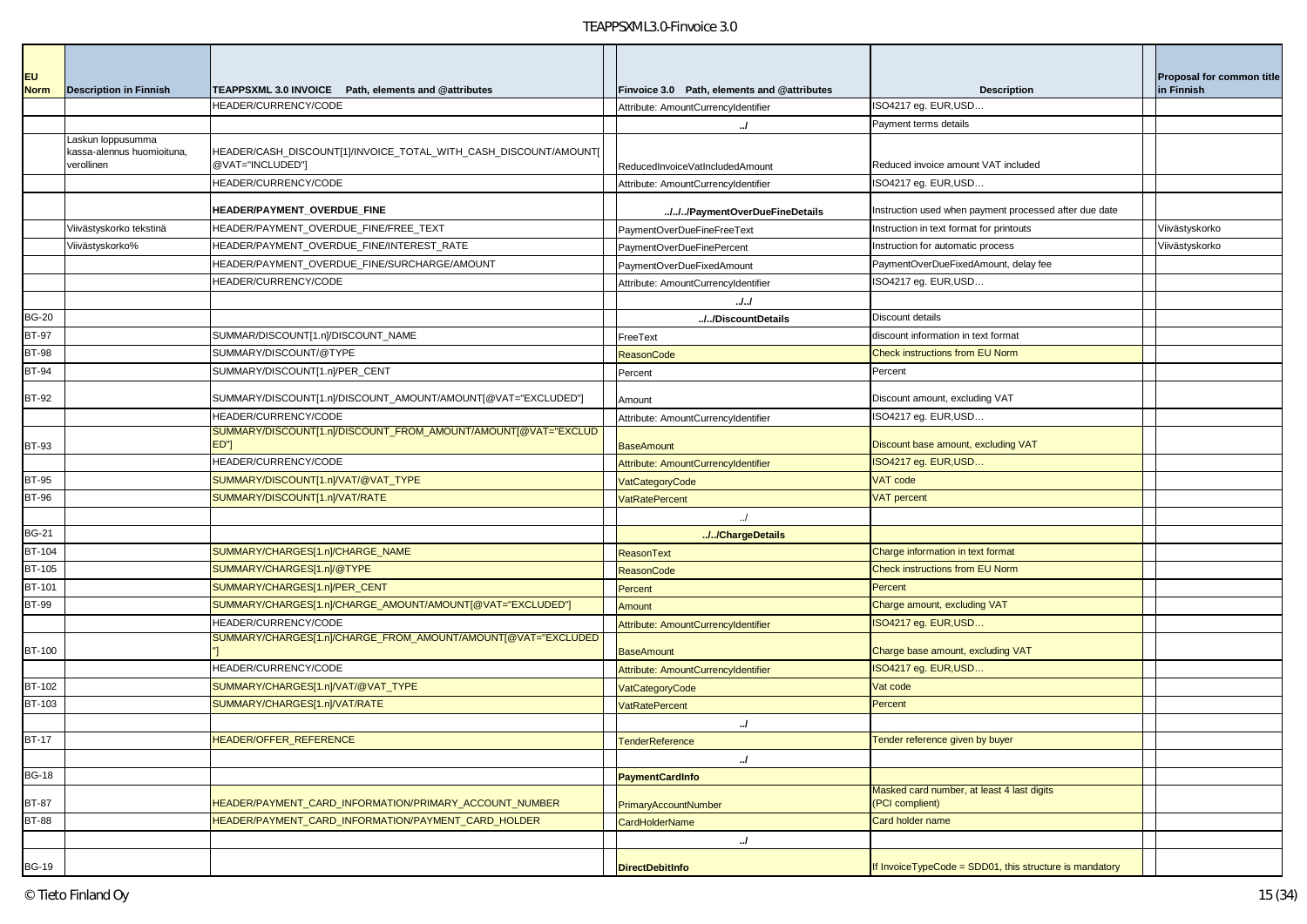| <b>EU</b>    |                                             |                                                                                               |                                             |                                                                                                                                                            | Proposal for common title |
|--------------|---------------------------------------------|-----------------------------------------------------------------------------------------------|---------------------------------------------|------------------------------------------------------------------------------------------------------------------------------------------------------------|---------------------------|
| <b>Norm</b>  | <b>Description in Finnish</b>               | TEAPPSXML 3.0 INVOICE Path, elements and @attributes                                          | Finvoice 3.0 Path, elements and @attributes | <b>Description</b>                                                                                                                                         | in Finnish                |
| <b>BT-89</b> |                                             | HEADER/DIRECT DEBIT INFO/MANDATE REFERENCE                                                    | MandateReference                            | <b>Mandate identifier</b>                                                                                                                                  |                           |
| <b>BT-90</b> |                                             | HEADER/DIRECT_DEBIT_INFO/CREDITOR_ID                                                          | CreditorIdentifier                          | Creditor's direct debit identifier                                                                                                                         |                           |
| BT-91        |                                             | HEADER/DIRECT_DEBIT_INFO/DEBITED_ACCOUNT/BANK_ACCOUNT_NUMBER or<br><b>IBAN_ACCOUNT_NUMBER</b> | <b>DebitedAccountID</b>                     | Direct debited account                                                                                                                                     |                           |
|              |                                             |                                                                                               | Attribute: IdentificationSchemeName         | <b>IBAN or BBAN</b>                                                                                                                                        |                           |
|              |                                             | <b>HEADER/INVOICE STATUS</b>                                                                  | /PaymentStatusDetails                       | This section can be used for decision if the invoice should be<br>paid or not                                                                              |                           |
|              |                                             | HEADER/INVOICE STATUS@STATUS CODE                                                             | PaymentStatusCode                           | PAID, NOTPAID, PARTLYPAID                                                                                                                                  |                           |
|              |                                             | HEADER/INVOICE_STATUS                                                                         | PaymentMethodText                           | This element is used only when PaymentStatusCode is PAID<br>or PARTLYPAID. Value could be Suoraveloitus. Korttimaksu.<br>Käteismaksu etc.                  | Maksun tilanne            |
|              |                                             |                                                                                               | $\mathcal{L}$                               |                                                                                                                                                            |                           |
|              |                                             | INVOICE/PART_PAYMENTS/PAYMENT                                                                 | /PartialPaymentDetails                      | This aggr, should be used in case of partial payment. There<br>could be several partial payment aggregates which have<br>different due dates, amounts etc. | Osamaksuerä               |
|              |                                             | N/A                                                                                           | PaidAmount                                  | Paid amount of loaned sum with VAT. Can be 0,00                                                                                                            | Maksettu määrä            |
|              |                                             | N/A                                                                                           | Attribute: AmountCurrencyIdentifier         | ISO4217 eg. EUR, USD                                                                                                                                       |                           |
|              |                                             | N/A                                                                                           | PaidVatExcludedAmount                       | Paid amount of loaned sum without VATs. Can be 0,00                                                                                                        |                           |
|              |                                             | N/A                                                                                           | Attribute: AmountCurrencyIdentifier         | ISO4217 eg. EUR, USD                                                                                                                                       |                           |
|              |                                             | INVOICE/PART PAYMENTS/PAYMENT/UNPAID/AMOUNT [@VAT="INCLUDED"]                                 | <b>UnPaidAmount</b>                         | Unpaid amount of loaned sum with VAT                                                                                                                       | Maksamatta                |
|              |                                             | HEADER/CURRENCY/CODE                                                                          | Attribute: AmountCurrencyIdentifier         | ISO4217 eg. EUR, USD                                                                                                                                       |                           |
|              |                                             | INVOICE/PART PAYMENTS/PAYMENT/UNPAID/AMOUNT [@VAT="EXCLUDED"]                                 | UnPaidVatExcludedAmount                     | Unpaid amount of loaned sum without VAT                                                                                                                    |                           |
|              |                                             | HEADER/CURRENCY/CODE                                                                          | Attribute: AmountCurrencyIdentifier         | ISO4217 eg. EUR, USD                                                                                                                                       |                           |
|              |                                             | INVOICE/PART_PAYMENTS/PAYMENT/INTEREST/PER_CENT                                               | InterestPercent                             | The interest percent related to the partial payment                                                                                                        | Korko                     |
|              |                                             | INVOICE/PART_PAYMENTS/PAYMENT/PROCESSING_COSTS/AMOUNT<br>@VAT="INCLUDED] [1]                  | ProssessingCostsAmount                      | Cost related to the partial payment                                                                                                                        | Käsittelykulut            |
|              |                                             | HEADER/CURRENCY/CODE                                                                          | Attribute: AmountCurrencyIdentifier         | ISO4217 eg. EUR, USD                                                                                                                                       |                           |
|              |                                             | INVOICE/PART_PAYMENTS/PAYMENT/PARTIAL_PAYMENT/AMOUNT<br>[@VAT="INCLUDED"]                     | PartialPaymentVatIncludedAmount             | Amount to be paid back of the loan in this specific payment,<br>VAT included                                                                               | Lyhennys                  |
|              |                                             | HEADER/CURRENCY/CODE                                                                          | Attribute: AmountCurrencyIdentifier         | ISO4217 eg. EUR, USD                                                                                                                                       |                           |
|              |                                             | INVOICE/PART_PAYMENTS/PAYMENT/PARTIAL_PAYMENT/AMOUNT<br>@VAT="EXCLUDED"]                      | PartialPaymentVatExcludedAmount             | Amount to be paid back of the loan in this specific payment,<br>VAT excluded                                                                               |                           |
|              |                                             | HEADER/CURRENCY/CODE                                                                          | Attribute: AmountCurrencyIdentifier         | ISO4217 eg. EUR, USD                                                                                                                                       |                           |
|              |                                             | INVOICE/PART_PAYMENTS/PAYMENT/PART_DUE_DATE/DATE                                              | PartialPaymentDueDate                       | Due date                                                                                                                                                   | Eräpäivä                  |
|              |                                             |                                                                                               | Attribute: Format                           | <b>CCYYMMDD</b>                                                                                                                                            |                           |
|              |                                             | INVOICE/PART_PAYMENTS/PAYMENT/PAYMENT_REFERENCE                                               | PartialPaymentReferenceIdentifier           | Finnish payment reference number. Same as in ePI                                                                                                           | Viitenumero               |
|              |                                             |                                                                                               | $\mathcal{L}$                               |                                                                                                                                                            |                           |
|              |                                             | <b>HEADER/FACTORING INFORMATION</b>                                                           | /FactoringAgreementDetails                  | If a copy of the invoice is sent to factoring company, this<br>information is inserted                                                                     |                           |
|              |                                             | HEADER/FACTORING_INFORMATION/AGREEMENT_NUMBER                                                 | FactoringAgreementIdentifier                | Identifier of factoring agreement                                                                                                                          | Rahoitussopimus           |
|              |                                             | HEADER/FACTORING_INFORMATION/TRANSMISSION_LIST_NUMBER                                         | TransmissionListIdentifier                  | Identifier of transmission lis                                                                                                                             | Siirtoluettelo            |
|              |                                             | HEADER/FACTORING_INFORMATION/ENDORSEMENT_CLAUSE                                               | EndorsementClauseCode                       | Type of endorsement clause                                                                                                                                 |                           |
|              |                                             | HEADER/FACTORING_INFORMATION/FACTORING_TYPE                                                   | FactoringTypeCode                           | Factoring type code                                                                                                                                        |                           |
|              | Factoring-siirtolauseke ostajan<br>kielellä | HEADER/FACTORING_INFORMATION/FREE_TEXT                                                        | FactoringFreeText                           | is used for clause when transfering the invoice to the factoring<br>company.                                                                               | Siirtolauseke             |
|              |                                             | HEADER/FACTORING_INFORMATION/ORGANIZATION_NUMBER                                              | FactoringPartyIdentifier                    | Identification of factoring party Business ID (Business Identity<br>Code = Y-tunnus in Finnish)                                                            | Y-tunnus                  |
|              |                                             | HEADER/FACTORING_INFORMATION/ORGANIZATION_NUMBER/@SCHEME_ID                                   | Attribute: SchemeID                         | <b>Check instructions from EU Norm</b>                                                                                                                     |                           |
|              |                                             | HEADER/FACTORING_INFORMATION/CUSTOMER_NAME                                                    | FactoringPartyName                          | Name of the factoring party                                                                                                                                | Rahoitusyhtiö             |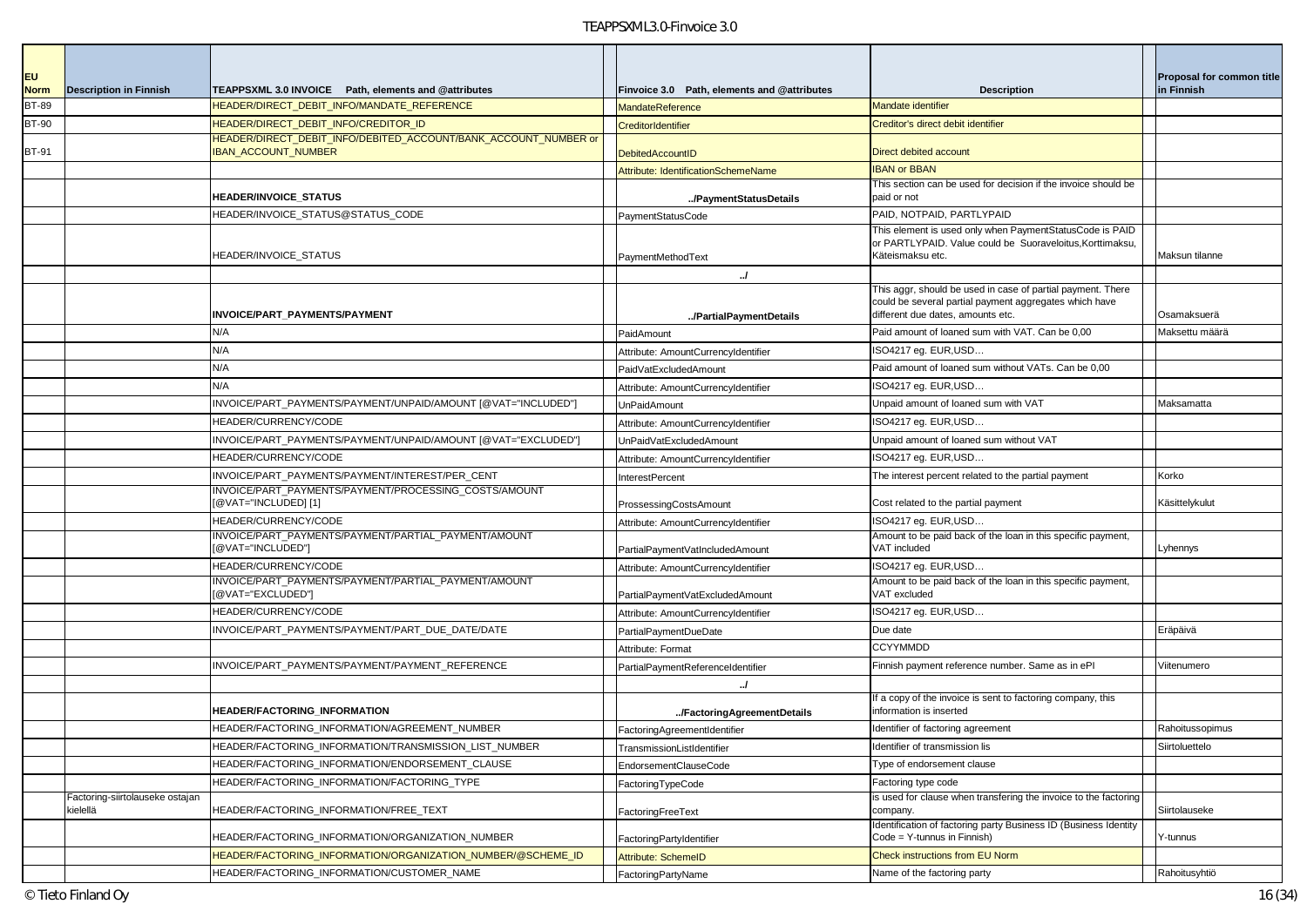| <b>EU</b>     |                               |                                                                                                                                               |                                             |                                                                                                                            | <b>Proposal for common title</b> |
|---------------|-------------------------------|-----------------------------------------------------------------------------------------------------------------------------------------------|---------------------------------------------|----------------------------------------------------------------------------------------------------------------------------|----------------------------------|
| <b>Norm</b>   | <b>Description in Finnish</b> | TEAPPSXML 3.0 INVOICE Path, elements and @attributes<br>OTHER_PARTNER/CUSTOMER_INFORMATION/ADDRESS, use industry specific                     | Finvoice 3.0 Path, elements and @attributes | <b>Description</b>                                                                                                         | in Finnish                       |
|               |                               | value for attribute PARTNER_TYPE                                                                                                              |                                             |                                                                                                                            |                                  |
|               |                               | e.g. "FactoringParty"                                                                                                                         | /FactoringPartyPostalAddressDetails         | Address information                                                                                                        |                                  |
|               |                               | OTHER PARTNER/CUSTOMER INFORMATION/ADDRESS/STREET ADDRESS1-                                                                                   |                                             |                                                                                                                            |                                  |
|               |                               | STREET_ADDRESS3, use industry specific value for attribute PARTNER_TYPE<br>OTHER_PARTNER/CUSTOMER_INFORMATION/ADDRESS/POST_OFFICE, use        | FactoringPartyStreetName                    | Postal address                                                                                                             | Postiosoite                      |
|               |                               | industry specific value for attribute PARTNER_TYPE                                                                                            | FactoringPartyTownName                      | Name of the town                                                                                                           |                                  |
|               |                               | OTHER_PARTNER/CUSTOMER_INFORMATION/ADDRESS/POSTAL_CODE, use                                                                                   |                                             |                                                                                                                            |                                  |
|               |                               | industry specific value for attribute PARTNER_TYPE                                                                                            | FactoringPartyPostCodeIdentifier            | post code                                                                                                                  |                                  |
|               |                               | OTHER_PARTNER/CUSTOMER_INFORMATION/ADDRESS/SUBDIVISION                                                                                        | <b>FactoringPartyCountrySubdivision</b>     | The subdivision of a country.                                                                                              |                                  |
|               |                               | OTHER PARTNER/CUSTOMER INFORMATION/ADDRESS/COUNTRY CODE, use                                                                                  |                                             |                                                                                                                            |                                  |
|               |                               | industry specific value for attribute PARTNER_TYPE<br>OTHER_PARTNER/CUSTOMER_INFORMATION/ADDRESS/COUNTRY, use industry                        | CountryCode                                 | SO 3166 country codes eg. FI, SE                                                                                           |                                  |
|               |                               | specific value for attribute PARTNER_TYPE                                                                                                     | CountryName                                 | Country name                                                                                                               |                                  |
|               |                               |                                                                                                                                               |                                             | If the other partner have only PO box information, use                                                                     |                                  |
|               |                               |                                                                                                                                               |                                             | FactoringPartyStreetName (STREET_ADDRESS1) element                                                                         |                                  |
|               |                               | OTHER_PARTNER/CUSTOMER_INFORMATION/ADDRESS/STREET_ADDRESS4                                                                                    | FactoringPartyPostOfficeBoxIdentifier       | instead of this element.                                                                                                   |                                  |
|               |                               |                                                                                                                                               | JJ                                          |                                                                                                                            |                                  |
|               |                               |                                                                                                                                               |                                             | This information helps payer to fill payment form in eg.<br>Internet banking service. Bar code is used when the invoice is |                                  |
|               |                               |                                                                                                                                               |                                             | printed to the screen. Payer can copy the barcode and paste                                                                |                                  |
|               | Virtuaaliviivakoodi           | PAYEE/BANK BARCODE/FI BANK BARCODE                                                                                                            | <b>VirtualBankBarCode</b>                   | it to the internet banking service.                                                                                        | Virtuaaliviivakoodi              |
|               |                               |                                                                                                                                               |                                             |                                                                                                                            |                                  |
|               |                               |                                                                                                                                               |                                             | One invoice can include several InvoiceRows. Invoice Row                                                                   |                                  |
|               |                               | ROW[@ROW_TYPE="MAIN SPECIFICATION INFO" or not(@ROW_TYPE)]                                                                                    |                                             | can also be specification to the one Row etc.                                                                              |                                  |
| <b>BG-25</b>  |                               | When ROW TYPE=INFO is used check that result follow Finvoice calculation rules                                                                | /InvoiceRow                                 | telecommunication invoice.<br>Identifies invoice row in SubInvoicerow. Technical identifier if                             |                                  |
|               |                               | ROW@ROW ID                                                                                                                                    | RowSubIdentifier                            | Sub invoice row is used                                                                                                    |                                  |
|               |                               |                                                                                                                                               |                                             | An identifier for an object on which the invoice row is based,                                                             |                                  |
| <b>BT-128</b> |                               | ROW/INVOICED_OBJECT                                                                                                                           | <b>InvoicedObjectID</b>                     | given by the Seller.                                                                                                       |                                  |
|               |                               | ROW/INVOICED_OBJECT/@SCHEME_ID                                                                                                                | <b>Attribute: SchemeID</b>                  | <b>Check instructions from EU Norm</b>                                                                                     |                                  |
| <b>BT-155</b> | Tuotekoodi                    | ROW/ARTICLE/ARTICLE_ID                                                                                                                        | ArticleIdentifier                           | Article Id is given by seller, EAN etc.                                                                                    | Tunnus                           |
| <b>BT-158</b> | Tuotteen tavararyhmä          | ROW/ARTICLE/PRODUCT_GROUP                                                                                                                     | ArticleGroupIdentifier                      | e. g. Article group identifier                                                                                             | Tuoteryhmä                       |
|               |                               | ROW/ARTICLE/PRODUCT_GROUP/@SCHEME_ID                                                                                                          | <b>Attribute: SchemeID</b>                  | <b>Check instructions from EU Norm</b>                                                                                     |                                  |
|               |                               | ROW/ARTICLE/PRODUCT_GROUP/@SCHEME_VERSION                                                                                                     | <b>Attribute: SchemeVersion</b>             | <b>Check instructions from EU Norm</b>                                                                                     |                                  |
| <b>BT-153</b> | Tuotenimike tekstinä          | ROW/ARTICLE/ARTICLE_NAME                                                                                                                      | ArticleName                                 | Name of the product or service                                                                                             | Kuvaus                           |
| <b>BT-154</b> |                               | ROW/ARTICLE/FREE TEXT                                                                                                                         | <b>ArticleDescription</b>                   | A description for an item.                                                                                                 |                                  |
|               |                               | ROW/LINKS/LINK [@OBJECT="ArticleInfoUrlText"]                                                                                                 | ArticleInfoUrlText                          | Link to the Seller's website.                                                                                              |                                  |
| <b>BT-156</b> | Ostajan tuotekoodi            | ROW/RECEIVER_PRODUCT_CODE                                                                                                                     | BuyerArticleIdentifier                      | Article Id is given by buyer, EAN etc.                                                                                     | Ostajan tuotetunnus              |
| <b>BT-157</b> |                               | ROW/ARTICLE/EAN_CODE                                                                                                                          | EanCode                                     | EAN-code                                                                                                                   | EAN-koodi                        |
|               |                               | ROW/ARTICLE/EAN CODE/@SCHEME ID                                                                                                               | <b>Attribute: SchemeID</b>                  | <b>Check instructions from EU Norm</b>                                                                                     |                                  |
|               |                               | ROW/ARTICLE/ARTICLE DESCRIPTIONS/ARTICLE DESCRIPTION/DESCRIPTION<br>VALUE, use industry specific values for elements DESCRIPTION_TYPE and its |                                             |                                                                                                                            |                                  |
|               |                               | DESCRIPTION_ID attribute                                                                                                                      | RowRegistrationNumberIdentifier             | Registration number                                                                                                        |                                  |
|               |                               | ROW/ARTICLE/SERIAL_NUMBER                                                                                                                     | SerialNumberIdentifier                      | Serial number                                                                                                              | Sarjanumero                      |
|               |                               | ROW/ROW_ACTION                                                                                                                                | <b>RowActionCode</b>                        | Action code for eg. hospital treatment                                                                                     |                                  |
|               |                               | ROW/ARTICLE/ARTICLE DESCRIPTIONS                                                                                                              | //RowDefinitionDetails                      |                                                                                                                            |                                  |
|               |                               | ROW/ARTICLE/ARTICLE DESCRIPTIONS/ARTICLE DESCRIPTION/DESCRIPTION                                                                              |                                             | Header of additional definition for the article eg. Type of repair                                                         |                                  |
| <b>BT-160</b> |                               | <b>TYPE</b><br>ROW/ARTICLE/ARTICLE DESCRIPTIONS/ARTICLE DESCRIPTION/DESCRIPTION                                                               | <b>RowDefinitionHeaderText</b>              | shop                                                                                                                       |                                  |
|               |                               | TYPE @DESCRIPTION ID                                                                                                                          | Attribute: DefinitionCode                   | Code for the header                                                                                                        |                                  |
|               |                               | ROW/ARTICLE/ARTICLE DESCRIPTIONS/ARTICLE DESCRIPTION/DESCRIPTION                                                                              |                                             |                                                                                                                            |                                  |
| BT-161        |                               | VALUE                                                                                                                                         | RowDefinitionValue                          | Content/value of the definition                                                                                            |                                  |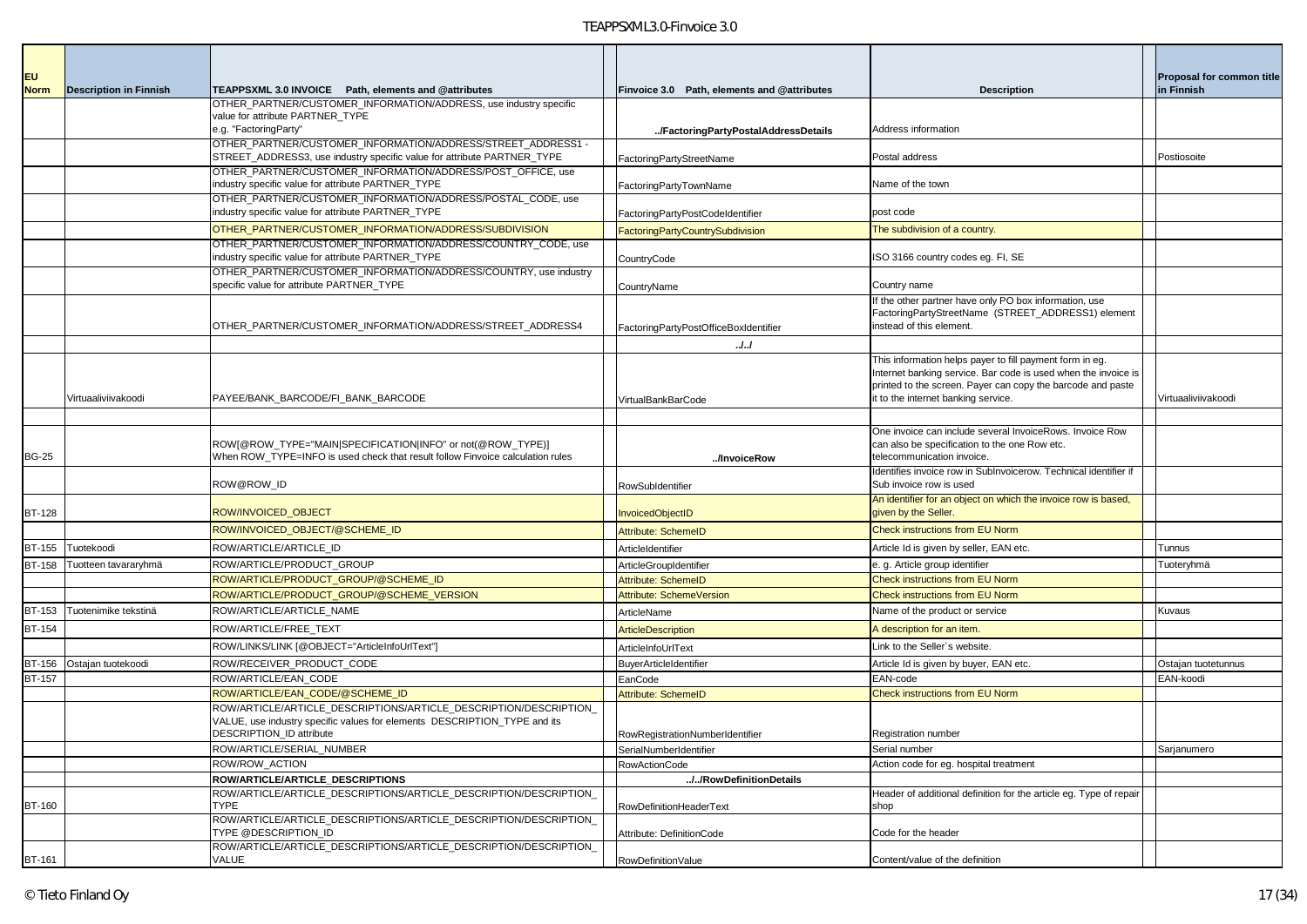| <b>EU</b><br><b>Norm</b> | <b>Description in Finnish</b>          | TEAPPSXML 3.0 INVOICE Path, elements and @attributes                            | Finvoice 3.0 Path, elements and @attributes | <b>Description</b>                                                                                                                                      | Proposal for common title<br>in Finnish |
|--------------------------|----------------------------------------|---------------------------------------------------------------------------------|---------------------------------------------|---------------------------------------------------------------------------------------------------------------------------------------------------------|-----------------------------------------|
|                          |                                        | ROW/ARTICLE/ARTICLE DESCRIPTIONS/ARTICLE DESCRIPTION/DESCRIPTION<br><b>UNIT</b> | Attribute: QuantityUnitCode                 | eg. kg, m, kwh/h (KWPH), etc.                                                                                                                           |                                         |
|                          |                                        | ROW/ARTICLE/ARTICLE_DESCRIPTION/DESCRIPTION_UNIT/@Q_UNIT_UNECE_C<br><b>ODE</b>  | Attribute: QuantityUnitCodeUN               | Check instructions from EU Norm                                                                                                                         |                                         |
|                          |                                        |                                                                                 | $\cdot$                                     |                                                                                                                                                         |                                         |
|                          |                                        | ROW/QUANTITY/OFFERED                                                            | OfferedQuantity                             | Quantity of product or service. Note! Quantity UnitCode is<br>given as attribute.                                                                       | Tarjottu                                |
|                          |                                        | ROW/QUANTITY/OFFERED/@Q_UNIT                                                    | Attribute: QuantityUnitCode                 | eg. kg, m, kwh/h, etc.                                                                                                                                  |                                         |
|                          |                                        | ROW/QUANTITY/OFFERED/@Q_UNIT_UNECE_CODE                                         | Attribute: QuantityUnitCodeUN               | <b>Check instructions from EU Norm</b>                                                                                                                  |                                         |
|                          | Toimitettu määrä                       | ROW/QUANTITY/DELIVERED                                                          | DeliveredQuantity                           | Quantity of product or service. Quantity UnitCode is given as<br>attribute.                                                                             | Toimitettu                              |
|                          |                                        | Toimitetun määrän mittayksikkö ROW/QUANTITY/DELIVERED/@Q_UNIT                   | Attribute: QuantityUnitCode                 | eg. kg, m, kwh/h, etc.                                                                                                                                  |                                         |
|                          |                                        | ROW/QUANTITY/DELIVERED/@Q_UNIT_UNECE_CODE                                       | Attribute: QuantityUnitCodeUN               | <b>Check instructions from EU Norm</b>                                                                                                                  |                                         |
|                          |                                        |                                                                                 |                                             | Quantity of product or service ordered if the it differs from the<br>delivered quantity Quantity of product or service. eg. kg, cm,                     |                                         |
|                          | Tilattu määrä                          | ROW/QUANTITY/ORDERED                                                            | OrderedQuantity                             | m as an attribute.<br>Note! Quantity UnitCode is given as attribute                                                                                     | Tilattu                                 |
|                          | Tilatun määrän mittayksikkö            | ROW/QUANTITY/ORDERED/@Q_UNIT                                                    | Attribute: QuantityUnitCode                 | eg. kg, m, kwh/h, etc.                                                                                                                                  |                                         |
|                          |                                        | ROW/QUANTITY/ORDERED/@Q_UNIT_UNECE_CODE                                         | Attribute: QuantityUnitCodeUN               | <b>Check instructions from EU Norm</b>                                                                                                                  |                                         |
|                          |                                        | ROW/QUANTITY/CONFIRMED                                                          | ConfirmedQuantity                           | Confirmed quantity                                                                                                                                      | Vahvistettu                             |
|                          |                                        | ROW/QUANTITY/CONFIRMED/@Q_UNIT                                                  | Attribute: QuantityUnitCode                 | eg. kg, m, kwh/h, etc.                                                                                                                                  |                                         |
|                          |                                        | ROW/QUANTITY/CONFIRMED/@Q_UNIT_UNECE_CODE                                       | Attribute: QuantityUnitCodeUN               | Check instructions from EU Norm                                                                                                                         |                                         |
|                          |                                        | ROW/QUANTITY/POSTDELIVERED                                                      | <b>PostDeliveredQuantity</b>                | Good or services delivered afterwards                                                                                                                   | Jälkitoimitettava                       |
|                          |                                        | ROW/QUANTITY/POSTDELIVERED/@Q_UNIT                                              | Attribute: QuantityUnitCode                 | eg. kg, m, kwh/h, etc.                                                                                                                                  |                                         |
|                          |                                        | ROW/QUANTITY/POSTDELIVERED/@Q_UNIT_UNECE_CODE                                   | Attribute: QuantityUnitCodeUN               | <b>Check instructions from EU Norm</b>                                                                                                                  |                                         |
| <b>BT-129</b>            | Laskutettu määrä                       | ROW/QUANTITY/CHARGED                                                            | <b>InvoicedQuantity</b>                     | Invoiced quantity                                                                                                                                       | Laskutettu                              |
|                          |                                        | askutetun määrän mittayksikkö ROW/QUANTITY/CHARGED/@Q_UNIT                      | Attribute: QuantityUnitCode                 | eg. kg, m, kwh/h, etc.                                                                                                                                  |                                         |
| <b>BT-130</b>            |                                        | ROW/QUANTITY/CHARGED/@Q_UNIT_UNECE_CODE                                         | Attribute: QuantityUnitCodeUN               | Check instructions from EU Norm                                                                                                                         |                                         |
|                          |                                        | ROW/QUANTITY/CREDIT_REQUESTED                                                   | CreditRequestedQuantity                     | Note, this element is used when the information is exchanded<br>between two applications in the company. This element is not<br>defined in the xsl-file | Pyydetty hyvitystä                      |
|                          |                                        | ROW/QUANTITY/CREDIT_REQUESTED/@Q_UNIT                                           | Attribute: QuantityUnitCode                 | eg. kg, m, kwh/h, etc.                                                                                                                                  |                                         |
|                          |                                        | ROW/QUANTITY/CREDIT_REQUESTED/@Q_UNIT_UNECE_CODE                                | Attribute: QuantityUnitCodeUN               | <b>Check instructions from EU Norm</b>                                                                                                                  |                                         |
|                          |                                        |                                                                                 |                                             | Note, this element is used when the information is exchanded<br>between two applications in the company. This element is not                            |                                         |
|                          |                                        | ROW/QUANTITY/RETURNED                                                           | ReturnedQuantity                            | defined in the xsl-file                                                                                                                                 | Palautettu                              |
|                          |                                        | ROW/QUANTITY/RETURNED/@Q_UNIT                                                   | Attribute: QuantityUnitCode                 | eg. kg, m, kwh/h, etc.                                                                                                                                  |                                         |
|                          |                                        | ROW/QUANTITY/RETURNED/@Q_UNIT_UNECE_CODE                                        | Attribute: QuantityUnitCodeUN               | <b>Check instructions from EU Norm</b>                                                                                                                  |                                         |
|                          | BT-134 Rivin toimitusjakson alkupäivä  | ROW/START_PERIOD/DATE                                                           | <b>StartDate</b>                            | Related to the period invoicing. StartDate and EndDate is<br>alternative to the quantity invoicing                                                      | Jakso                                   |
|                          |                                        |                                                                                 | Attribute: Format                           | <b>CCYYMMDD</b>                                                                                                                                         |                                         |
|                          | BT-135 Rivin toimitusjakson loppupäivä | ROW/END PERIOD/DATE                                                             | EndDate                                     | Related to the period invoicing. StartDate and EndDate is<br>alternative to the quantity invoicing                                                      |                                         |
|                          |                                        |                                                                                 | Attribute: Format                           | <b>CCYYMMDD</b>                                                                                                                                         |                                         |
|                          | BT-148 Yksikköhinta, veroton           | ROW/PRICE_PER_UNIT/AMOUNT [@VAT="EXCLUDED"]                                     | <b>UnitPriceAmount</b>                      | Price of one product or service without Vat.                                                                                                            | Yksikköhinta veroton                    |
|                          |                                        | ROW/CURRENCY/CODE                                                               | Attribute: AmountCurrencyIdentifier         | ISO4217 eq. EUR, USD                                                                                                                                    |                                         |
| <b>BT-150</b>            |                                        | ROW/PRICE_PER_UNIT/@PR_UNIT<br>if UnitPriceBaseQuantity is not used             | Attribute: UnitPriceUnitCode                | kwh/kk (used for example in electricity invoices)                                                                                                       |                                         |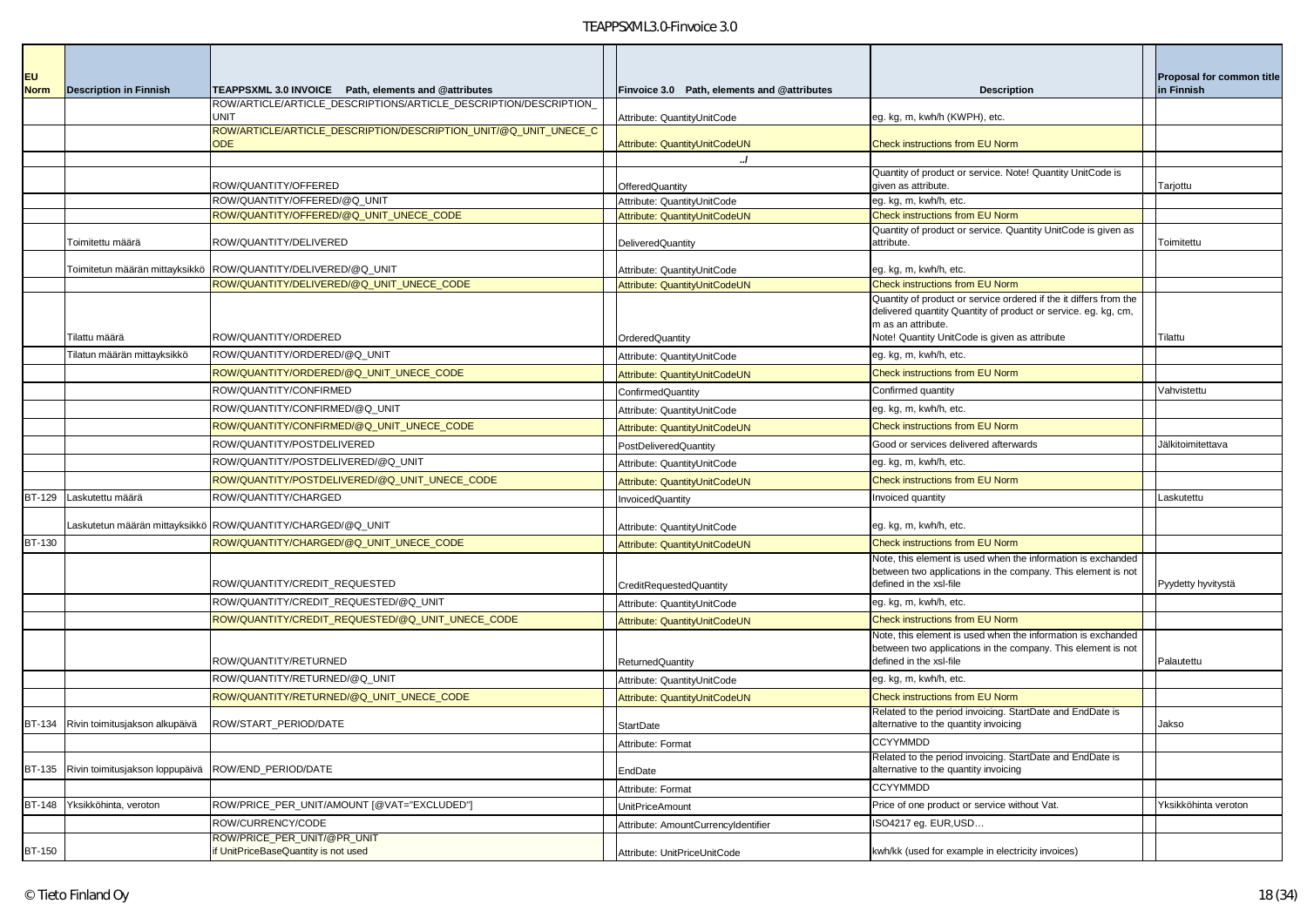| <b>EU</b><br><b>Norm</b> | <b>Description in Finnish</b> | TEAPPSXML 3.0 INVOICE Path, elements and @attributes                             | Finvoice 3.0 Path, elements and @attributes                | <b>Description</b>                                                                          | <b>Proposal for common title</b><br>in Finnish |
|--------------------------|-------------------------------|----------------------------------------------------------------------------------|------------------------------------------------------------|---------------------------------------------------------------------------------------------|------------------------------------------------|
|                          |                               | ROW/PRICE PER UNIT/@PR UNIT UNECE CODE<br>f UnitPriceBaseQuantity is not used    | Attribute: QuantityUnitCodeUN                              | Check instructions from EU Norm                                                             |                                                |
| <b>BT-147</b>            |                               | ROW/DISCOUNT_FROM_PRICE_PER_UNIT/AMOUNT[@VAT='EXCLUDED']                         | UnitPriceDiscountAmount                                    | Item price discount                                                                         |                                                |
|                          |                               | ROW/CURRENCY/CODE                                                                | Attribute: AmountCurrencyIdentifier                        | ISO4217 eg. EUR,USD                                                                         |                                                |
|                          |                               |                                                                                  | Attribute: UnitPriceUnitCode                               | kwh/kk (used for example in electricity invoices)                                           |                                                |
|                          |                               |                                                                                  | Attribute: QuantityUnitCodeUN                              | Check instructions from EU Norm                                                             |                                                |
| BT-146                   |                               | ROW/PRICE_PER_UNIT_NET/AMOUNT[@VAT='EXCLUDED']                                   | UnitPriceNetAmount                                         | Item net price without Vat                                                                  |                                                |
|                          |                               | ROW/CURRENCY/CODE                                                                | Attribute: AmountCurrencyIdentifier                        | ISO4217 eg. EUR,USD                                                                         |                                                |
|                          |                               |                                                                                  | Attribute: UnitPriceUnitCode                               | g, kg,                                                                                      |                                                |
|                          |                               |                                                                                  | Attribute: QuantityUnitCodeUN                              | <b>Check instructions from EU Norm</b>                                                      |                                                |
|                          | Yksikköhinta, verollinen      | ROW/PRICE_PER_UNIT/AMOUNT [@VAT="INCLUDED"]                                      | UnitPriceVatIncludedAmount                                 | Price of one product or service with Vat.                                                   | Yksikköhinta verollinen                        |
|                          |                               | ROW/CURRENCY/CODE                                                                | Attribute: AmountCurrencyIdentifier                        | ISO4217 eg. EUR, USD                                                                        |                                                |
|                          |                               |                                                                                  | Attribute: UnitPriceUnitCode                               | g, kg,                                                                                      |                                                |
|                          |                               |                                                                                  | Attribute: QuantityUnitCodeUN                              | <b>Check instructions from EU Norm</b>                                                      |                                                |
| BT-149                   |                               | ROW/PRICE_PER_UNIT/@PR_QTY                                                       | UnitPriceBaseQuantity                                      | eg. 1000                                                                                    |                                                |
|                          |                               | ROW/PRICE_PER_UNIT/@PR_UNIT                                                      | Attribute: QuantityUnitCode                                | kg                                                                                          |                                                |
| <b>BT-150</b>            |                               | ROW/PRICE PER UNIT/@PR UNIT UNECE CODE                                           | Attribute: QuantityUnitCodeUN                              | <b>Check instructions from EU Norm</b>                                                      |                                                |
|                          | Asiakkaan tilausnumero        | ROW/ORDER_INFORMATION [@ORDER_TYPE="CO"] [1]/ ORDER_NUMBER                       | Rowldentifier                                              | Identifier given by buyer when the original order was done.<br>Purchase order number        | Ostajan tilausnro                              |
|                          |                               | ROW/LINKS/LINK [@OBJECT="RowIdentifierUrlText"]                                  | RowldentifierUrlText                                       | Link to the Seller's database                                                               |                                                |
| BT-132                   |                               | ROW/ORDER_INFORMATION[@ORDER_TYPE="CO"][1]/ORDER_POSITION                        | RowOrderPositionIdentifier                                 | Identifies the row in Order message                                                         | Tilauspositio                                  |
|                          | Asiakkaan tilauspäivä         | ROW/ORDER_INFORMATION [@ORDER_TYPE="CO"][1] / ORDER_DATE/DATE                    | RowldentifierDate                                          | Date when the order was done. In interest invoice it is the<br>date of the original invoice | Tilauspäivä                                    |
|                          |                               |                                                                                  | Attribute: Format                                          | <b>CCYYMMDD</b>                                                                             |                                                |
| <b>BT-126</b>            | Laskurivin tunnus             | ROW/ROW_NUMBER                                                                   | RowPositionIdentifier                                      | Identifies the invoice row                                                                  |                                                |
|                          |                               | ROW/CREDIT_INVOICE_NUMBER                                                        | OriginalInvoiceNumber                                      | Used in Credit Notes to refer to the original Invoice                                       | Alkup. laskunro                                |
|                          |                               | ROW/CREDIT_INVOICE_DATE/DATE                                                     | OriginalInvoiceDate                                        | The date when the Preceding Invoice was issued.                                             |                                                |
|                          |                               |                                                                                  | <b>Attribute: Format</b>                                   | <b>CCYYMMDD</b>                                                                             |                                                |
|                          |                               |                                                                                  | /OriginalInvoiceReference                                  | Refer to previous invoices (e.g. instalments)                                               |                                                |
|                          |                               | N/A                                                                              | <b>InvoiceNumber</b>                                       | Previous invoice number                                                                     |                                                |
|                          |                               | N/A                                                                              | <b>InvoiceDate</b>                                         | Previous invoice date                                                                       |                                                |
|                          |                               |                                                                                  | <b>Attribute: Format</b>                                   | <b>CCYYMMDD</b>                                                                             |                                                |
|                          |                               |                                                                                  | $\cdot$                                                    |                                                                                             |                                                |
|                          |                               | ROW/OTHER_PARTNER[@PARTNER_TYPE="ORDERER"]/CUSTOMER_INFORMAT<br>ON/CUSTOMER_NAME |                                                            | order person related to the row                                                             |                                                |
|                          |                               | ROW/SALES_PERSON                                                                 | <b>RowOrdererName</b>                                      | sale person relatedto the row                                                               |                                                |
|                          |                               | N/A                                                                              | <b>RowSalesPersonName</b>                                  | order confirmation id related to the row                                                    | Myyjä                                          |
|                          |                               | N/A                                                                              | RowOrderConfirmationIdentifier<br>RowOrderConfirmationDate | order confirmation date related to the row                                                  |                                                |
|                          |                               |                                                                                  |                                                            | <b>CCYYMMDD</b>                                                                             |                                                |
|                          |                               | ROW/DELIVERY NUMBER                                                              | Attribute: Format                                          | delivery id related to the row.                                                             | Toimitusnumero                                 |
|                          |                               | ROW/LINKS/LINK [@OBJECT="RowDeliveryIdentifierUrlText"]                          | RowDeliveryIdentifier<br>RowDeliveryIdentifierUrlText      | Link to the seller's database                                                               |                                                |
|                          | Laskurivin toimituspäivä      | ROW/ARTICLE/DELIVERY_DATE/DATE                                                   | RowDeliveryDate                                            | Date when the product or service was delivered                                              | Toimituspäivä                                  |
|                          |                               |                                                                                  | Attribute: Format                                          | <b>CCYYMMDD</b>                                                                             |                                                |
|                          |                               | ROW/OFFER_REFERENCE                                                              | RowQuotationIdentifier                                     | Identifier of tender                                                                        | Tarjouksen viite                               |
|                          |                               | ROW/LINKS/LINK [@OBJECT="RowQuotationIdentifierUrlText"]                         | RowQuotationIdentifierUrlText                              | ink to the Seller's database                                                                |                                                |
|                          |                               | ROW/CONTRACT_INFORMATION/CONTRACT_NUMBER                                         | RowAgreementIdentifier                                     | Agreement number                                                                            | Sopimus                                        |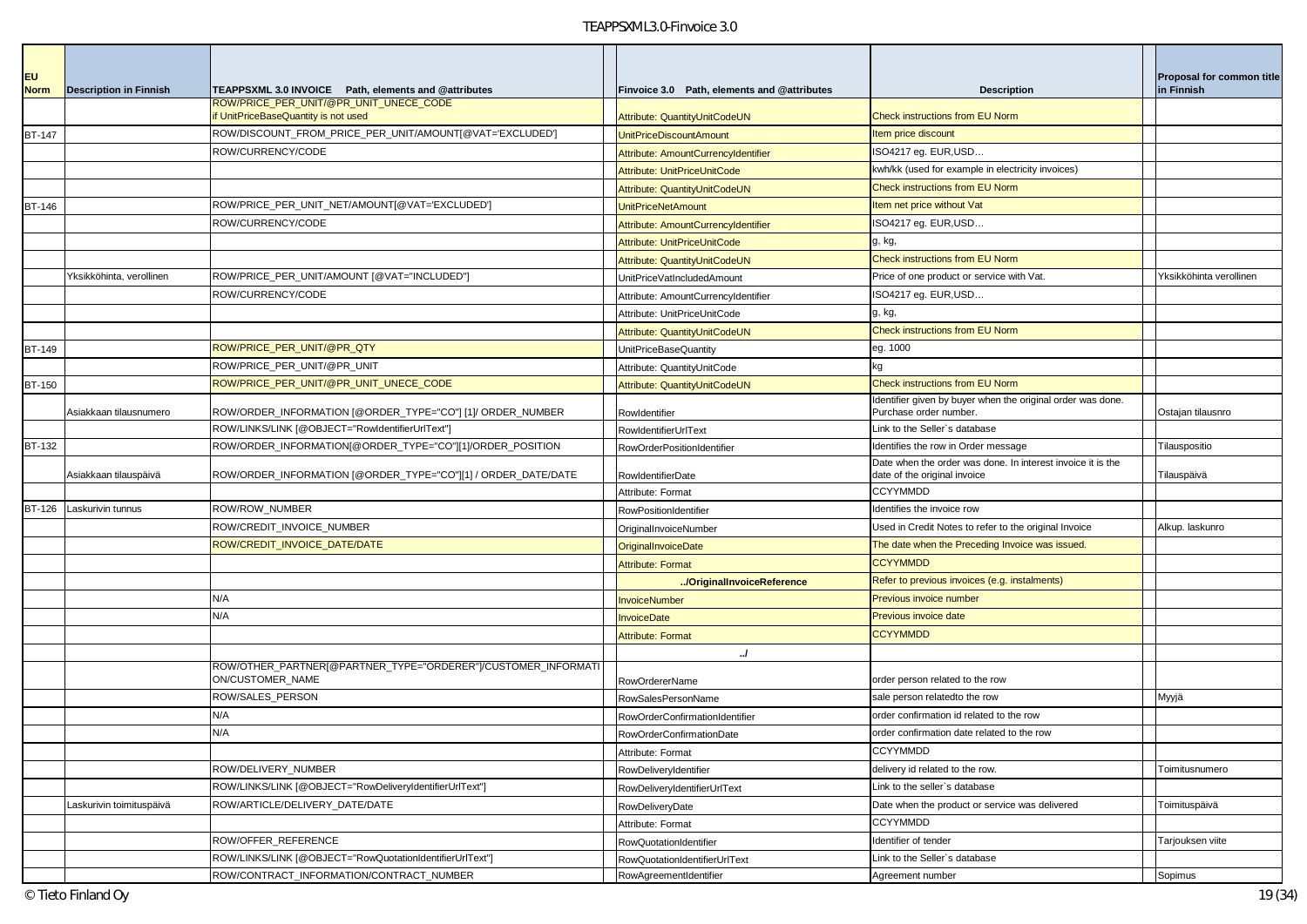| <b>EU</b>   |                               |                                                                                            |                                             |                                                                                      | Proposal for common title |
|-------------|-------------------------------|--------------------------------------------------------------------------------------------|---------------------------------------------|--------------------------------------------------------------------------------------|---------------------------|
| <b>Norm</b> | <b>Description in Finnish</b> | TEAPPSXML 3.0 INVOICE Path, elements and @attributes                                       | Finvoice 3.0 Path, elements and @attributes | <b>Description</b><br>Link to the Seller's database (Puuttuu DTD:stä ja              | in Finnish                |
|             |                               | ROW/LINKS/LINK [@OBJECT="RowAgreementIdentifierUrlText"]                                   | RowAgreementIdentifierUrlText               | esimerkissä)                                                                         |                           |
|             |                               | ROW/REQUEST OF QUOTATION REFERENCE                                                         | RowRequestOfQuotationIdentifier             | Call for tender                                                                      | Tarjouspyynnön viite      |
|             |                               | ROW/LINKS/LINK [@OBJECT="RowRequestOfQuotationIdentifierUrlText"]                          | RowRequestOfQuotationIdentifierUrlText      | Link to the Buyer's database                                                         |                           |
|             |                               | ROW/PRICELIST                                                                              | RowPriceListIdentifier                      | Indentifier of caltalog                                                              | Hinnasto                  |
|             |                               | ROW/LINKS/LINK [@OBJECT="RowPriceListIdentifierUrlText"]                                   | RowPriceListIdentifierUrlText               | Link to the Seller's database                                                        |                           |
|             | Asiakkaan tilausviite         | ROW/ORDER_INFORMATION[@ORDER_TYPE="CO"][1]/ORDER_REFERENCE                                 | RowBuyerReferenceIdentifier                 | Purchase order reference                                                             |                           |
|             |                               | ROW/PROJECT_INFORMATION[1]/PROJECT_NUMBER                                                  | RowProjectReferenceIdentifier               | Project number                                                                       | Projekti                  |
|             |                               | ROW/INFORMATION_OF_OVERDUE_PAYMENTS                                                        | /RowOverDuePaymentDetails                   | Only used when InvoiceTypeCode is INV03 in Finvoice and<br>06, 07 or 09 in TEAPPSXML |                           |
|             |                               | ROW/INFORMATION_OF_OVERDUE_PAYMENTS/ORIGINAL_INVOICE_ID                                    | RowOriginalInvoiceIdentifier                | Invoice number for the original invoice                                              | Alkup. laskunro           |
|             |                               | ROW/INFORMATION_OF_OVERDUE_PAYMENTS/ORIGINAL_INVOICE_DATE/DATE                             | RowOriginalInvoiceDate                      | Date for the original invoice                                                        | Alkup. laskun päivä       |
|             |                               |                                                                                            | Attribute: Format                           | <b>CCYYMMDD</b>                                                                      |                           |
|             |                               | ROW/INFORMATION_OF_OVERDUE_PAYMENTS/ORIGINAL_DUE_DATE/DATE                                 | <b>RowOriginalDueDate</b>                   | Due date for the original invoice                                                    | Alkup. eräpäivä           |
|             |                               |                                                                                            | Attribute: Format                           | <b>CCYYMMDD</b>                                                                      |                           |
|             |                               | ROW/INFORMATION_OF_OVERDUE_PAYMENTS/ORIGINAL_INVOICE_TOTAL/AMO<br>UNT[@VAT="INCLUDED"]     | RowOriginalInvoiceTotalAmount               | Total sum of original invoice                                                        | Alkup. laskun summa       |
|             |                               | ROW/INFORMATION_OF_OVERDUE_PAYMENTS/CURRENCY/CODE                                          | Attribute: AmountCurrencyIdentifier         | ISO4217 eg. EUR, USD                                                                 |                           |
|             |                               | ROW/INFORMATION_OF_OVERDUE_PAYMENTS/ORIGINAL_PAYMENT_REFEREN<br>СE                         | RowOriginalEpiRemittanceInfoldentifier      | Payment reference of original invoice                                                | Alkup. maksuviite         |
|             |                               | ROW/INFORMATION_OF_OVERDUE_PAYMENTS/PAID_AMOUNT/AMOUNT[@VAT="<br>EXCLUDED"]                | RowPaidVatExcludedAmount                    | Paid sum without VAT                                                                 | Maksettu                  |
|             |                               | ROW/INFORMATION_OF_OVERDUE_PAYMENTS/CURRENCY/CODE                                          | Attribute: AmountCurrencyIdentifier         | ISO4217 eg. EUR, USD                                                                 |                           |
|             |                               | ROW/INFORMATION OF OVERDUE PAYMENTS/PAID AMOUNT/AMOUNT[@VAT='<br>INCLUDED"]                | RowPaidVatIncludedAmount                    | Paid sum with VAT                                                                    |                           |
|             |                               | ROW/INFORMATION_OF_OVERDUE_PAYMENTS/CURRENCY/CODE                                          | Attribute: AmountCurrencyIdentifier         | ISO4217 eg. EUR, USD                                                                 |                           |
|             |                               | ROW/INFORMATION_OF_OVERDUE_PAYMENTS/DATE_OF_PAYMENT/DATE                                   | RowPaidDate                                 | Payment date                                                                         | Suorituspäivä             |
|             |                               |                                                                                            | Attribute: Format                           | <b>CCYYMMDD</b>                                                                      |                           |
|             |                               | ROW/INFORMATION_OF_OVERDUE_PAYMENTS/UNPAID/AMOUNT[@VAT="EXCLU<br>DED"]                     | RowUnPaidVatExcludedAmount                  | Sum not yet paid without VAT                                                         | Avoinna                   |
|             |                               | ROW/INFORMATION_OF_OVERDUE_PAYMENTS/CURRENCY/CODE                                          | Attribute: AmountCurrencyIdentifier         | ISO4217 eg. EUR, USD                                                                 |                           |
|             |                               | ROW/INFORMATION_OF_OVERDUE_PAYMENTS/UNPAID/AMOUNT[@VAT="INCLU<br>DED"]                     | RowUnPaidVatIncludedAmount                  | Sum not yet paid with VAT                                                            |                           |
|             |                               | ROW/INFORMATION_OF_OVERDUE_PAYMENTS/CURRENCY/CODE                                          | Attribute: AmountCurrencyIdentifier         | ISO4217 eg. EUR, USD                                                                 |                           |
|             |                               | ROW/INFORMATION OF OVERDUE PAYMENTS/COLLECTION DATE/DATE                                   | <b>RowCollectionDate</b>                    | Collection date                                                                      | Perintäpäivä              |
|             |                               |                                                                                            | Attribute: Format                           | <b>CCYYMMDD</b>                                                                      |                           |
|             |                               | ROW/INFORMATION_OF_OVERDUE_PAYMENTS/COLLECTION_TIMES                                       | <b>RowCollectionQuantity</b>                | The number of collections                                                            | Perintäkerta              |
|             |                               | N/A                                                                                        | Attribute: QuantityUnitCode                 | eg. Pcs, unit                                                                        |                           |
|             |                               | N/A                                                                                        | Attribute: QuantityUnitCodeUN               | <b>Check instructions from EU Norm</b>                                               |                           |
|             |                               | ?OW/INFORMATION_OF_OVERDUE_PAYMENTS/COLLECTION_SURCHARGE_TOT<br>AL/AMOUNT[@VAT="EXCLUDED"] | RowCollectionChargeAmount                   | Collection charge                                                                    | Perintäkulut              |
|             |                               | ROW/INFORMATION OF OVERDUE PAYMENTS/CURRENCY/CODE                                          | Attribute: AmountCurrencyIdentifier         | ISO4217 eg. EUR, USD                                                                 |                           |
|             |                               | ROW/INFORMATION OF OVERDUE PAYMENTS/INTEREST RATE                                          | RowInterestRate                             | Interest rate                                                                        | Korko%                    |
|             |                               | ROW/INFORMATION_OF_OVERDUE_PAYMENTS/INTEREST_PERIOD/START_PERI<br>OD/DATE                  | <b>RowInterestStartDate</b>                 | Start date for interest period                                                       | Korkojakso                |
|             |                               |                                                                                            | Attribute: Format                           | <b>CCYYMMDD</b>                                                                      |                           |
|             |                               | ROW/INFORMATION_OF_OVERDUE_PAYMENTS/INTEREST_PERIOD/END_PERIO<br>D/DATE                    | RowInterestEndDate                          | End date for interest period                                                         |                           |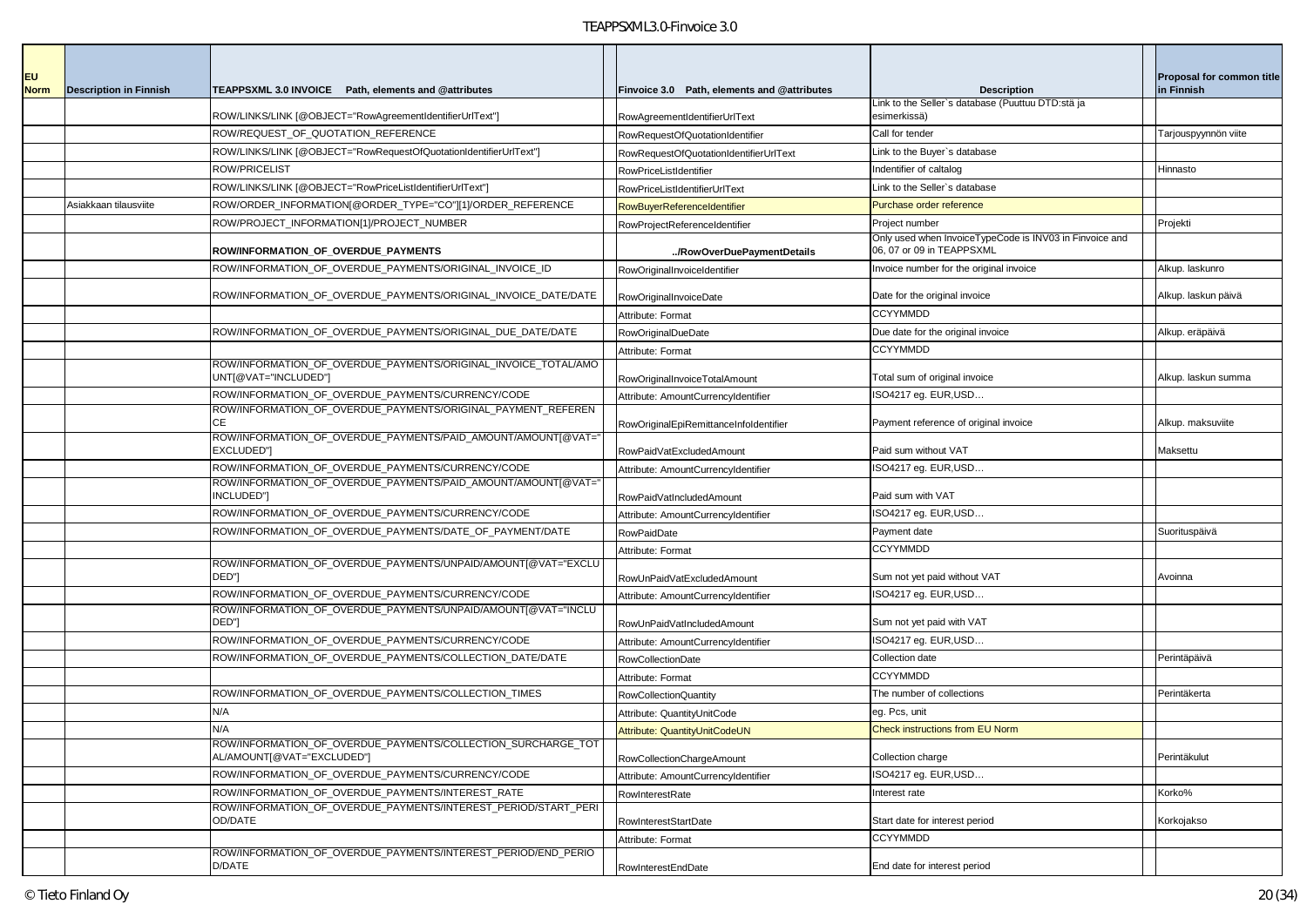| <b>EU</b>   |                               |                                                                                                                                                             |                                             |                                                                                                                                    | Proposal for common title |
|-------------|-------------------------------|-------------------------------------------------------------------------------------------------------------------------------------------------------------|---------------------------------------------|------------------------------------------------------------------------------------------------------------------------------------|---------------------------|
| <b>Norm</b> | <b>Description in Finnish</b> | TEAPPSXML 3.0 INVOICE Path, elements and @attributes                                                                                                        | Finvoice 3.0 Path, elements and @attributes | <b>Description</b>                                                                                                                 | in Finnish                |
|             |                               |                                                                                                                                                             | Attribute: Format                           | <b>CCYYMMDD</b>                                                                                                                    |                           |
|             |                               | ROW/INFORMATION_OF_OVERDUE_PAYMENTS/INTEREST_PERIOD/START_PERI<br>OD/PERIOD TEXT                                                                            | RowInterestPeriodText                       | Text for interest period                                                                                                           |                           |
|             |                               | ROW/INFORMATION_OF_OVERDUE_PAYMENTS/NUMBER_OF_INTEREST_DAY                                                                                                  | RowInterestDateNumber                       | The number of interest dates                                                                                                       | Korkopäivät               |
|             |                               | ROW/INFORMATION_OF_OVERDUE_PAYMENTS/INTEREST_CHARGE/AMOUNT[@<br>VAT="EXCLUDED"]                                                                             | RowInterestChargeAmount                     | nterest charge sum                                                                                                                 | Korko                     |
|             |                               | ROW/INFORMATION_OF_OVERDUE_PAYMENTS/CURRENCY/CODE                                                                                                           | Attribute: AmountCurrencyIdentifier         | ISO4217 eg. EUR, USD                                                                                                               |                           |
|             |                               |                                                                                                                                                             | $\cdot$                                     |                                                                                                                                    |                           |
|             |                               | ROW/OTHER PARTNER                                                                                                                                           | /RowAnyPartyDetails                         | Any party details: The sector of business is responsible for<br>maintaining the data contents and description                      |                           |
|             |                               | ROW/OTHER PARTNER/@PARTNER TEXT                                                                                                                             | RowAnyPartyText                             | Party code related text                                                                                                            |                           |
|             |                               | ROW/OTHER_PARTNER/@PARTNER_TYPE                                                                                                                             | Attribute: AnyPartyCode                     | Defined by the industy concerned                                                                                                   |                           |
|             |                               | ROW/OTHER_PARTNER/CUSTOMER_INFORMATION/ORGANIZATION_NUMBER                                                                                                  | RowAnyPartyIdentifier                       | Identification of any party Business ID (Business Identity Code<br>- Y-tunnus in Finnish)                                          | Y-tunnus                  |
|             |                               | ROW/OTHER_PARTNER/CUSTOMER_INFORMATION/ORGANIZATION_NUMBER/@<br><b>SCHEME_ID</b>                                                                            | <b>Attribute: SchemeID</b>                  | <b>Check instructions from EU Norm</b>                                                                                             |                           |
|             |                               | ROW/OTHER PARTNER/CUSTOMER INFORMATION/CUSTOMER NAME [1-2]                                                                                                  | RowAnyPartyOrganisationName                 | Name of party                                                                                                                      |                           |
|             |                               | ROW/OTHER PARTNER/CUSTOMER INFORMATION/ORGANIZATION DEPARTME<br>NT [1-2]                                                                                    | RowAnyPartyOrganisationDepartment           | Department information eg. Deparment or Unit                                                                                       | Osasto                    |
|             |                               | ROW/OTHER PARTNER/CUSTOMER INFORMATION/VAT NUMBER                                                                                                           | RowAnyPartyOrganisationTaxCode              | VAT number, (Business ID with FI as a prefix)                                                                                      | ALV-numero                |
|             |                               | ROW/OTHER_PARTNER/CUSTOMER_INFORMATION/PARTY_IDENTIFICATION_ID<br>f IdentifierType = HETU,<br>ROW/OTHER_PARTNER/CUSTOMER_INFORMATION/SOCIAL_SECURITY_NUMBER | <b>RowAnyPartyCode</b>                      | Other party identification than Business Identity Code,<br>attribute IdentifierType should be used                                 |                           |
|             |                               | ROW/OTHER_PARTNER/CUSTOMER_INFORMATION/PARTY_IDENTIFICATION_ID/<br>@AUTHORITY                                                                               | Attribute: IdentifierType                   | <u>e.g. DUNS, GLN, EDI</u>                                                                                                         |                           |
|             |                               | ROW/OTHER_PARTNER/CUSTOMER_INFORMATION/PARTY_IDENTIFICATION_ID/<br>@SCHEME_ID                                                                               | <b>Attribute: SchemeID</b>                  | <b>Check instructions from EU Norm</b>                                                                                             |                           |
|             |                               | ROW/OTHER_PARTNER/CUSTOMER_INFORMATION/ADDRESS                                                                                                              | //RowAnyPartyPostalAddressDetails           | Address information                                                                                                                |                           |
|             |                               | ROW/OTHER_PARTNER/CUSTOMER_INFORMATION/ADDRESS/STREET_ADDRES<br>S1 - STREET_ADDRESS3                                                                        | RowAnyPartyStreetName                       | Postal address                                                                                                                     | Postiosoite               |
|             |                               | ROW/OTHER_PARTNER/CUSTOMER_INFORMATION/ADDRESS/POST_OFFICE                                                                                                  | RowAnyPartyTownName                         | Name of the town                                                                                                                   |                           |
|             |                               | ROW/OTHER_PARTNER/CUSTOMER_INFORMATION/ADDRESS/POSTAL_CODE                                                                                                  | RowAnyPartyPostCodeIdentifier               | Post code                                                                                                                          |                           |
|             |                               | ROW/OTHER_PARTNER/CUSTOMER_INFORMATION/ADDRESS/SUBDIVISION                                                                                                  | <b>RowAnyPartyCountrySubdivision</b>        | The subdivision of a country.                                                                                                      |                           |
|             |                               | ROW/OTHER_PARTNER/CUSTOMER_INFORMATION/ADDRESS/COUNTRY_CODE                                                                                                 | CountryCode                                 | ISO 3166 country codes eg. FI, SE                                                                                                  |                           |
|             |                               | ROW/OTHER_PARTNER/CUSTOMER_INFORMATION/ADDRESS/COUNTRY                                                                                                      | CountryName                                 | Country name                                                                                                                       |                           |
|             |                               | ROW/OTHER PARTNER/CUSTOMER INFORMATION/ADDRESS/STREET ADDRES<br>S4                                                                                          | RowAnyPartyPostOfficeBoxIdentifier          | If the other partner have only PO box information, use<br>AnyPartyStreetName (STREET_ADDRESS1) element<br>instead of this element. |                           |
|             |                               |                                                                                                                                                             | J                                           |                                                                                                                                    |                           |
|             |                               | ROW/OTHER_PARTNER/CUSTOMER_INFORMATION/PARTY_IDENTIFICATION_ID<br>ROW/OTHER_PARTNER/CUSTOMER_INFORMATION/PARTY_IDENTIFICATION_ID[<br>AUTHORITY="EDI"]       | RowAnyPartyOrganisationUnitNumber           | OVT code (OVT-tunnus)                                                                                                              | OVT-tunnus                |
|             |                               | ROW/OTHER PARTNER/CUSTOMER INFORMATION/SITE                                                                                                                 | <b>RowAnyPartySiteCode</b>                  | Code for place of business                                                                                                         | Toimipiste                |
|             |                               |                                                                                                                                                             | J<br>//RowDeliveryDetails                   | Delivery Details related to the row.                                                                                               |                           |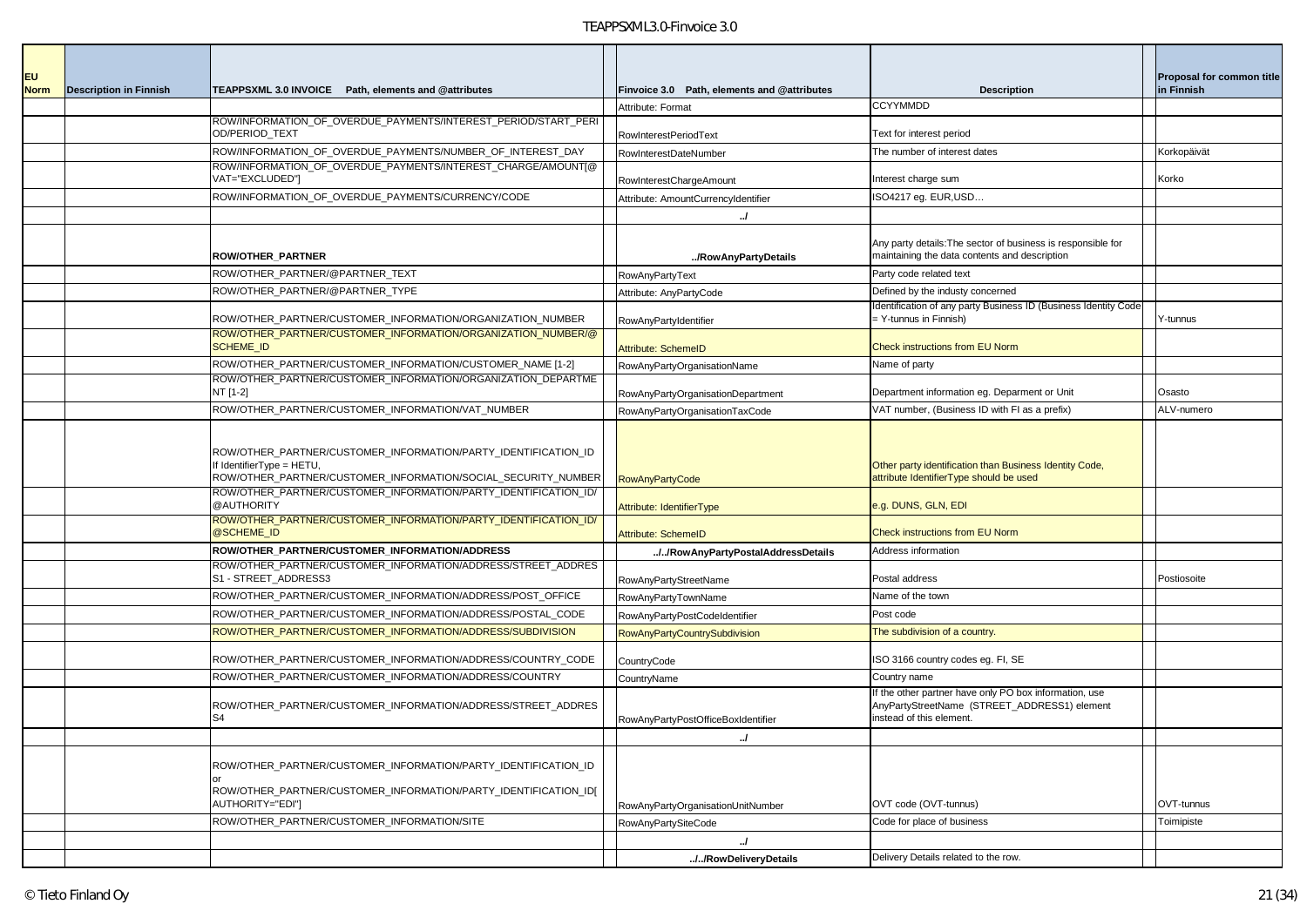| <b>EU</b>     |                               |                                                                                                                                                                                       |                                             |                                                                                              | <b>Proposal for common title</b> |
|---------------|-------------------------------|---------------------------------------------------------------------------------------------------------------------------------------------------------------------------------------|---------------------------------------------|----------------------------------------------------------------------------------------------|----------------------------------|
| <b>Norm</b>   | <b>Description in Finnish</b> | TEAPPSXML 3.0 INVOICE Path, elements and @attributes                                                                                                                                  | Finvoice 3.0 Path, elements and @attributes | <b>Description</b>                                                                           | in Finnish                       |
|               |                               | ROW/TERMINAL ADDRESS                                                                                                                                                                  | <b>RowTerminalAddressText</b>               | Eg. Code, Statement, Place                                                                   | Terminaaliosoite                 |
|               | Rahtikirjan tunnus            | ROW/TRANSPORT_NOTE                                                                                                                                                                    | RowWaybillIdentifier                        | Identifier of the waybill                                                                    | Rahtikirja                       |
|               | Rahtikirjan tyyppi            | ROW/TRANSPORT_NOTE/@TRANSPORT_NOTE_TYPE                                                                                                                                               | RowWaybillTypeCode                          | Covering note (Lähetenumero) kuormakirja = lähetysluettelo<br>(Dispatch advice)              |                                  |
|               |                               | N/A                                                                                                                                                                                   | RowClearanceIdentifier                      | Clearance number of customs                                                                  | Kotitullauslupa                  |
|               | Lähetysluettelon tunnus       | ROW/NOTE_NUMBER                                                                                                                                                                       | RowDeliveryNoteIdentifier                   | Covering note (Lähetenumero) kuormakirja = lähetysluettelo<br>(Dispatch advice)              | Lähete                           |
|               |                               | ROW/OTHER_PARTNER/CUSTOMER_INFORMATION/ORGANIZATION_NUMBER,<br>use industry specific value for attribute PARTNER_TYPE                                                                 | RowDelivererIdentifier                      | Deliverer of the Goods or Services                                                           | Y-tunnus                         |
|               |                               | ROW/OTHER_PARTNER/CUSTOMER_INFORMATION/CUSTOMER_NAME, use<br>industry specific value for attribute PARTNER_TYPE                                                                       | <b>RowDelivererName</b>                     | Name of the Deliverer                                                                        |                                  |
|               |                               | ROW/OTHER_PARTNER/CUSTOMER_INFORMATION/ADDRESS/SUBDIVISION                                                                                                                            | RowDelivererCountrySubdivision              | The subdivision of a country.                                                                |                                  |
|               |                               | ROW/OTHER PARTNER/CUSTOMER INFORMATION/ADDRESS/COUNTRY CODE,<br>use industry specific value for attribute PARTNER_TYPE<br>ROW/OTHER_PARTNER/CUSTOMER_INFORMATION/ADDRESS/COUNTRY, use | RowDelivererCountryCode                     | ISO 3166 country codes eg. FI, SE                                                            |                                  |
|               |                               | industry specific value for attribute PARTNER_TYPE                                                                                                                                    | RowDelivererCountryName                     | Country name                                                                                 |                                  |
|               |                               | ROW/DELIVERY_INFORMATION/@DELIVERY_CODE                                                                                                                                               | RowModeOfTransportIdentifier                | Code for delivery method                                                                     |                                  |
|               |                               | N/A                                                                                                                                                                                   | RowCarrierName                              | Name of the carrier                                                                          |                                  |
|               |                               | N/A                                                                                                                                                                                   | <b>RowVesselName</b>                        | Name of the vessel                                                                           |                                  |
|               |                               | N/A                                                                                                                                                                                   | RowLocationIdentifier                       | Location identifier                                                                          |                                  |
|               |                               | ROW/TRANSPORT DATE/DATE                                                                                                                                                               | RowTransportInformationDate                 | Transportinformation date                                                                    |                                  |
|               |                               |                                                                                                                                                                                       | Attribute: Format                           | <b>CCYYMMDD</b>                                                                              |                                  |
|               |                               |                                                                                                                                                                                       | RowCountryOfOrigin                          | Country name                                                                                 | Alkuperämaa                      |
|               |                               | ROW/CN/COUNTRY_OF_DESTINATION_NAME                                                                                                                                                    | RowCountryOfDestinationName                 | Country name                                                                                 | Kohdemaa                         |
|               |                               | ROW/CN/COUNTRY_OF_DESTINATION_CODE                                                                                                                                                    | RowDestinationCountryCode                   | ISO 3166 country codes eg. FI, SE                                                            |                                  |
|               |                               | ROW/PLACE_OF_DISCHARGE                                                                                                                                                                | RowPlaceOfDischarge                         | Discharge place                                                                              | Välilastauspaikka                |
|               |                               | ROW/FINAL_DESTINATION                                                                                                                                                                 | <b>RowFinalDestinationName</b>              | Final destination                                                                            | Määräpaikka                      |
|               |                               |                                                                                                                                                                                       | ///RowCustomsInfo                           | Custom information                                                                           |                                  |
|               |                               | ROW/CN/CN CODE                                                                                                                                                                        | <b>CNCode</b>                               | Custom CN code                                                                               | CN-koodi                         |
|               |                               | ROW/CN/CN NAME                                                                                                                                                                        | CNName                                      | CN name                                                                                      | CN-nimike                        |
|               |                               | N/A                                                                                                                                                                                   | <b>CNOriginCountrySubdivision</b>           | The subdivision of a country.                                                                |                                  |
| <b>BT-159</b> |                               | ROW/CN/COUNTRY_OF_ORIGIN_CODE                                                                                                                                                         | <b>CNOriginCountryCode</b>                  | CN Origin country ISO 3166 code                                                              |                                  |
|               |                               | ROW/CN/COUNTRY_OF_ORIGIN_NAME                                                                                                                                                         | CNOriginCountryName                         | CN Origin country name                                                                       | Alkuperämaa                      |
|               |                               |                                                                                                                                                                                       |                                             |                                                                                              |                                  |
|               |                               | ROW/ARTICLE/MANUFACTURER ARTICLE ID                                                                                                                                                   | RowManufacturerArticleIdentifier            | Manufacturer's product identifier                                                            | Valmistajan tuotetunnus          |
|               |                               | ROW/OTHER_PARTNER/CUSTOMER_INFORMATION/ORGANIZATION_NUMBER,<br>use industry specific value for attribute PARTNER_TYPE                                                                 | RowManufacturerIdentifier                   | Identification of manufacturer Business ID (Business Identity<br>Code = Y-tunnus in Finnish) | Y-tunnus                         |
|               |                               | ROW/OTHER_PARTNER/CUSTOMER_INFORMATION/CUSTOMER_NAME, use<br>industry specific value for attribute PARTNER_TYPE                                                                       | RowManufacturerName                         | Manufacturer name                                                                            |                                  |
|               |                               | ROW/OTHER_PARTNER/CUSTOMER_INFORMATION/ADDRESS/SUBDIVISION, use<br>industry specific value for attribute PARTNER_TYPE                                                                 | <b>RowManufacturerCountrySubdivision</b>    | The subdivision of a country.                                                                |                                  |
|               |                               | ROW/OTHER_PARTNER/CUSTOMER_INFORMATION/ADDRESS/COUNTRY_CODE,<br>use industry specific value for attribute PARTNER_TYPE                                                                | RowManufacturerCountryCode                  | ISO 3166 country codes eg. FI, SE                                                            |                                  |
|               |                               | ROW/OTHER PARTNER/CUSTOMER INFORMATION/ADDRESS/COUNTRY, use<br>industry specific value for attribute PARTNER_TYPE                                                                     | RowManufacturerCountryName                  | Country name                                                                                 |                                  |
|               |                               | ROW/ORDER_INFORMATION[@ORDER_TYPE='MH'][1]/ORDER_NUMBER                                                                                                                               | RowManufacturerOrderIdentifier              | Order number given by the manufactorer                                                       | Valmistajan tilausnro            |
|               |                               | <b>ROW/PACKING MARKS</b>                                                                                                                                                              | ///RowPackageDetails                        | Package information of row                                                                   | Pakkauksen koko                  |
|               |                               | ROW/PACKING_MARKS/MEASUREMENTS/LENGTH                                                                                                                                                 | RowPackageLength                            | Length                                                                                       | Pituus                           |
|               |                               | ROW/PACKING_MARKS/MEASUREMENTS/LENGTH/@Q_UNIT                                                                                                                                         | Attribute: QuantityUnitCode                 | mm, cm, m                                                                                    |                                  |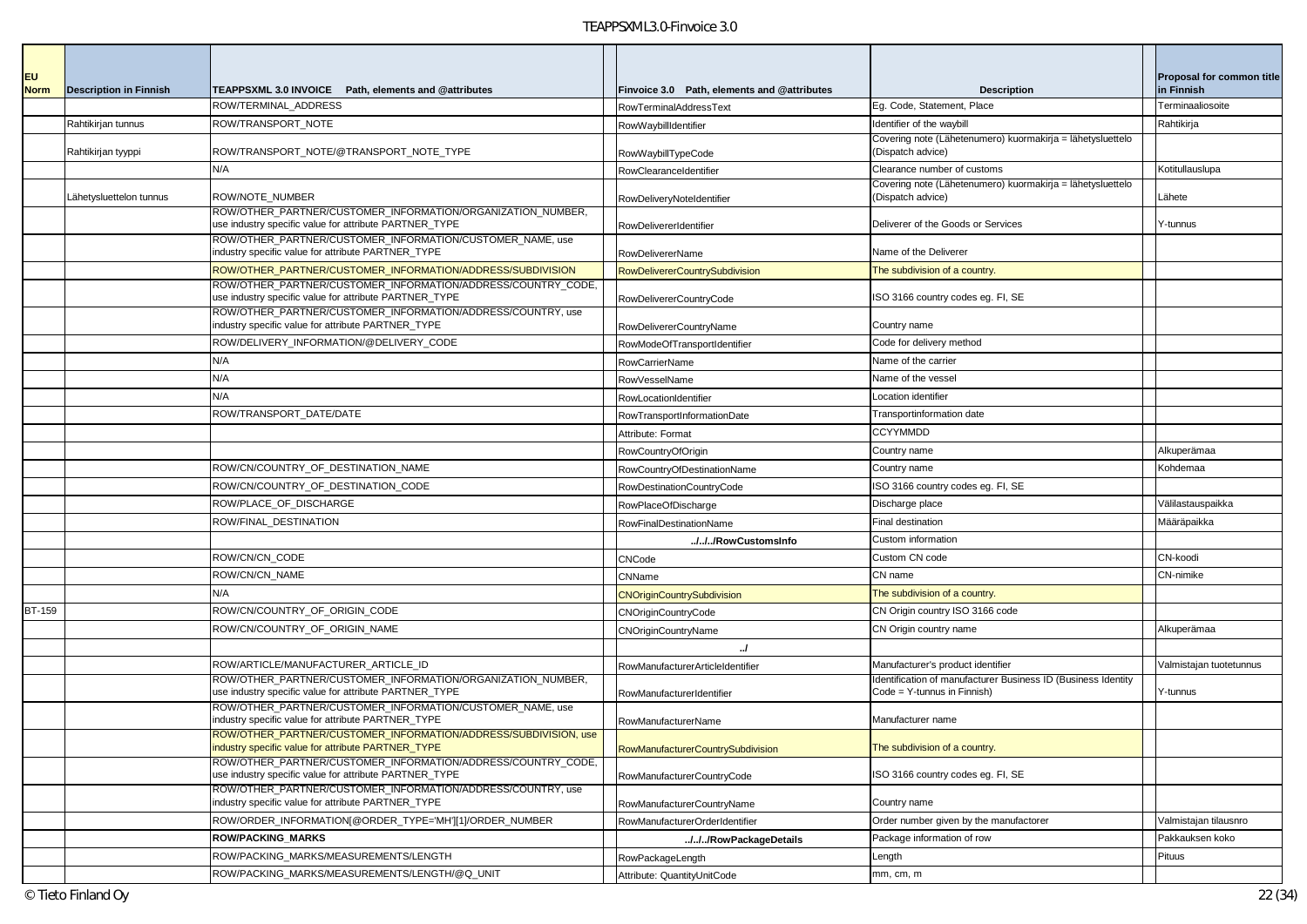| <b>EU</b>     |                                        |                                                                                                                         |                                             |                                                                                                                | Proposal for common title                                                       |
|---------------|----------------------------------------|-------------------------------------------------------------------------------------------------------------------------|---------------------------------------------|----------------------------------------------------------------------------------------------------------------|---------------------------------------------------------------------------------|
| <b>Norm</b>   | <b>Description in Finnish</b>          | TEAPPSXML 3.0 INVOICE Path. elements and @attributes                                                                    | Finvoice 3.0 Path, elements and @attributes | <b>Description</b>                                                                                             | in Finnish                                                                      |
|               |                                        | ROW/PACKING MARKS/MEASUREMENTS/LENGTH/@Q UNIT UNECE CODE                                                                | Attribute: QuantityUnitCodeUN               | <b>Check instructions from EU Norm</b>                                                                         |                                                                                 |
|               |                                        | ROW/PACKING_MARKS/MEASUREMENTS/WIDTH                                                                                    | <b>RowPackageWidth</b>                      | Width                                                                                                          | Leveys                                                                          |
|               |                                        | ROW/PACKING MARKS/MEASUREMENTS/WIDTH/@Q UNIT                                                                            | Attribute: QuantityUnitCode                 | mm, cm, m                                                                                                      |                                                                                 |
|               |                                        | ROW/PACKING MARKS/MEASUREMENTS/WIDTH/@Q UNIT UNECE CODE                                                                 | Attribute: QuantityUnitCodeUN               | <b>Check instructions from EU Norm</b>                                                                         |                                                                                 |
|               |                                        | ROW/PACKING_MARKS/MEASUREMENTS/HEIGHT                                                                                   | RowPackageHeight                            | Height                                                                                                         | Korkeus                                                                         |
|               |                                        | ROW/PACKING_MARKS/MEASUREMENTS/HEIGHT/@Q_UNIT                                                                           | Attribute: QuantityUnitCode                 | mm, cm, m                                                                                                      |                                                                                 |
|               |                                        | ROW/PACKING_MARKS/MEASUREMENTS/HEIGHT/@Q_UNIT_UNECE_CODE                                                                | Attribute: QuantityUnitCodeUN               | <b>Check instructions from EU Norm</b>                                                                         |                                                                                 |
|               |                                        | ROW/PACKING MARKS/GROSS WEIGHT                                                                                          | RowPackageWeight                            | Cross weight                                                                                                   | <b>Bruttopaino</b>                                                              |
|               |                                        | ROW/PACKING_MARKS/GROSS_WEIGHT/@Q_UNIT                                                                                  | Attribute: QuantityUnitCode                 | g, kg,                                                                                                         |                                                                                 |
|               |                                        | ROW/PACKING_MARKS/GROSS_WEIGHT/@Q_UNIT_UNECE_CODE                                                                       | Attribute: QuantityUnitCodeUN               | <b>Check instructions from EU Norm</b>                                                                         |                                                                                 |
|               |                                        | ROW/PACKING_MARKS/NET_WEIGHT                                                                                            | RowPackageNetWeight                         | Net weight                                                                                                     | Nettopaino                                                                      |
|               |                                        | ROW/PACKING_MARKS/NET_WEIGHT/@Q_UNIT                                                                                    | Attribute: QuantityUnitCode                 | g, kg,                                                                                                         |                                                                                 |
|               |                                        | ROW/PACKING_MARKS/NET_WEIGHT/@Q_UNIT_UNECE_CODE                                                                         | Attribute: QuantityUnitCodeUN               | <b>Check instructions from EU Norm</b>                                                                         |                                                                                 |
|               |                                        | ROW/PACKING_MARKS/VOLUME                                                                                                | RowPackageVolume                            | Volume                                                                                                         | Tilavuus                                                                        |
|               |                                        | ROW/PACKING_MARKS/VOLUME/@Q_UNIT                                                                                        | Attribute: QuantityUnitCode                 | cm3, m3,                                                                                                       |                                                                                 |
|               |                                        | ROW/PACKING_MARKS/VOLUME/@Q_UNIT_UNECE_CODE                                                                             | Attribute: QuantityUnitCodeUN               | <b>Check instructions from EU Norm</b>                                                                         |                                                                                 |
|               |                                        | ROW/PACKING_MARKS/PACK_QUANTITY                                                                                         | RowTransportCarriageQuantity                | Number of transport carriages                                                                                  | Kollilkm                                                                        |
|               |                                        | ROW/PACKING_MARKS/PACK_QUANTITY/@Q_UNIT                                                                                 | Attribute: QuantityUnitCode                 | eg. Pcs, unit                                                                                                  |                                                                                 |
|               |                                        | ROW/PACKING_MARKS/PACK_QUANTITY/@Q_UNIT_UNECE_CODE                                                                      | Attribute: QuantityUnitCodeUN               | <b>Check instructions from EU Norm</b>                                                                         |                                                                                 |
|               |                                        |                                                                                                                         | J.J                                         |                                                                                                                |                                                                                 |
|               |                                        | ROW/DEFAULT_ROW_POSTING/SHORT_ACCOUNT_ID                                                                                | RowShortProposedAccountIdentifier           | Account proposal based on basic account list, given by seller                                                  | yleisotsikko: Tiliöintiehdotus<br>Lyhyt tilinumero<br>perustililuettelon mukaan |
|               |                                        | ROW/DEFAULT_ROW_POSTING/NORMAL_ACCOUNT_ID                                                                               | RowNormalProposedAccountIdentifier          | Account proposal based on basic account list, given by seller                                                  | Vormaali tilinumero<br>berustililuettelon mukaan                                |
|               | Laskurivikohtainen<br>raportointikoodi | ROW/DEFAULT_ROW_POSTING/REPORTING_CODE, if not exist<br>ROW/DEFAULT_ROW_POSTING/CREDIT_ACCOUNT                          | RowProposedAccountText                      | Accounting information agreed between seller and buyer.                                                        | Raportointikoodi                                                                |
| <b>BT-133</b> | Laskurivikohtainen tiliöintiviite      | ROW/DEFAULT_ROW_POSTING/ACCOUNT_REFERENCE, if not exist<br>ROW/DEFAULT_ROW_POSTING/DIMENSIONS/DIMENSION/DIMENSION_VALUE | RowAccountDimensionText                     | Cost centre, e.g. department, given by buyer                                                                   | Tiliöintiviite                                                                  |
|               |                                        | ROW/SELLER_ACCOUNT_TEXT                                                                                                 | <b>RowSellerAccountText</b>                 | Dedicated to the sellers own accounting information.                                                           | Myyjän tiliöintitiedot                                                          |
|               | BT-127 Laskurivin vapaa teksti         | ROW/FREE_TEXT                                                                                                           | RowFreeText                                 | Free text. Can be used in period invoicing. It is possible that<br>one InvoiceRow consists of one RowFreeText. |                                                                                 |
|               |                                        | ROW/LOCATION ID/USED QUANTITY                                                                                           | <b>RowUsedQuantity</b>                      | Used quantity                                                                                                  | Kulutus                                                                         |
|               |                                        | ROW/LOCATION_ID/USED_QUANTITY/@Q_UNIT                                                                                   | Attribute: QuantityUnitCode                 | eg. kWh                                                                                                        |                                                                                 |
|               |                                        | ROW/LOCATION ID/USED QUANTITY/@Q UNIT UNECE CODE                                                                        | Attribute: QuantityUnitCodeUN               | <b>Check instructions from EU Norm</b>                                                                         |                                                                                 |
|               |                                        | ROW/LOCATION_ID/PREVIOUS_METER_READING_DATE/DATE                                                                        | RowPreviousMeterReadingDate                 | Previous reading date. Used by eg. Electric utility                                                            | Edellinen lukupäivä                                                             |
|               |                                        |                                                                                                                         | Attribute: Format                           | <b>CCYYMMDD</b>                                                                                                |                                                                                 |
|               |                                        | ROW/LOCATION ID/LATEST METER READING DATE/DATE                                                                          | RowLatestMeterReadingDate                   | New reading date. Used by eg. Electric utility                                                                 | Viimeisin lukupäivä                                                             |
|               |                                        |                                                                                                                         | Attribute: Format                           | <b>CCYYMMDD</b>                                                                                                |                                                                                 |
|               |                                        | ROW/LOCATION_ID/CALCULATED_QUANTITY                                                                                     | <b>RowCalculatedQuantity</b>                | Invoiced amount                                                                                                | Laskutettu                                                                      |
|               |                                        | ROW/LOCATION_ID/CALCULATED_QUANTITY/ @Q_UNIT                                                                            | Attribute: QuantityUnitCode                 | eg. kWh                                                                                                        |                                                                                 |
|               |                                        | ROW/LOCATION_ID/CALCULATED_QUANTITY/@Q_UNIT_UNECE_CODE                                                                  | Attribute: QuantityUnitCodeUN               | <b>Check instructions from EU Norm</b>                                                                         |                                                                                 |
|               |                                        | ROW/LOCATION_ID/AVERAGE_PRICE/AMOUNT[@VAT="EXCLUDED"]                                                                   | RowAveragePriceAmount                       | Average price                                                                                                  | Keskihinta veroton                                                              |
|               |                                        | ROW/CURRENCY/CODE                                                                                                       | Attribute: AmountCurrencyIdentifier         | ISO4217 eg. EUR, USD                                                                                           |                                                                                 |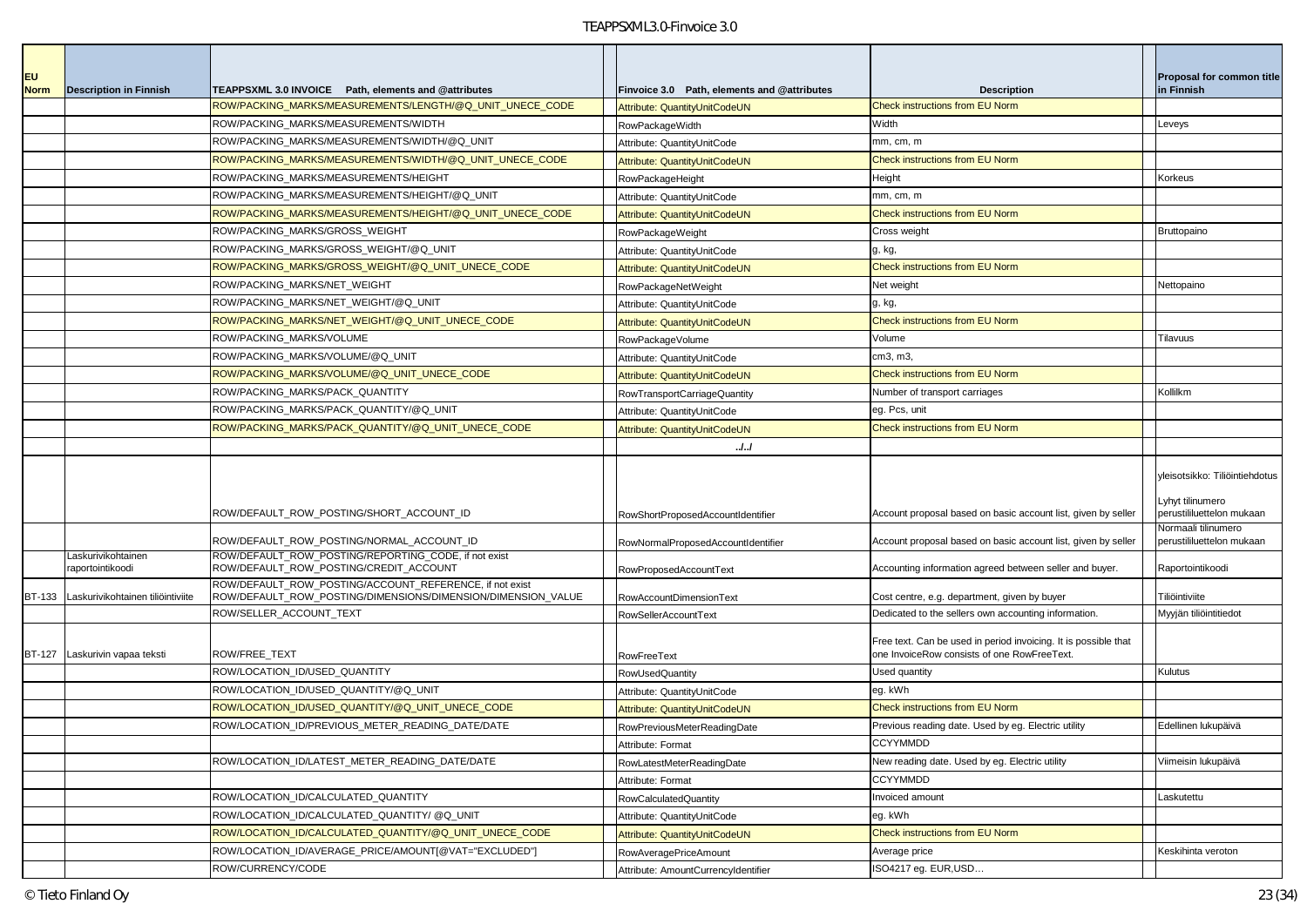| <b>EU</b><br><b>Norm</b> | <b>Description in Finnish</b>                               | TEAPPSXML 3.0 INVOICE Path, elements and @attributes           | Finvoice 3.0 Path, elements and @attributes | <b>Description</b>                                                                                                                                                                                                                                                                                                                                                                              | <b>Proposal for common title</b><br>in Finnish |
|--------------------------|-------------------------------------------------------------|----------------------------------------------------------------|---------------------------------------------|-------------------------------------------------------------------------------------------------------------------------------------------------------------------------------------------------------------------------------------------------------------------------------------------------------------------------------------------------------------------------------------------------|------------------------------------------------|
|                          |                                                             |                                                                |                                             | This row discount percent is used if seller and buyer have<br>agreed a discount related to this row. Note that Vat is<br>calculated from the reduced amount. This discount percent is<br>independent from the discount mentioned in the Payment<br>Terms Details.<br>If invoice row contains only one discount, use this structure. It<br>invoice row contains more than one discounts, put all |                                                |
| <b>BT-138</b>            | Laskurivin alennusprosentti<br>Laskurivin alennuksen määrä, | ROW/DISCOUNT[1]/PER_CENT                                       | <b>RowDiscountPercent</b>                   | discounts into RowProgressiveDiscountDetails.                                                                                                                                                                                                                                                                                                                                                   | Ale-%                                          |
| BT-136 veroton           |                                                             | ROW/DISCOUNT[1]/DISCOUNT_AMOUNT/AMOUNT[@VAT="EXCLUDED"]        | RowDiscountAmount                           | Amount of the discount                                                                                                                                                                                                                                                                                                                                                                          | Alennus veroton                                |
|                          |                                                             | ROW/CURRENCY/CODE                                              | Attribute: AmountCurrencyIdentifier         | ISO4217 eg. EUR,USD                                                                                                                                                                                                                                                                                                                                                                             |                                                |
| <b>BT-137</b>            |                                                             | ?OW/DISCOUNT[1]/DISCOUNT_FROM_AMOUNT/AMOUNT[@VAT="EXCLUDED"]   | RowDiscountBaseAmount                       | Discount base amount, excluding VAT                                                                                                                                                                                                                                                                                                                                                             |                                                |
|                          |                                                             | ROW/CURRENCY/CODE                                              | Attribute: AmountCurrencyIdentifier         | ISO4217 eg. EUR, USD                                                                                                                                                                                                                                                                                                                                                                            |                                                |
| <b>BT-140</b>            | Laskurivin alennuksen tyyppi                                | ROW/DISCOUNT[1]/@TYPE                                          | RowDiscountTypeCode                         | Code for discount, code related text is mentioned in<br>DiscountTypeText                                                                                                                                                                                                                                                                                                                        |                                                |
| BT-139                   |                                                             | ROW/DISCOUNT[1]/DISCOUNT_NAME                                  | RowDiscountTypeText                         | Header of the discount                                                                                                                                                                                                                                                                                                                                                                          |                                                |
|                          |                                                             | <b>ROW/DISCOUNT</b>                                            | //RowProgressiveDiscountDetails             | Progressive discount.<br>Use only if invoice row contains more than one discount.<br>When invoice row contains several discount, put all discount<br>into this structure.                                                                                                                                                                                                                       |                                                |
| <b>BT-138</b>            |                                                             | ROW/DISCOUNT[1-n]/PER_CENT                                     | <b>RowDiscountPercent</b>                   | This row discount percent is used if seller and buyer have<br>agreed a discount related to this row. Note that Vat is<br>calculated from the reduced amount. This discount percent is<br>independent from the discount mentioned in the Payment<br><b>Terms Details.</b>                                                                                                                        | Ale-%                                          |
| BT-136                   |                                                             | ROW/DISCOUNT[1-n]/DISCOUNT_AMOUNT/AMOUNT[@VAT="EXCLUDED"]      | <b>RowDiscountAmount</b>                    | Amount of the discount                                                                                                                                                                                                                                                                                                                                                                          | Alennus veroton                                |
|                          |                                                             | ROW/CURRENCY/CODE                                              | Attribute: AmountCurrencyIdentifier         | ISO4217 eg. EUR, USD                                                                                                                                                                                                                                                                                                                                                                            |                                                |
| <b>BT-137</b>            |                                                             | ?OW/DISCOUNT[1-n]/DISCOUNT_FROM_AMOUNT/AMOUNT[@VAT="EXCLUDED"] | <b>RowDiscountBaseAmount</b>                | Discount base amount, excluding VAT                                                                                                                                                                                                                                                                                                                                                             |                                                |
|                          |                                                             | ROW/CURRENCY/CODE                                              | Attribute: AmountCurrencyIdentifier         | ISO4217 eg. EUR, USD                                                                                                                                                                                                                                                                                                                                                                            |                                                |
| <b>BT-140</b>            |                                                             | ROW/DISCOUNT[1-n]/@TYPE                                        | RowDiscountTypeCode                         | Code for progressive discount, code related text is mentioned<br>in DiscountTypeText                                                                                                                                                                                                                                                                                                            |                                                |
| <b>BT-139</b>            |                                                             | ROW/DISCOUNT[1-n]/DISCOUNT_NAME                                | RowDiscountTypeText                         | Header of the progressive discount                                                                                                                                                                                                                                                                                                                                                              |                                                |
|                          |                                                             |                                                                | $\mathcal{L}$                               |                                                                                                                                                                                                                                                                                                                                                                                                 |                                                |
| <b>BG-28</b>             |                                                             |                                                                | //RowChargeDetails                          |                                                                                                                                                                                                                                                                                                                                                                                                 |                                                |
| <b>BT-144</b>            |                                                             | ROW/ROW_CHARGE/CHARGE_NAME                                     | <b>ReasonText</b>                           | Charge description                                                                                                                                                                                                                                                                                                                                                                              |                                                |
| <b>BT-145</b>            |                                                             | ROW/ROW_CHARGE/@TYPE                                           | <b>ReasonCode</b>                           | Check instructions from EU Norm                                                                                                                                                                                                                                                                                                                                                                 |                                                |
| <b>BT-143</b>            |                                                             | ROW/ROW CHARGE/PER CENT                                        | Percent                                     | Percent                                                                                                                                                                                                                                                                                                                                                                                         |                                                |
| <b>BT-141</b>            |                                                             | ROW/ROW_CHARGE/CHARGE_AMOUNT/AMOUNT[@VAT='EXCLUDED']           | Amount                                      | Charge amount, excluding VAT                                                                                                                                                                                                                                                                                                                                                                    |                                                |
|                          |                                                             | ROW/CURRENCY/CODE                                              | Attribute: AmountCurrencyIdentifier         | ISO4217 eg. EUR, USD                                                                                                                                                                                                                                                                                                                                                                            |                                                |
| <b>BT-142</b>            |                                                             | ROW/ROW_CHARGE/CHARGE_FROM_AMOUNT/AMOUNT[@VAT='EXCLUDED']      | <b>BaseAmount</b>                           | Charge base amount, excluding VAT                                                                                                                                                                                                                                                                                                                                                               |                                                |
|                          |                                                             | ROW/CURRENCY/CODE                                              | Attribute: AmountCurrencyIdentifier         | ISO4217 eg. EUR, USD                                                                                                                                                                                                                                                                                                                                                                            |                                                |
|                          |                                                             |                                                                | $\cdot$                                     |                                                                                                                                                                                                                                                                                                                                                                                                 |                                                |
|                          |                                                             |                                                                |                                             |                                                                                                                                                                                                                                                                                                                                                                                                 |                                                |
| BT-152                   | Laskurivin verokanta                                        | ROW/VAT/RATE                                                   | RowVatRatePercent                           | Vat percent related to the product or service                                                                                                                                                                                                                                                                                                                                                   | Alv%                                           |
| <b>BT-151</b>            | Laskurivin verokoodi                                        | ROW/VAT/@VAT_TYPE                                              | <b>RowVatCode</b>                           | Vat code related to VAT processing e.g. code "AE" for VAT<br>Reverse Charge                                                                                                                                                                                                                                                                                                                     |                                                |
|                          | Laskurivin veron määrä                                      | ROW/VAT/VAT_AMOUNT/AMOUNT<br>ROW/CURRENCY/CODE                 | <b>RowVatAmount</b>                         | Total amount of Vat<br>ISO4217 eg. EUR,USD                                                                                                                                                                                                                                                                                                                                                      | Alv                                            |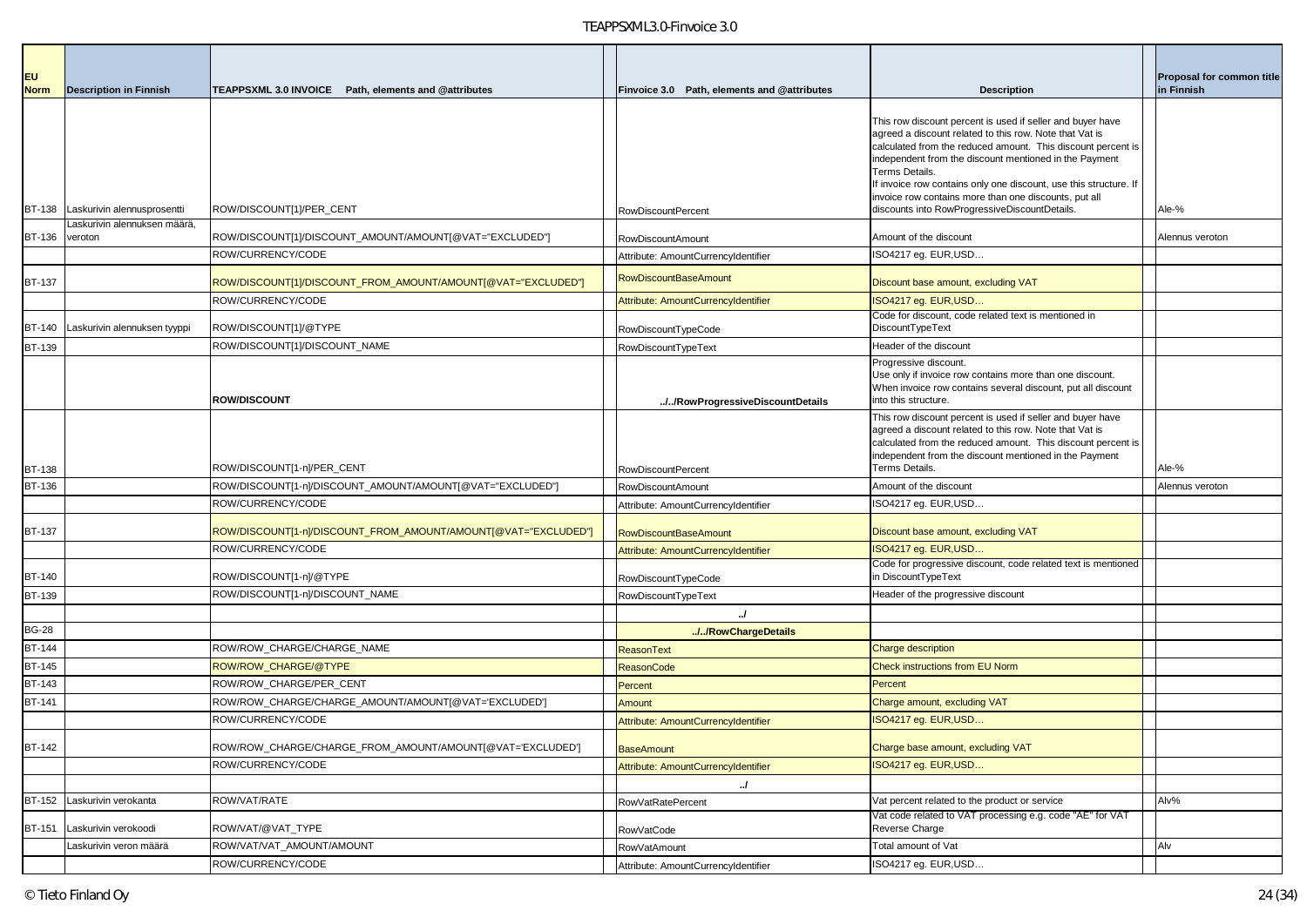| <b>EU</b>     |                                |                                                                                                                                                                                |                                             |                                                                                                                                                                          | Proposal for common title                                                            |
|---------------|--------------------------------|--------------------------------------------------------------------------------------------------------------------------------------------------------------------------------|---------------------------------------------|--------------------------------------------------------------------------------------------------------------------------------------------------------------------------|--------------------------------------------------------------------------------------|
| <b>Norm</b>   | <b>Description in Finnish</b>  | TEAPPSXML 3.0 INVOICE Path, elements and @attributes                                                                                                                           | Finvoice 3.0 Path, elements and @attributes | <b>Description</b>                                                                                                                                                       | in Finnish                                                                           |
| <b>BT-131</b> | Laskurivi yhteensä, veroton    | ROW/ROW_TOTAL/AMOUNT [@VAT="EXCLUDED"]                                                                                                                                         | RowVatExcludedAmount                        | Amount multiplied from the quantity, unitprice (Row Discount<br>deducted)                                                                                                | Yhteensä veroton                                                                     |
|               |                                | ROW/CURRENCY/CODE                                                                                                                                                              | Attribute: AmountCurrencyIdentifier         | ISO4217 eg. EUR, USD                                                                                                                                                     |                                                                                      |
|               | Laskurivi yhteensä, verollinen | ROW/ROW_TOTAL/AMOUNT [@VAT="INCLUDED"]                                                                                                                                         | RowAmount                                   | Total Row amount. The total amount if invoice (vat included)<br>consist of all RowAmounts                                                                                | Yhteensä verollinen                                                                  |
|               |                                | ROW/CURRENCY/CODE                                                                                                                                                              | Attribute: AmountCurrencyIdentifier         | ISO4217 eg. EUR,USD                                                                                                                                                      |                                                                                      |
|               |                                |                                                                                                                                                                                | //RowTransactionDetails                     | <b>Transaction details</b>                                                                                                                                               |                                                                                      |
|               |                                | ROW/ROW_TOTAL_IN_OTHER_CURRENCY/AMOUNT[@VAT="INCLUDED"]                                                                                                                        | OtherCurrencyAmount                         | Amount in other currency,<br>extra information, not calcultated to RowAmount                                                                                             |                                                                                      |
|               |                                | ROW/ROW_TOTAL_IN_OTHER_CURRENCY/CURRENCY/CODE                                                                                                                                  | Attribute: AmountCurrencyIdentifier         | ISO4217 eq. EUR,USD                                                                                                                                                      |                                                                                      |
|               |                                | ROW/ROW_TOTAL_IN_OTHER_CURRENCY/CURRENCY/RATE                                                                                                                                  | ExchangeRate                                | Exchange rate of other currency                                                                                                                                          |                                                                                      |
|               |                                | ROW/ROW_TOTAL_IN_OTHER_CURRENCY/CURRENCY/DATE                                                                                                                                  | ExchangeDate                                | Exchange rate date                                                                                                                                                       |                                                                                      |
|               |                                |                                                                                                                                                                                | Attribute: Format                           | <b>CCYYMMDD</b>                                                                                                                                                          |                                                                                      |
|               |                                |                                                                                                                                                                                | $\cdot$                                     |                                                                                                                                                                          |                                                                                      |
|               |                                | ROW[@ROW_TYPE="SUBTOTAL"]                                                                                                                                                      | /InvoiceRow/SubInvoiceRow                   | One invoice can consist of several invoice rows and sub-<br>rows. Sub-row is summary of several invoicerows. Sub<br>invoice is not part if the invoice total calculation | Välisummarakenteissa<br>käytetään samoja otsikkoja<br>kuin normaalilla laskurivillä. |
|               |                                | ROW@ROW_ID                                                                                                                                                                     | SubIdentifier                               | Identifies invoice row in SubInvoicerow. Technical identifier if<br>Sub invoice row is used                                                                              |                                                                                      |
|               |                                | <b>ROW/ROW NUMBER</b>                                                                                                                                                          | SubRowPositionIdentifier                    | Identifies the invoice row                                                                                                                                               |                                                                                      |
|               |                                | ROW/INVOICED_OBJECT                                                                                                                                                            | <b>SubInvoicedObjectID</b>                  | An identifier for an object on which the invoice row is based<br>given by th                                                                                             |                                                                                      |
|               |                                | ROW/INVOICED_OBJECT/@SCHEME_ID                                                                                                                                                 | Attribute: SchemeID                         | <b>Check instructions from EU Norm</b>                                                                                                                                   |                                                                                      |
|               |                                | ROW/ARTICLE/ARTICLE_ID                                                                                                                                                         | SubArticleIdentifier                        | Article Id is given by seller, EAN etc.                                                                                                                                  |                                                                                      |
|               |                                | ROW/ARTICLE/PRODUCT_GROUP                                                                                                                                                      | SubArticleGroupIdentifier                   | e. q. Article group identifier                                                                                                                                           |                                                                                      |
|               |                                | ROW/ARTICLE/PRODUCT_GROUP/@SCHEME_ID                                                                                                                                           | Attribute: SchemeID                         | <b>Check instructions from EU Norm</b>                                                                                                                                   |                                                                                      |
|               |                                | ROW/ARTICLE/PRODUCT_GROUP/@SCHEME_VERSION                                                                                                                                      | Attribute: SchemeVersion                    | <b>Check instructions from EU Norm</b>                                                                                                                                   |                                                                                      |
|               |                                | ROW/ARTICLE_NAME                                                                                                                                                               | SubArticleName                              | Name of the product or service                                                                                                                                           |                                                                                      |
|               |                                | ROW/ARTICLE/FREE_TEXT                                                                                                                                                          | <b>SubArticleDescription</b>                | A description for an item.                                                                                                                                               |                                                                                      |
|               |                                | ROW/LINKS/LINK [@OBJECT="SubArticleInfoUrlText"]                                                                                                                               | SubArticleInfoUrlText                       | Link to the Seller's website.                                                                                                                                            |                                                                                      |
|               |                                | ROW/RECEIVER_PRODUCT_CODE                                                                                                                                                      | SubBuyerArticleIdentifier                   | Article Id is given by buyer, EAN etc.                                                                                                                                   |                                                                                      |
|               |                                | ROW/ARTICLE/EAN_CODE                                                                                                                                                           | SubEanCode                                  | EAN-code                                                                                                                                                                 |                                                                                      |
|               |                                | ROW/ARTICLE/EAN_CODE/@SCHEME_ID                                                                                                                                                | <b>Attribute: SchemeID</b>                  | <b>Check instructions from EU Norm</b>                                                                                                                                   |                                                                                      |
|               |                                | ROW/ARTICLE/ARTICLE_DESCRIPTIONS/ARTICLE_DESCRIPTION/DESCRIPTION<br>VALUE, use industry specific values for elemen DESCRIPTION TYPE and its<br><b>DESCRIPTION ID attribute</b> | SubRowRegistrationNumberIdentifier          | Registration number                                                                                                                                                      |                                                                                      |
|               |                                | ROW/ARTICLE/SERIAL_NUMBER                                                                                                                                                      | SubSerialNumberIdentifier                   | Serial number                                                                                                                                                            |                                                                                      |
|               |                                | ROW/ROW ACTION                                                                                                                                                                 | <b>SubRowActionCode</b>                     | Action code foe eg. hospital treatment                                                                                                                                   |                                                                                      |
|               |                                | ROW/ARTICLE/ARTICLE_DESCRIPTIONS<br>ROW/ARTICLE/ARTICLE_DESCRIPTIONS/ARTICLE_DESCRIPTION/DESCRIPTION                                                                           | ///SubRowDefinitionDetails                  | Header of additional definition for the article eq. Type of repair                                                                                                       |                                                                                      |
|               |                                | <b>TYPE</b>                                                                                                                                                                    | SubRowDefinitionHeaderText                  | shop                                                                                                                                                                     |                                                                                      |
|               |                                | ROW/ARTICLE/ARTICLE_DESCRIPTIONS/ARTICLE_DESCRIPTION/DESCRIPTION<br>TYPE @DESCRIPTION_ID                                                                                       | Attribute: DefinitionCode                   | Code for the header                                                                                                                                                      |                                                                                      |
|               |                                | ROW/ARTICLE/ARTICLE DESCRIPTIONS/ARTICLE DESCRIPTION/DESCRIPTION<br>VALUE                                                                                                      | SubRowDefinitionValue                       | Content/value of the definition                                                                                                                                          |                                                                                      |
|               |                                | ROW/ARTICLE/ARTICLE DESCRIPTIONS/ARTICLE DESCRIPTION/DESCRIPTION<br><b>UNIT</b>                                                                                                | Attribute: QuantityUnitCode                 | eg. kg, m, kwh/h (KWPH), etc.                                                                                                                                            |                                                                                      |
|               |                                | ROW/ARTICLE/ARTICLE DESCRIPTION/DESCRIPTION UNIT/@Q UNIT UNECE C<br><b>ODE</b>                                                                                                 | Attribute: QuantityUnitCodeUN               | Check instructions from EU Norm                                                                                                                                          |                                                                                      |
|               |                                |                                                                                                                                                                                | $\cdot$                                     |                                                                                                                                                                          |                                                                                      |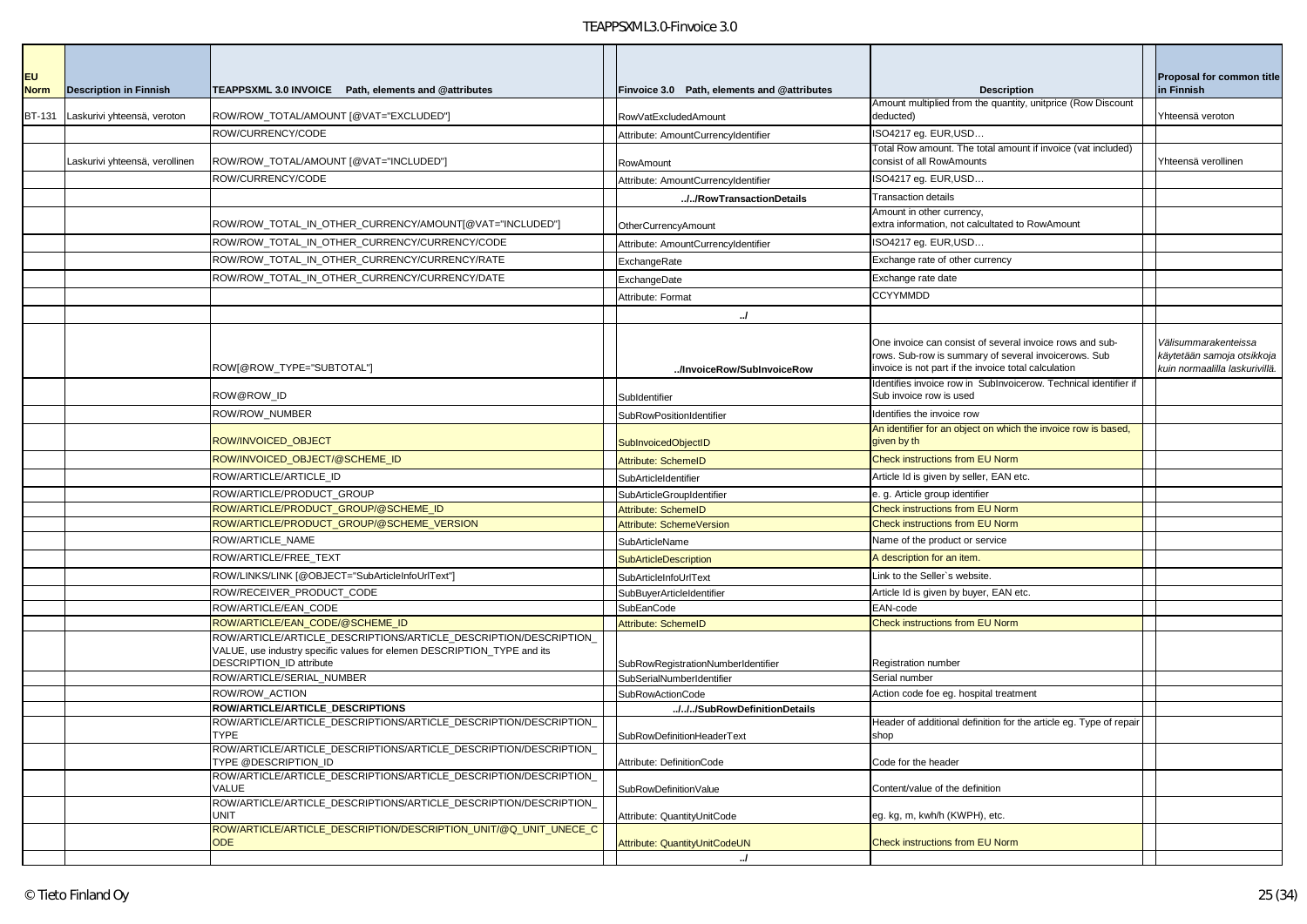| <b>EU</b>   |                               |                                                          |                                                              |                                                                                                                              | Proposal for common title |
|-------------|-------------------------------|----------------------------------------------------------|--------------------------------------------------------------|------------------------------------------------------------------------------------------------------------------------------|---------------------------|
| <b>Norm</b> | <b>Description in Finnish</b> | TEAPPSXML 3.0 INVOICE Path, elements and @attributes     | Finvoice 3.0 Path, elements and @attributes                  | <b>Description</b>                                                                                                           | in Finnish                |
|             |                               | ROW/QUANTITY/OFFERED                                     | <b>SubOfferedQuantity</b>                                    | Quantity of product or service. Note! Quantity UnitCode is<br>given as attribute.                                            |                           |
|             |                               | ROW/QUANTITY/OFFERED/@Q_UNIT                             | Attribute: QuantitvUnitCode                                  | eg. kg, m, kwh/h, etc.                                                                                                       |                           |
|             |                               | ROW/QUANTITY/OFFERED/@Q_UNIT_UNECE_CODE                  | Attribute: QuantityUnitCodeUN                                | Check instructions from EU Norm                                                                                              |                           |
|             |                               | ROW/QUANTITY/DELIVERED                                   |                                                              | Quantity of product or service. Quantity UnitCode is given as<br>attribute.                                                  |                           |
|             |                               | ROW/QUANTITY/DELIVERED/@Q_UNIT                           | SubDeliveredQuantity<br>Attribute: QuantityUnitCode          | eg. kg, m, kwh/h, etc.                                                                                                       |                           |
|             |                               | ROW/QUANTITY/DELIVERED/@Q_UNIT_UNECE_CODE                | Attribute: QuantityUnitCodeUN                                | <b>Check instructions from EU Norm</b>                                                                                       |                           |
|             |                               |                                                          |                                                              | Quantity of product or service ordered if the it differs from the                                                            |                           |
|             |                               |                                                          |                                                              | delivered quantity Quantity of product or service. eg. kg, cm,                                                               |                           |
|             |                               | ROW/QUANTITY/ORDERED                                     |                                                              | m as an attribute. Note! Quantity UnitCode is given as<br>attribute                                                          |                           |
|             |                               | ROW/QUANTITY/ORDERED@Q_UNIT                              | <b>SubOrderedQuantity</b>                                    | eg. kg, m, kwh/h, etc.                                                                                                       |                           |
|             |                               | ROW/QUANTITY/ORDERED/@Q_UNIT_UNECE_CODE                  | Attribute: QuantityUnitCode<br>Attribute: QuantityUnitCodeUN | <b>Check instructions from EU Norm</b>                                                                                       |                           |
|             |                               | ROW/QUANTITY/CONFIRMED                                   | SubConfirmedQuantity                                         | Confirmed quantity                                                                                                           |                           |
|             |                               | ROW/QUANTITY/CONFIRMED@Q_UNIT                            |                                                              | eg. kg, m, kwh/h, etc.                                                                                                       |                           |
|             |                               | ROW/QUANTITY/CONFIRMED/@Q_UNIT_UNECE_CODE                | Attribute: QuantityUnitCode                                  | Check instructions from EU Norm                                                                                              |                           |
|             |                               | ROW/QUANTITY/POST DELIVERED                              | Attribute: QuantityUnitCodeUN                                | Goods or services delivered afterwards                                                                                       |                           |
|             |                               | ROW/QUANTITY/POST_DELIVERED/@Q_UNIT                      | SubPostDeliveredQuantity                                     | eg. kg, m, kwh/h, etc.                                                                                                       |                           |
|             |                               | ROW/QUANTITY/POSTDELIVERED/@Q_UNIT_UNECE_CODE            | Attribute: QuantityUnitCode                                  | Check instructions from EU Norm                                                                                              |                           |
|             |                               | ROW/QUANTITY/CHARGED                                     | Attribute: QuantityUnitCodeUN                                |                                                                                                                              |                           |
|             |                               | ROW/QUANTITY/CHARGED/@Q_UNIT                             | SubInvoicedQuantity                                          | Invoiced quantity<br>eg. kg, m, kwh/h, etc.                                                                                  |                           |
|             |                               | ROW/QUANTITY/CHARGED/@Q_UNIT_UNECE_CODE                  | Attribute: QuantityUnitCode                                  | Check instructions from EU Norm                                                                                              |                           |
|             |                               |                                                          | Attribute: QuantityUnitCodeUN                                | Note, this element is used when the information is exchanged                                                                 |                           |
|             |                               |                                                          |                                                              | between two applications in the company. This element is not                                                                 |                           |
|             |                               | ROW/QUANTITY/CREDIT_REQUESTED                            | SubCreditRequestedQuantity                                   | defined in the xsl-file                                                                                                      |                           |
|             |                               | ROW/QUANTITY/CREDIT_REQUESTED/@Q_UNIT                    | Attribute: QuantityUnitCode                                  | eg. kg, m, kwh/h, etc.                                                                                                       |                           |
|             |                               | ROW/QUANTITY/CREDIT_REQUESTED/@Q_UNIT_UNECE_CODE         | Attribute: QuantityUnitCodeUN                                | <b>Check instructions from EU Norm</b>                                                                                       |                           |
|             |                               |                                                          |                                                              | Note, this element is used when the information is exchanged<br>between two applications in the company. This element is not |                           |
|             |                               | ROW/QUANTITY/RETURNED                                    | <b>SubReturnedQuantity</b>                                   | defined in the xsl-file                                                                                                      |                           |
|             |                               | ROW/QUANTITY/RETURNED/@Q_UNIT                            | Attribute: QuantityUnitCode                                  | eg. kg, m, kwh/h, etc.                                                                                                       |                           |
|             |                               | ROW/QUANTITY/RETURNED/@Q_UNIT_UNECE_CODE                 | Attribute: QuantityUnitCodeUN                                | Check instructions from EU Norm                                                                                              |                           |
|             |                               |                                                          |                                                              | Related to the period invoicing. StartDate and EndDate is                                                                    |                           |
|             |                               | ROW/START_PERIOD/DATE                                    | <b>SubStartDate</b>                                          | alternative to the quantity invoicing                                                                                        |                           |
|             |                               |                                                          | Attribute: Format                                            | <b>CCYYMMDD</b><br>Related to the period invoicing. StartDate and EndDate is                                                 |                           |
|             |                               | ROW/END_PERIOD/DATE                                      | SubEndDate                                                   | alternative to the quantity invoicing                                                                                        |                           |
|             |                               |                                                          | Attribute: Format                                            | <b>CCYYMMDD</b>                                                                                                              |                           |
|             |                               | ROW/PRICE_PER_UNIT/AMOUNT [@VAT="EXCLUDED"]              | SubUnitPriceAmount                                           | Price of one product or service                                                                                              |                           |
|             |                               | ROW/CURRENCY/CODE                                        | Attribute: AmountCurrencyIdentifier                          | ISO4217 eg. EUR,USD                                                                                                          |                           |
|             |                               | ROW/PRICE PER UNIT/@PR UNIT                              |                                                              |                                                                                                                              |                           |
|             |                               | If UnitPriceBaseQuantity is not used                     | Attribute: UnitPriceUnitCode                                 | kwh/kk (used for example in electricity invoices)                                                                            |                           |
|             |                               | ROW/DISCOUNT FROM PRICE PER UNIT/AMOUNT[@VAT='EXCLUDED'] | SubUnitPriceDiscountAmount                                   | Item price discount                                                                                                          |                           |
|             |                               | ROW/CURRENCY/CODE                                        | Attribute: AmountCurrencyIdentifier                          | ISO4217 eg. EUR, USD                                                                                                         |                           |
|             |                               |                                                          | Attribute: UnitPriceUnitCode                                 | g, kg,                                                                                                                       |                           |
|             |                               | ROW/PRICE_PER_UNIT_NET/AMOUNT[@VAT='EXCLUDED']           | SubUnitPriceNetAmount                                        | Item net price without Vat                                                                                                   |                           |
|             |                               | ROW/CURRENCY/CODE                                        | Attribute: AmountCurrencyIdentifier                          | ISO4217 eg. EUR, USD                                                                                                         |                           |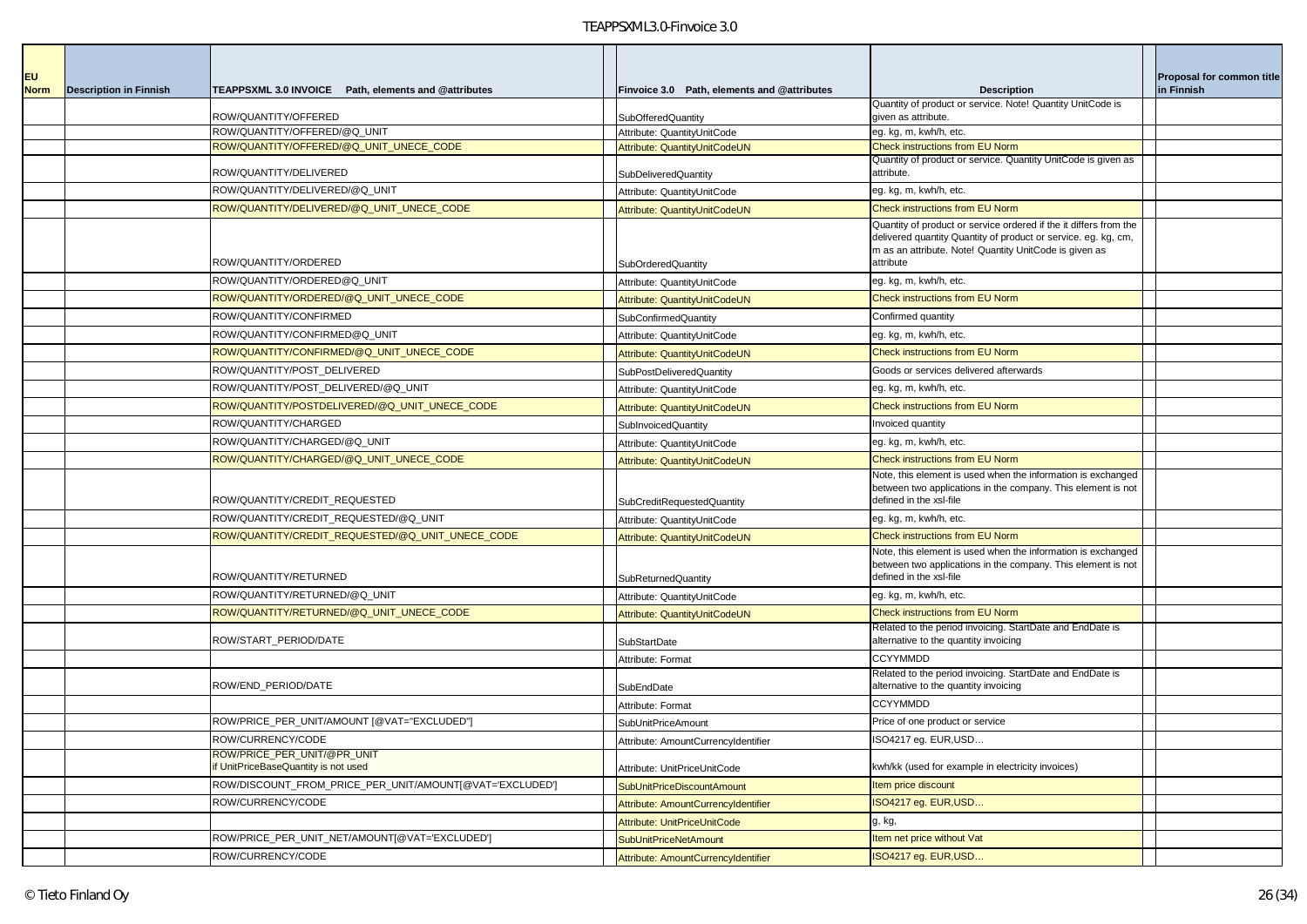| <b>EU</b>   |                               |                                                                                   |                                             |                                                                                             | Proposal for common title |
|-------------|-------------------------------|-----------------------------------------------------------------------------------|---------------------------------------------|---------------------------------------------------------------------------------------------|---------------------------|
| <b>Norm</b> | <b>Description in Finnish</b> | TEAPPSXML 3.0 INVOICE Path, elements and @attributes                              | Finvoice 3.0 Path, elements and @attributes | <b>Description</b>                                                                          | in Finnish                |
|             |                               |                                                                                   | <b>Attribute: UnitPriceUnitCode</b>         | g, kg,                                                                                      |                           |
|             |                               | ROW/PRICE_PER_UNIT/AMOUNT [@VAT="INCLUDED"]                                       | SubUnitPriceVatIncludedAmount               | Price of one product or service with Vat.                                                   |                           |
|             |                               | ROW/CURRENCY/CODE                                                                 | Attribute: AmountCurrencyIdentifier         | ISO4217 eg. EUR, USD                                                                        |                           |
|             |                               |                                                                                   | Attribute: UnitPriceUnitCode                | kwh/kk (used for example in electricity invoices)                                           |                           |
|             |                               | ROW/PRICE_PER_UNIT/@PR_QTY                                                        | <b>SubUnitPriceBaseQuantity</b>             | per 1000 items                                                                              |                           |
|             |                               | ROW/PRICE_PER_UNIT/@PR_UNIT                                                       | Attribute: QuantitvUnitCode                 | g, kg,                                                                                      |                           |
|             |                               | ROW/PRICE_PER_UNIT/@PR_UNIT_UNECE_CODE                                            | Attribute: QuantityUnitCodeUN               | Check instructions from EU Norm                                                             |                           |
|             |                               | ROW/ORDER_INFORMATION [@ORDER_TYPE="CO"][1] / ORDER_NUMBER                        | SubRowldentifier                            | Identifier given by buyer when the original order was done.                                 |                           |
|             |                               | ROW/LINKS/LINK [@OBJECT="SubRowIdentifierUrlText"]                                | <b>SubRowIdentifierUrlText</b>              | Link to the Seller's database                                                               |                           |
|             |                               | ?OW/ORDER_INFORMATION [@ORDER_TYPE="CO"] [1]/ ORDER_DATE/DATE                     | SubRowldentifierDate                        | Date when the order was done. In interest invoice it is the<br>date of the original invoice |                           |
|             |                               |                                                                                   | Attribute: Format                           | <b>CCYYMMDD</b>                                                                             |                           |
|             |                               | ?OW/OTHER_PARTNER[@PARTNER_TYPE="ORDERER"]/CUSTOMER_INFORMATI<br>ON/CUSTOMER_NAME | <b>SubRowOrdererName</b>                    | Order person related to the Sub row                                                         |                           |
|             |                               | ROW/SALES PERSON                                                                  | SubRowSalesPersonName                       | Sale person related to the Sub row                                                          |                           |
|             |                               | N/A                                                                               | SubRowOrderConfirmationIdentifier           | Order confirmation id related to the Sub row                                                |                           |
|             |                               | N/A                                                                               | SubRowOrderConfirmationDate                 | Order confirmation date                                                                     |                           |
|             |                               |                                                                                   | Attribute: Format                           | <b>CCYYMMDD</b>                                                                             |                           |
|             |                               | ROW/CREDIT_INVOICE_NUMBER                                                         | SubOriginalInvoiceNumber                    | Used in Credit Note                                                                         |                           |
|             |                               | ROW/CREDIT_INVOICE_DATE/DATE                                                      | SubOriginalInvoiceDate                      | The date when the original invoice was issued.                                              |                           |
|             |                               |                                                                                   | <b>Attribute: Format</b>                    | <b>CCYYMMDD</b>                                                                             |                           |
|             |                               |                                                                                   | ///SubOriginalInvoiceReference              | Refer to previous invoices (e.g. instalments)                                               |                           |
|             |                               | N/A                                                                               | <b>InvoiceNumber</b>                        | Previous invoice number                                                                     |                           |
|             |                               | N/A                                                                               | <b>InvoiceDate</b>                          | Previous invoice date                                                                       |                           |
|             |                               |                                                                                   | <b>Attribute: Format</b>                    | <b>CCYYMMDD</b>                                                                             |                           |
|             |                               |                                                                                   | $\mathcal{L}$                               |                                                                                             |                           |
|             |                               | ROW/DELIVERY_NUMBER                                                               | SubRowDeliveryIdentifier                    | Delivery id related to the Sub row                                                          |                           |
|             |                               | ROW/LINKS/LINK [@OBJECT="SubRowDeliveryIdentifierUrlText"]                        | SubRowDeliveryIdentifierUrlText             | Link to the seller's database                                                               |                           |
|             |                               | ROW/ARTICLE/DELIVERY DATE/DATE                                                    | SubRowDeliveryDate                          | Date when the product or service was delivered                                              |                           |
|             |                               |                                                                                   | Attribute: Format                           | <b>CCYYMMDD</b>                                                                             |                           |
|             |                               | ROW/OFFER_REFERENCE                                                               | SubRowQuotationIdentifier                   | Identifier of tender                                                                        |                           |
|             |                               | ROW/LINKS/LINK [@OBJECT="RowQuotationIdentifierUrlText"]                          | SubRowQuotationIdentifierUrlText            | Link to the Seller's database                                                               |                           |
|             |                               | ROW/CONTRACT INFORMATION/CONTRACT NUMBER                                          | SubRowAgreementIdentifier                   | Agreement number                                                                            |                           |
|             |                               | ROW/LINKS/LINK [@OBJECT="SubRowAgreementIdentifierUrlText"]                       | SubRowAgreementIdentifierUrlText            | Link to the Seller's database (Puuttuu DTD:stä ja<br>esimerkissä)                           |                           |
|             |                               | ROW/REQUEST_OF_QUOTATION_REFERENCE                                                | SubRowRequestOfQuotationIdentifier          | Call for tender                                                                             |                           |
|             |                               | ROW/LINKS/LINK [@OBJECT="SubRowRequestOfQuotationIdentifierUrlText"]              | SubRowRequestOfQuotationIdentifierUrlText   | Link to the Buyer's database                                                                |                           |
|             |                               | ROW/PRICELIST                                                                     | SubRowPriceListIdentifier                   | Indentifier of catalog                                                                      |                           |
|             |                               | ROW/LINKS/LINK [@OBJECT="SubRowPriceListIdentifierUrlText"]                       | SubRowPricelistListIdentifierUrlText        | Link to the Seller's database                                                               |                           |
|             |                               | ROW/ORDER_INFORMATION[@ORDER_TYPE="CO"]/ORDER_REFERENCE                           | SubRowBuyerReferenceIdentifier              | Purchase order reference                                                                    |                           |
|             |                               | ROW/PROJECT_INFORMATION[1]/PROJECT_NUMBER                                         | SubRowProjectReferenceIdentifier            | Project number                                                                              |                           |
|             |                               | ROW/INFORMATION_OF_OVERDUE_PAYMENTS                                               | ///SubRowOverDuePaymentDetails              | Only used when InvoiceTypeCode is INV03 in Finvoice and<br>06, 07 or 09 in TEAPPSXML        |                           |
|             |                               | ROW/INFORMATION_OF_OVERDUE_PAYMENTS/ORIGINAL_INVOICE_ID                           | SubRowOriginalInvoiceIdentifier             | Invoice number for the original invoice                                                     |                           |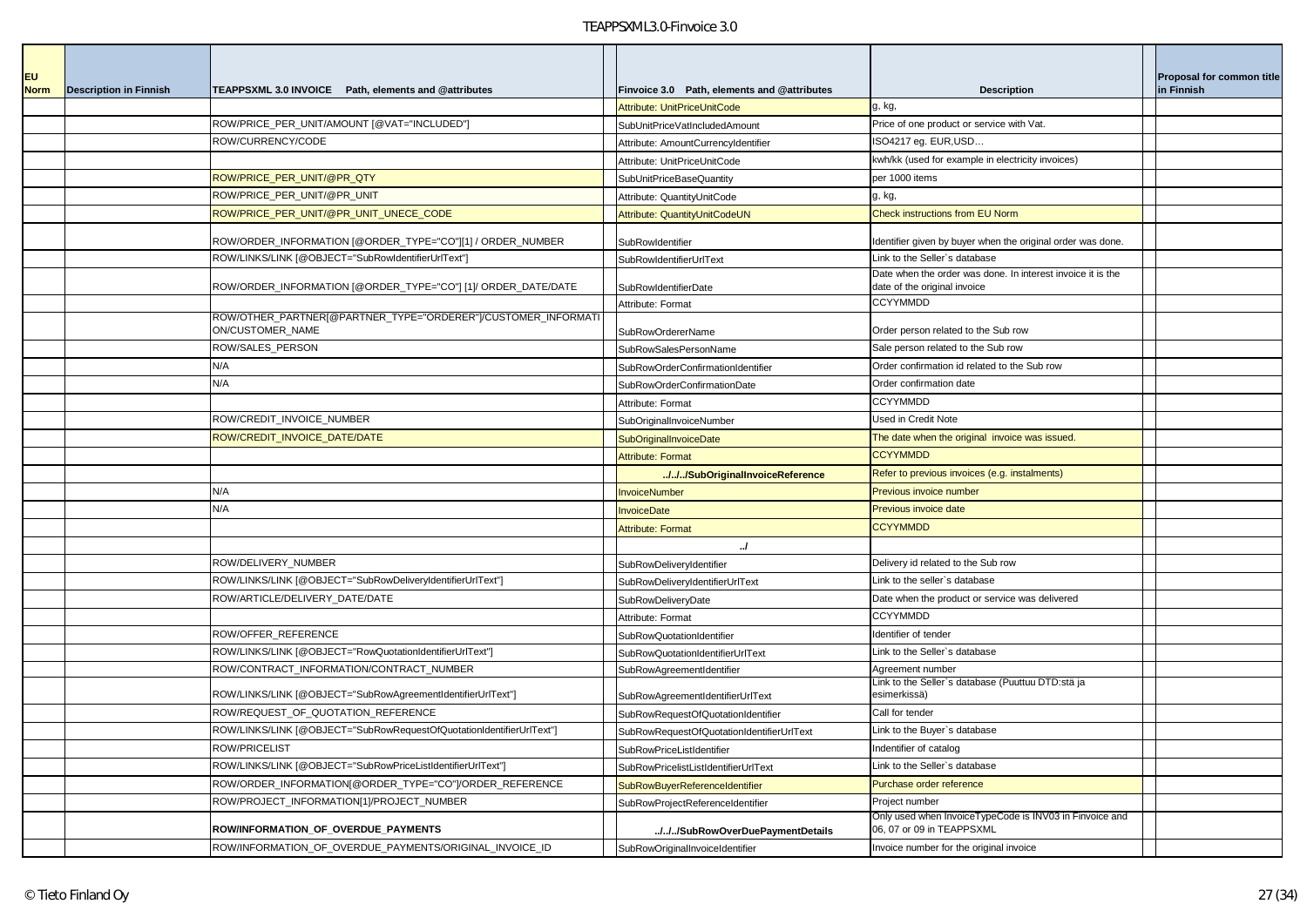| <b>EU</b><br><b>Norm</b> | <b>Description in Finnish</b> | TEAPPSXML 3.0 INVOICE Path, elements and @attributes                                       | Finvoice 3.0 Path, elements and @attributes | <b>Description</b>                                           | Proposal for common title<br>in Finnish |
|--------------------------|-------------------------------|--------------------------------------------------------------------------------------------|---------------------------------------------|--------------------------------------------------------------|-----------------------------------------|
|                          |                               |                                                                                            |                                             |                                                              |                                         |
|                          |                               | ROW/INFORMATION_OF_OVERDUE_PAYMENTS/ORIGINAL_INVOICE_DATE/DATE                             | SubRowOriginalInvoiceDate                   | Date for the original invoice                                |                                         |
|                          |                               |                                                                                            | Attribute: Format                           | <b>CCYYMMDD</b>                                              |                                         |
|                          |                               | ROW/INFORMATION_OF_OVERDUE_PAYMENTS/ORIGINAL_DUE_DATE/DATE                                 | SubRowOriginalDueDate                       | Due date for the original invoice                            |                                         |
|                          |                               |                                                                                            | Attribute: Format                           | <b>CCYYMMDD</b>                                              |                                         |
|                          |                               | ROW/INFORMATION_OF_OVERDUE_PAYMENTS/ORIGINAL_INVOICE_TOTAL/AMO<br>UNT[@VAT="INCLUDED"]     | SubRowOriginalInvoiceTotalAmount            | Total sum of original invoice                                |                                         |
|                          |                               | ROW/INFORMATION OF OVERDUE PAYMENTS/CURRENCY/CODE                                          | Attribute: AmountCurrencyIdentifier         | ISO4217 eg. EUR, USD                                         |                                         |
|                          |                               | ROW/INFORMATION OF OVERDUE PAYMENTS/ORIGINAL PAYMENT REFEREN<br>CЕ                         | SubRowOriginalEpiRemittanceInfoldentifier   | Payment reference of original invoice                        |                                         |
|                          |                               | ROW/INFORMATION_OF_OVERDUE_PAYMENTS/PAID_AMOUNT/AMOUNT[@VAT="<br>EXCLUDED"]                | SubRowPaidVatExcludedAmount                 | Paid sum without VAT                                         |                                         |
|                          |                               | ROW/INFORMATION_OF_OVERDUE_PAYMENTS/CURRENCY/CODE                                          | Attribute: AmountCurrencyIdentifier         | ISO4217 eg. EUR,USD                                          |                                         |
|                          |                               | ROW/INFORMATION_OF_OVERDUE_PAYMENTS/PAID_AMOUNT/AMOUNT[@VAT="<br>INCLUDED"]                | SubRowPaidVatIncludedAmount                 | Paid sum with VAT                                            |                                         |
|                          |                               | ROW/INFORMATION_OF_OVERDUE_PAYMENTS/CURRENCY/CODE                                          | Attribute: AmountCurrencyIdentifier         | ISO4217 eg. EUR,USD                                          |                                         |
|                          |                               | ROW/INFORMATION OF OVERDUE PAYMENTS/DATE OF PAYMENT/DATE                                   | SubRowPaidDate                              | Payment date                                                 |                                         |
|                          |                               |                                                                                            | Attribute: Format                           | <b>CCYYMMDD</b>                                              |                                         |
|                          |                               | ROW/INFORMATION_OF_OVERDUE_PAYMENTS/UNPAID/AMOUNT[@VAT="EXCLU<br>DED"]                     | SubRowUnPaidVatExcludedAmount               | Sum not yet paid without VAT                                 |                                         |
|                          |                               | ROW/INFORMATION_OF_OVERDUE_PAYMENTS/CURRENCY/CODE                                          | Attribute: AmountCurrencyIdentifier         | ISO4217 eg. EUR, USD                                         |                                         |
|                          |                               | ROW/INFORMATION OF OVERDUE PAYMENTS/UNPAID/AMOUNT[@VAT="INCLU<br>DED"]                     | SubRowUnPaidVatIncludedAmount               | Sum not yet paid with VAT                                    |                                         |
|                          |                               | ROW/INFORMATION_OF_OVERDUE_PAYMENTS/CURRENCY/CODE                                          | Attribute: AmountCurrencyIdentifier         | ISO4217 eg. EUR, USD                                         |                                         |
|                          |                               | ROW/INFORMATION OF OVERDUE PAYMENTS/COLLECTION DATE/DATE                                   | <b>SubRowCollectionDate</b>                 | Collection date                                              |                                         |
|                          |                               |                                                                                            | Attribute: Format                           | <b>CCYYMMDD</b>                                              |                                         |
|                          |                               | ROW/INFORMATION_OF_OVERDUE_PAYMENTS/COLLECTION_TIMES                                       | SubRowCollectionQuantity                    | The number of collections                                    |                                         |
|                          |                               | N/A                                                                                        | Attribute: QuantityUnitCode                 | eg pcs, unit                                                 |                                         |
|                          |                               | N/A                                                                                        | Attribute: QuantityUnitCodeUN               | Check instructions from EU Norm                              |                                         |
|                          |                               | ROW/INFORMATION_OF_OVERDUE_PAYMENTS/COLLECTION_SURCHARGE_TOT<br>AL/AMOUNT[@VAT="EXCLUDED"] | SubRowCollectionChargeAmount                | Collection charge                                            |                                         |
|                          |                               | ROW/INFORMATION_OF_OVERDUE_PAYMENTS/CURRENCY/CODE                                          | Attribute: AmountCurrencyIdentifier         | ISO4217 eg. EUR, USD                                         |                                         |
|                          |                               | ROW/INFORMATION_OF_OVERDUE_PAYMENTS/INTEREST_RATE                                          | SubRowInterestRate                          | Interest rate                                                |                                         |
|                          |                               | ROW/INFORMATION_OF_OVERDUE_PAYMENTS/INTEREST_PERIOD/START_PERI<br>OD/DATE                  | SubRowInterestStartDate                     | Start date for interest period                               |                                         |
|                          |                               |                                                                                            | Attribute: Format                           | <b>CCYYMMDD</b>                                              |                                         |
|                          |                               | ROW/INFORMATION_OF_OVERDUE_PAYMENTS/INTEREST_PERIOD/END_PERIO<br>D/DATE                    | SubRowInterestEndDate                       | End date for interest period                                 |                                         |
|                          |                               |                                                                                            | Attribute: Format                           | <b>CCYYMMDD</b>                                              |                                         |
|                          |                               | ROW/INFORMATION_OF_OVERDUE_PAYMENTS/INTEREST_PERIOD/START_PERI<br>OD/PERIOD TEXT           | SubRowInterestPeriodText                    | Text for interest period                                     |                                         |
|                          |                               | ROW/INFORMATION_OF_OVERDUE_PAYMENTS/NUMBER_OF_INTEREST_DAY                                 | SubRowInterestDateNumber                    | The number of interest dates                                 |                                         |
|                          |                               | ROW/INFORMATION_OF_OVERDUE_PAYMENTS/INTEREST_CHARGE/AMOUNT/[@<br>VAT="EXCLUDED"]           | SubRowInterestChargeAmount                  | Interest charge sum                                          |                                         |
|                          |                               | ROW/INFORMATION_OF_OVERDUE_PAYMENTS/CURRENCY/CODE                                          | Attribute: AmountCurrencyIdentifier         | ISO4217 eg. EUR, USD                                         |                                         |
|                          |                               |                                                                                            | $\cdot$                                     |                                                              |                                         |
|                          |                               |                                                                                            |                                             | Any party details: The sector of business is responsible for |                                         |
|                          |                               | ROW/OTHER PARTNER                                                                          | ///SubRowAnyPartyDetails                    | maintaining the data contents and description                |                                         |
|                          |                               | ROW/OTHER_PARTNER/@PARTNER_TEXT                                                            | SubRowAnyPartyText                          | Party code related text                                      |                                         |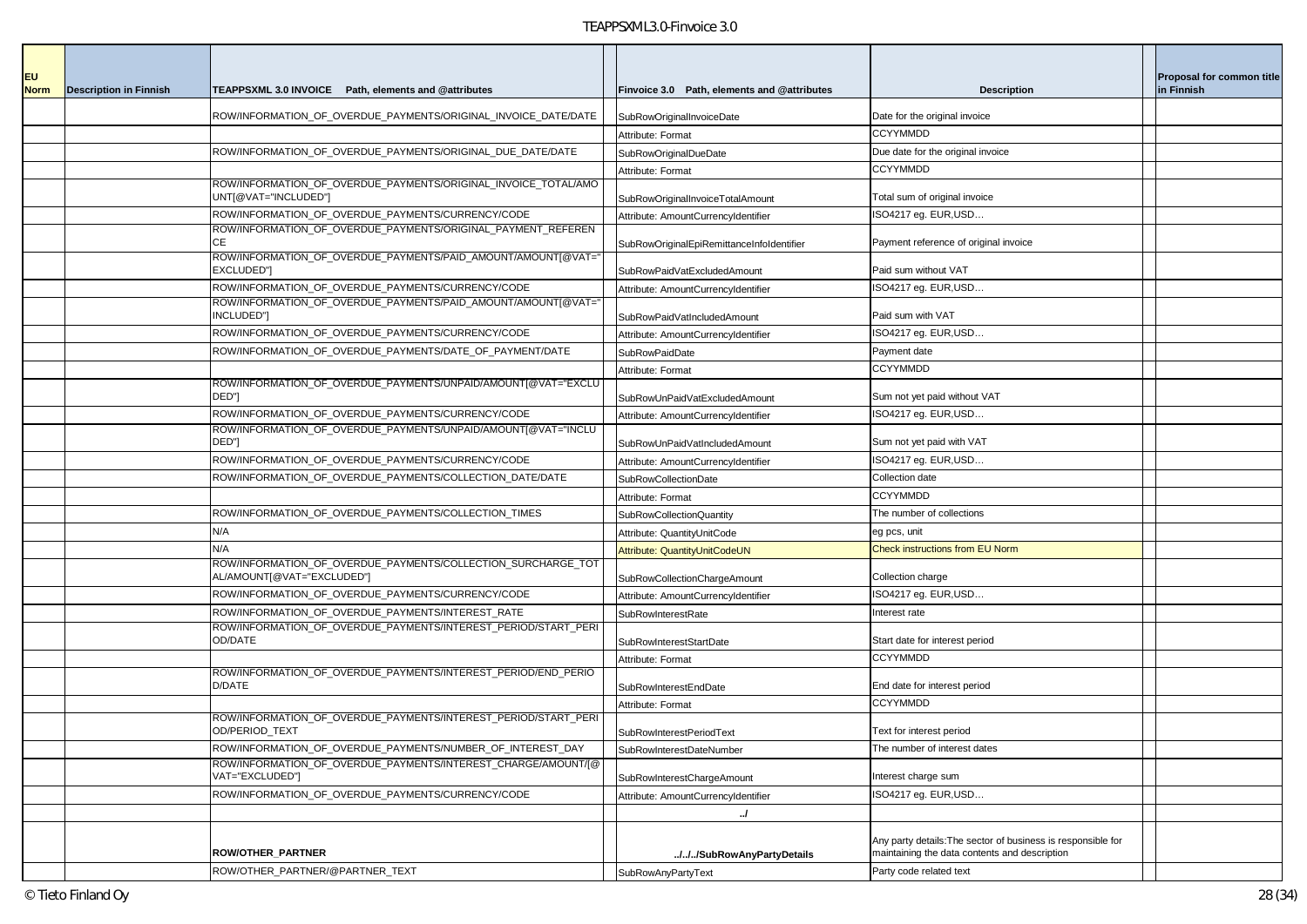| <b>EU</b>   |                               |                                                                                                                                                             |                                             |                                                                                                                                    | Proposal for common title |
|-------------|-------------------------------|-------------------------------------------------------------------------------------------------------------------------------------------------------------|---------------------------------------------|------------------------------------------------------------------------------------------------------------------------------------|---------------------------|
| <b>Norm</b> | <b>Description in Finnish</b> | TEAPPSXML 3.0 INVOICE Path, elements and @attributes                                                                                                        | Finvoice 3.0 Path, elements and @attributes | <b>Description</b>                                                                                                                 | in Finnish                |
|             |                               | ROW/OTHER_PARTNER/@PARTNER_TYPE                                                                                                                             | Attribute: AnyPartyCode                     | Defined by the industy concerned                                                                                                   |                           |
|             |                               | ROW/OTHER_PARTNER/CUSTOMER_INFORMATION/ORGANIZATION_NUMBER                                                                                                  | SubRowAnyPartyIdentifier                    | Identification of sany party Business ID (Business Identity<br>Code = Y-tunnus in Finnish)                                         |                           |
|             |                               | ROW/OTHER_PARTNER/CUSTOMER_INFORMATION/ORGANIZATION_NUMBER/@<br><b>SCHEME_ID</b>                                                                            | Attribute: SchemeID                         | <b>Check instructions from EU Norm</b>                                                                                             |                           |
|             |                               | ROW/OTHER_PARTNER/CUSTOMER_INFORMATION/CUSTOMER_NAME [1-2]                                                                                                  | SubRowAnyPartyOrganisationName              | Name of party                                                                                                                      |                           |
|             |                               | ROW/OTHER PARTNER/CUSTOMER INFORMATION/ORGANIZATION DEPARTME<br>NT [1-2]                                                                                    | SubRowAnyPartyOrganisationDepartment        | Department information eg. Deparment or Unit                                                                                       |                           |
|             |                               | ROW/OTHER_PARTNER/CUSTOMER_INFORMATION/VAT_NUMBER                                                                                                           | SubRowAnyPartyOrganisationTaxCode           | VAT number, (Business ID with FI as a prefix)                                                                                      |                           |
|             |                               | ROW/OTHER_PARTNER/CUSTOMER_INFORMATION/PARTY_IDENTIFICATION_ID<br>f IdentifierType = HETU,<br>ROW/OTHER_PARTNER/CUSTOMER_INFORMATION/SOCIAL_SECURITY_NUMBER | <b>SubRowAnyPartyCode</b>                   |                                                                                                                                    |                           |
|             |                               | ROW/OTHER PARTNER/CUSTOMER INFORMATION/PARTY IDENTIFICATION ID/<br>@AUTHORITY                                                                               | Attribute: IdentifierType                   | <u>ə.g. DUNS, GLN, EDI</u>                                                                                                         |                           |
|             |                               | ROW/OTHER_PARTNER/CUSTOMER_INFORMATION/PARTY_IDENTIFICATION_ID/<br>@SCHEME_ID                                                                               | <b>Attribute: SchemeID</b>                  | <b>Check instructions from EU Norm</b>                                                                                             |                           |
|             |                               | ROW/OTHER PARTNER/CUSTOMER INFORMATION/ADDRESS                                                                                                              | ////SubRowAnyPartyPostalAddressDetails      | Address information                                                                                                                |                           |
|             |                               | ROW/OTHER PARTNER/CUSTOMER INFORMATION/ADDRESS/STREET ADDRES<br>S1-STREET_ADDRESS3                                                                          | SubRowAnyPartyStreetName                    | Postal address                                                                                                                     |                           |
|             |                               | ROW/OTHER PARTNER/CUSTOMER INFORMATION/ADDRESS/POST OFFICE                                                                                                  | SubRowAnyPartyTownName                      | Name of the town                                                                                                                   |                           |
|             |                               | ROW/OTHER PARTNER/CUSTOMER INFORMATION/ADDRESS/POSTAL CODE                                                                                                  | SubRowAnyPartyPostCodeIdentifier            | Post code                                                                                                                          |                           |
|             |                               | ROW/OTHER PARTNER/CUSTOMER INFORMATION/ADDRESS/SUBDIVISION                                                                                                  | SubRowAnyPartyCountrySubdivision            | The subdivision of a country.                                                                                                      |                           |
|             |                               | ROW/OTHER_PARTNER/CUSTOMER_INFORMATION/ADDRESS/COUNTRY_CODE                                                                                                 | CountryCode                                 | ISO 3166 country codes eg. FI, SE                                                                                                  |                           |
|             |                               | ROW/OTHER_PARTNER/CUSTOMER_INFORMATION/ADDRESS/COUNTRY                                                                                                      | CountryName                                 | Country name                                                                                                                       |                           |
|             |                               | ROW/OTHER_PARTNER/CUSTOMER_INFORMATION/ADDRESS/STREET_ADDRES<br>S4                                                                                          | SubRowAnyPartyPostOfficeBoxIdentifier       | If the other partner have only PO box information, use<br>AnyPartyStreetName (STREET_ADDRESS1) element<br>instead of this element. |                           |
|             |                               |                                                                                                                                                             | $\cdot$                                     |                                                                                                                                    |                           |
|             |                               | ROW/OTHER_PARTNER/CUSTOMER_INFORMATION/PARTY_IDENTIFICATION_ID<br>ROW/OTHER_PARTNER/CUSTOMER_INFORMATION/PARTY_IDENTIFICATION_ID[                           |                                             |                                                                                                                                    |                           |
|             |                               | AUTHORITY="EDI"]                                                                                                                                            | SubRowAnyPartyOrganisationUnitNumber        | OVT code (OVT-tunnus)                                                                                                              |                           |
|             |                               | ROW/OTHER_PARTNER/CUSTOMER_INFORMATION/SITE                                                                                                                 | SubRowAnyPartySiteCode                      | Code for place of business                                                                                                         |                           |
|             |                               |                                                                                                                                                             | ///SubRowDeliveryDetails                    | Delivery Details related to the sub row.                                                                                           |                           |
|             |                               | ROW/TERMINAL_ADDRESS                                                                                                                                        | SubRowTerminalAddressText                   | Eg. Code, Statement, Place                                                                                                         |                           |
|             |                               | ROW/TRANSPORT NOTE                                                                                                                                          | SubRowWaybillIdentifier                     | Identifier of the waybill                                                                                                          |                           |
|             |                               | ROW/TRANSPORT_NOTE/@TRANSPORT_NOTE_TYPE                                                                                                                     | SubRowWaybillTypeCode                       | Code for referenced transport document                                                                                             |                           |
|             |                               | N/A                                                                                                                                                         | SubRowClearanceIdentifier                   | Clearange number of customs                                                                                                        |                           |
|             |                               | ROW/NOTE_NUMBER                                                                                                                                             | SubRowDeliveryNoteIdentifier                | Covering note (Lähetenumero) kuormakirja = lähetysluettelo<br>(Dispatch advice)                                                    |                           |
|             |                               | ROW/OTHER PARTNER/CUSTOMER INFORMATION/ORGANIZATION NUMBER,<br>use industry specific value for attribute PARTNER_TYPE                                       | SubRowDelivererIdentifier                   | Deliverer of the Goods or Services                                                                                                 |                           |
|             |                               | ROW/OTHER PARTNER/CUSTOMER INFORMATION/CUSTOMER NAME, use<br>industry specific value for attribute PARTNER_TYPE                                             | <b>SubRowDelivererName</b>                  | Name of the Deliverer                                                                                                              |                           |
|             |                               | ROW/OTHER_PARTNER/CUSTOMER_INFORMATION/ADDRESS/SUBDIVISION, use<br>industry specific value for attribute PARTNER TYPE                                       | SubRowDelivererCountrySubdivision           | The subdivision of a country                                                                                                       |                           |
|             |                               | ROW/OTHER PARTNER/CUSTOMER INFORMATION/ADDRESS/COUNTRY CODE,<br>use industry specific value for attribute PARTNER TYPE                                      | SubRowDelivererCountryCode                  | ISO 3166 country codes eq. FI, SE                                                                                                  |                           |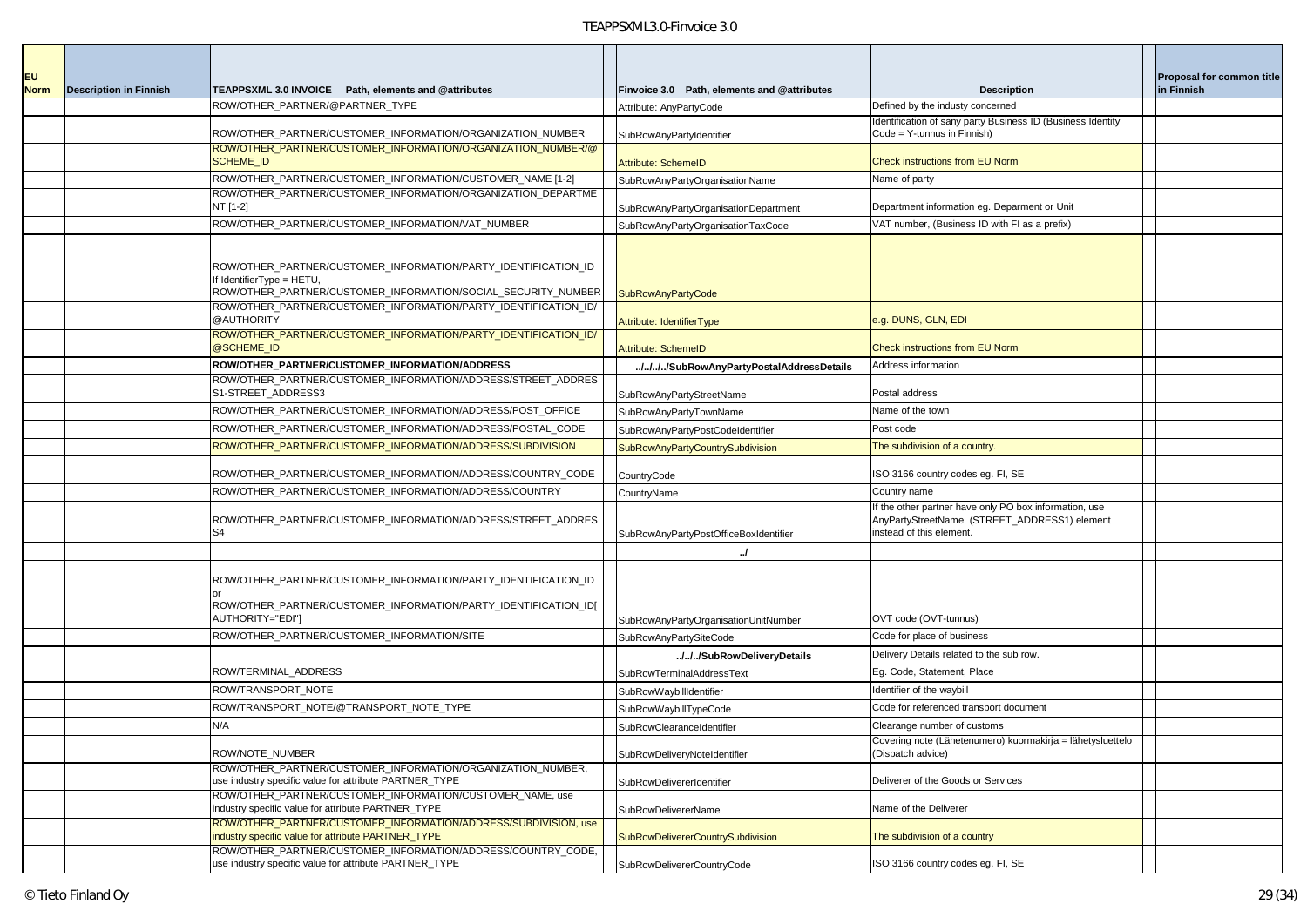| <b>EU</b><br><b>Norm</b> | <b>Description in Finnish</b> | TEAPPSXML 3.0 INVOICE Path, elements and @attributes                                                                                                                                  | Finvoice 3.0 Path, elements and @attributes | <b>Description</b>                                                                           | Proposal for common title<br>in Finnish |
|--------------------------|-------------------------------|---------------------------------------------------------------------------------------------------------------------------------------------------------------------------------------|---------------------------------------------|----------------------------------------------------------------------------------------------|-----------------------------------------|
|                          |                               | ROW/OTHER_PARTNER/CUSTOMER_INFORMATION/ADDRESS/COUNTRY, use<br>industry specific value for attribute PARTNER_TYPE                                                                     | SubRowDelivererCountryName                  | Country name                                                                                 |                                         |
|                          |                               | ROW/PLACE_OF_DISCHARGE                                                                                                                                                                | SubRowPlaceOfDischarge                      | Discharge place                                                                              |                                         |
|                          |                               | ROW/FINAL_DESTINATION                                                                                                                                                                 | <b>SubRowFinalDestinationName</b>           | Final destination                                                                            |                                         |
|                          |                               |                                                                                                                                                                                       | ///.SubRowCustomsInfo                       | Custom information                                                                           |                                         |
|                          |                               | ROW/CN/CN_CODE                                                                                                                                                                        | CNCode                                      | Custom CN code                                                                               |                                         |
|                          |                               | ROW/CN/CN_NAME                                                                                                                                                                        | CNName                                      | CN name                                                                                      |                                         |
|                          |                               | N/A                                                                                                                                                                                   | <b>CNOriginCountrySubdivision</b>           | The subdivision of a country                                                                 |                                         |
|                          |                               | ROW/CN/COUNTRY_OF_ORIGIN_CODE                                                                                                                                                         | CNOriginCountryCode                         | CN Origin country ISO 3166 code                                                              |                                         |
|                          |                               | ROW/CN/COUNTRY_OF_ORIGIN_NAME                                                                                                                                                         | CNOriginCountryName                         | CN Origin country name                                                                       |                                         |
|                          |                               |                                                                                                                                                                                       | $\cdot$                                     |                                                                                              |                                         |
|                          |                               | ROW/ARTICLE/MANUFACTURER_ARTICLE_ID                                                                                                                                                   | SubRowManufacturerArticleIdentifier         | Manufacturer's product identifier                                                            |                                         |
|                          |                               | ROW/OTHER PARTNER/CUSTOMER INFORMATION/ORGANIZATION NUMBER,<br>use industry specific value for attribute PARTNER_TYPE                                                                 | SubRowManufacturerIdentifier                | Identification of manufacturer Business ID (Business Identity<br>Code = Y-tunnus in Finnish) |                                         |
|                          |                               | ROW/OTHER_PARTNER/CUSTOMER_INFORMATION/CUSTOMER_NAME, use<br>industry specific value for attribute PARTNER_TYPE                                                                       | <b>SubRowManufacturerName</b>               | Manufacturer name                                                                            |                                         |
|                          |                               | ROW/OTHER_PARTNER/CUSTOMER_INFORMATION/ADDRESS/SUBDIVISION, use<br>industry specific value for attribute PARTNER TYPE                                                                 | SubRowManufacturerCountrySubdivision        | The subdivision of a country                                                                 |                                         |
|                          |                               | ROW/OTHER_PARTNER/CUSTOMER_INFORMATION/ADDRESS/COUNTRY_CODE,<br>use industry specific value for attribute PARTNER_TYPE<br>ROW/OTHER_PARTNER/CUSTOMER_INFORMATION/ADDRESS/COUNTRY, use | SubRowManufacturerCountryCode               | ISO 3166 country codes eg. FI, SE                                                            |                                         |
|                          |                               | industry specific value for attribute PARTNER TYPE                                                                                                                                    | SubRowManufacturerCountryName               | Country name                                                                                 |                                         |
|                          |                               | ROW/ORDER_INFORMATION[@ORDER_TYPE='MH'][1]/ORDER_NUMBER                                                                                                                               | SubRowManufacturerOrderIdentifier           | Order number given by the manufactorer                                                       |                                         |
|                          |                               | <b>ROW/PACKING MARKS</b>                                                                                                                                                              | ///SubRowPackageDetails                     | Package information                                                                          |                                         |
|                          |                               | ROW/PACKING MARKS/MEASUREMENTS/LENGTH                                                                                                                                                 | SubRowPackageLength                         | Length                                                                                       |                                         |
|                          |                               | ROW/PACKING_MARKS/MEASUREMENTSLENGTH/@Q_UNIT                                                                                                                                          | Attribute: QuantityUnitCode                 | mm, cm, m                                                                                    |                                         |
|                          |                               | ROW/PACKING_MARKS/MEASUREMENTS/LENGTH/@Q_UNIT_UNECE_CODE                                                                                                                              | Attribute: QuantityUnitCodeUN               | <b>Check instructions from EU Norm</b>                                                       |                                         |
|                          |                               | ROW/PACKING_MARKS/MEASUREMENTS/WIDTH                                                                                                                                                  | SubRowPackageWidth                          | Width                                                                                        |                                         |
|                          |                               | ROW/PACKING_MARKS/MEASUREMENTS/WIDTH/@Q_UNIT                                                                                                                                          | Attribute: QuantityUnitCode                 | mm, cm, m                                                                                    |                                         |
|                          |                               | ROW/PACKING_MARKS/MEASUREMENTS/WIDTH/@Q_UNIT_UNECE_CODE                                                                                                                               | Attribute: QuantityUnitCodeUN               | <b>Check instructions from EU Norm</b>                                                       |                                         |
|                          |                               | ROW/PACKING_MARKS/MEASUREMENTS/HEIGHT                                                                                                                                                 | SubRowPackageHeight                         | Height                                                                                       |                                         |
|                          |                               | ROW/PACKING_MARKS/MEASUREMENTS/HEIGHT/@Q_UNIT                                                                                                                                         | Attribute: QuantityUnitCode                 | mm, cm, m                                                                                    |                                         |
|                          |                               | ROW/PACKING_MARKS/MEASUREMENTS/HEIGHT/@Q_UNIT_UNECE_CODE<br>ROW/PACKING_MARKS/GROSS_WEIGHT                                                                                            | Attribute: QuantityUnitCodeUN               | Check instructions from EU Norm                                                              |                                         |
|                          |                               |                                                                                                                                                                                       | SubRowPackageWeight                         | Cross weight                                                                                 |                                         |
|                          |                               | ROW/PACKING_MARKS/GROSS_WEIGHT/@Q_UNIT<br>ROW/PACKING MARKS/GROSS WEIGHT/@Q UNIT UNECE CODE                                                                                           | Attribute: QuantityUnitCode                 | g, kg,<br><b>Check instructions from EU Norm</b>                                             |                                         |
|                          |                               | ROW/PACKING MARKS/NET WEIGHT                                                                                                                                                          | Attribute: QuantityUnitCodeUN               |                                                                                              |                                         |
|                          |                               | ROW/PACKING MARKS/NET WEIGHT/@Q UNIT                                                                                                                                                  | SubRowPackageNetWeight                      | Net weight                                                                                   |                                         |
|                          |                               |                                                                                                                                                                                       | Attribute: QuantityUnitCode                 | g, kg,                                                                                       |                                         |
|                          |                               | ROW/PACKING_MARKS/NET_WEIGHT/@Q_UNIT_UNECE_CODE                                                                                                                                       | Attribute: QuantityUnitCodeUN               | Check instructions from EU Norm<br>Volume                                                    |                                         |
|                          |                               | ROW/PACKING_MARKS/VOLUME                                                                                                                                                              | SubRowPackageVolume                         |                                                                                              |                                         |
|                          |                               | ROW/PACKING_MARKS/VOLUME/@Q_UNIT                                                                                                                                                      | Attribute: QuantityUnitCode                 | mm, cm, m                                                                                    |                                         |
|                          |                               | ROW/PACKING_MARKS/VOLUME/@Q_UNIT_UNECE_CODE                                                                                                                                           | Attribute: QuantityUnitCodeUN               | Check instructions from EU Norm                                                              |                                         |
|                          |                               | ROW/PACKING_MARKS/PACK_QUANTITY<br>ROW/PACKING_MARKS/PACK_QUANTITY/@Q_UNIT                                                                                                            | SubRowTransportCarriageQuantity             | Number of transport carriages                                                                |                                         |
|                          |                               |                                                                                                                                                                                       | Attribute: QuantityUnitCode                 | eg. Pcs, unit                                                                                |                                         |
|                          |                               | ROW/PACKING_MARKS/PACK_QUANTITY/@Q_UNIT_UNECE_CODE                                                                                                                                    | Attribute: QuantityUnitCodeUN               | Check instructions from EU Norm                                                              |                                         |
|                          |                               |                                                                                                                                                                                       | J.J                                         |                                                                                              |                                         |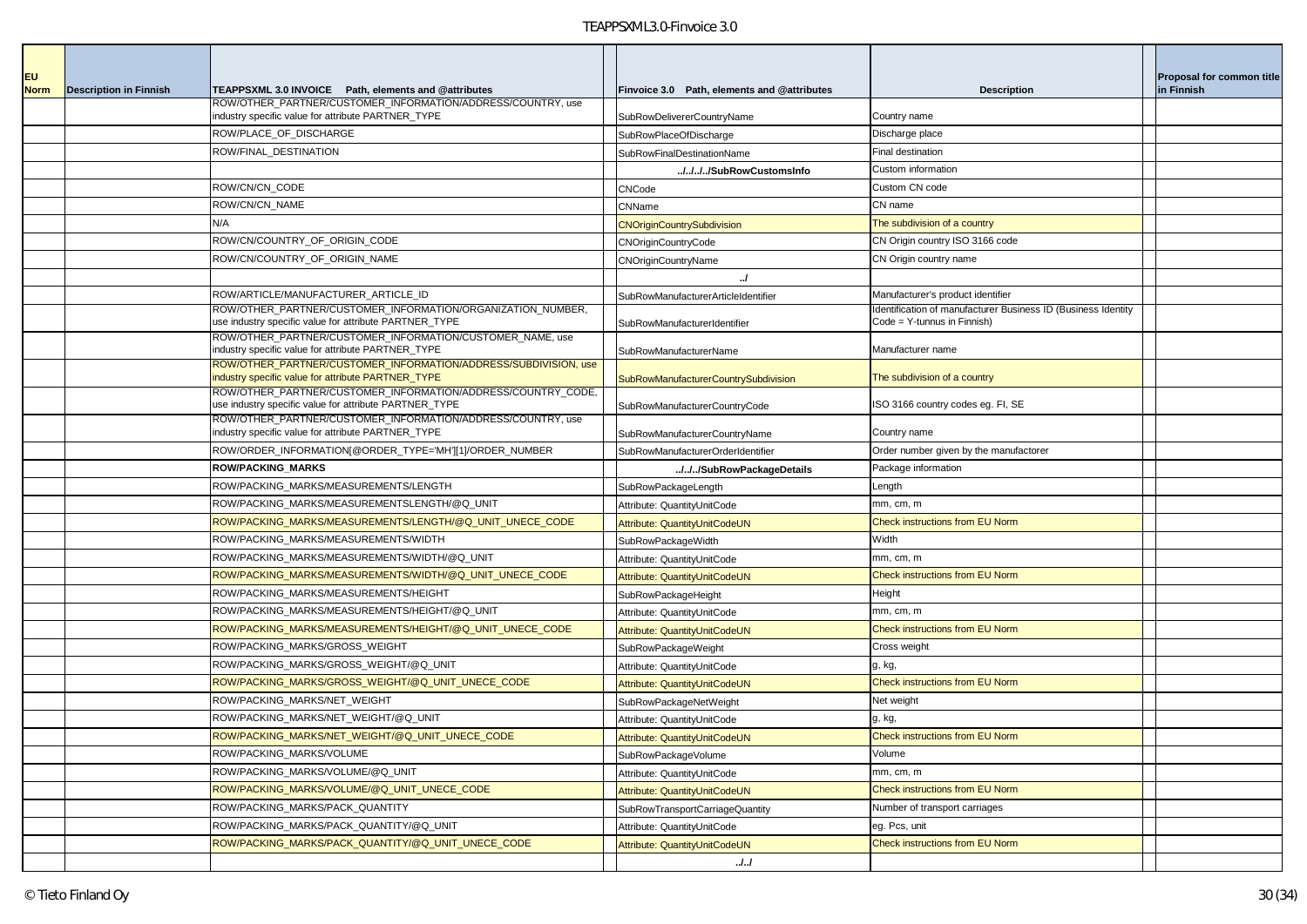| <b>EU</b><br><b>Norm</b> | <b>Description in Finnish</b> | TEAPPSXML 3.0 INVOICE Path, elements and @attributes                                                                    | Finvoice 3.0 Path, elements and @attributes                            | <b>Description</b>                                                                                                                                                                                                                                                        | Proposal for common title<br>in Finnish |
|--------------------------|-------------------------------|-------------------------------------------------------------------------------------------------------------------------|------------------------------------------------------------------------|---------------------------------------------------------------------------------------------------------------------------------------------------------------------------------------------------------------------------------------------------------------------------|-----------------------------------------|
|                          |                               | ROW/DEFAULT ROW POSTING/SHORT ACCOUNT ID                                                                                | SubRowShortProposedAccountIdentifier                                   | Account proposal based on basic account list, given by seller                                                                                                                                                                                                             |                                         |
|                          |                               | ROW/DEFAULT_ROW_POSTING/NORMAL_ACCOUNT_ID                                                                               | SubRowlNormalProposedAccountIdentifier                                 | Account proposal based on basic account list, given by seller                                                                                                                                                                                                             |                                         |
|                          |                               | ROW/DEFAULT ROW POSTING/REPORTING CODE, if not exist<br>ROW/DEFAULT_ROW_POSTING/CREDIT_ACCOUNT                          | SubRowProposedAccountText                                              | Accounting information agreed between seller and buyer.                                                                                                                                                                                                                   |                                         |
|                          |                               | ROW/DEFAULT_ROW_POSTING/ACCOUNT_REFERENCE, if not exist<br>ROW/DEFAULT_ROW_POSTING/DIMENSIONS/DIMENSION/DIMENSION_VALUE | SubRowAccountDimensionText                                             | Cost centre, e.g. department, given by buyer                                                                                                                                                                                                                              |                                         |
|                          |                               | ROW/SELLER_ACCOUNT_TEXT                                                                                                 | <b>SubRowSellerAccountText</b>                                         | Dedicated to the sellers own accounting information.                                                                                                                                                                                                                      |                                         |
|                          |                               | ROW/FREE_TEXT                                                                                                           | SubRowFreeText                                                         | Free text. Can be used in period invoicing.                                                                                                                                                                                                                               |                                         |
|                          |                               | ROW/LOCATION_ID/USED_QUANTITY                                                                                           | <b>SubRowUsedQuantity</b>                                              | Used quantity                                                                                                                                                                                                                                                             |                                         |
|                          |                               | ROW/LOCATION_ID/USED_QUANTITY/@Q_UNIT                                                                                   | Attribute: QuantityUnitCode                                            | eg. Pcs, unit                                                                                                                                                                                                                                                             |                                         |
|                          |                               | ROW/LOCATION_ID/USED_QUANTITY/@Q_UNIT_UNECE_CODE                                                                        | Attribute: QuantityUnitCodeUN                                          | Check instructions from EU Norm                                                                                                                                                                                                                                           |                                         |
|                          |                               | ROW/LOCATION_ID/PREVIOUS_METER_READING_DATE/DATE                                                                        | SubRowPreviousMeterReadingDate                                         | Previous reading date. Used by eg. Electric utility                                                                                                                                                                                                                       |                                         |
|                          |                               |                                                                                                                         | Attribute: Format                                                      | <b>CCYYMMDD</b>                                                                                                                                                                                                                                                           |                                         |
|                          |                               | ROW/LOCATION_ID/LATEST_METER_READING_DATE/DATE                                                                          | SubRowLatestMeterReadingDate                                           | New reading date. Used by eg. Electric utility                                                                                                                                                                                                                            |                                         |
|                          |                               |                                                                                                                         | Attribute: Format                                                      | <b>CCYYMMDD</b>                                                                                                                                                                                                                                                           |                                         |
|                          |                               | ROW/LOCATION_ID/CALCULATED_QUANTITY                                                                                     | SubRowCalculatedQuantity                                               | Invoiced amount                                                                                                                                                                                                                                                           |                                         |
|                          |                               | ROW/LOCATION_ID/CALCULATED_QUANTITY/ @Q_UNIT                                                                            | Attribute: QuantityUnitCode                                            | mm, cm, m                                                                                                                                                                                                                                                                 |                                         |
|                          |                               | ROW/LOCATION_ID/CALCULATED_QUANTITY/@Q_UNIT_UNECE_CODE                                                                  | Attribute: QuantityUnitCodeUN                                          | <b>Check instructions from EU Norm</b>                                                                                                                                                                                                                                    |                                         |
|                          |                               | ROW/LOCATION_ID/AVERAGE_PRICE/AMOUNT                                                                                    | SubRowAveragePriceAmount                                               | Average price                                                                                                                                                                                                                                                             |                                         |
|                          |                               | ROW/CURRENCY/CODE                                                                                                       | Attribute: AmountCurrencyIdentifier                                    | ISO4217 eq. EUR, USD                                                                                                                                                                                                                                                      |                                         |
|                          |                               | ROW/DISCOUNT[1]/PER_CENT                                                                                                | SubRowDiscountPercent                                                  | This sub row discount percent is used if seller and buyer have<br>agreed a discount related to this sub row. Note that Vat is<br>calculated from the reduced amount. This discount percent is<br>independent from the discount mentioned in the Payment<br>Terms Details. |                                         |
|                          |                               | ROW/DISCOUNT[1]/DISCOUNT_AMOUNT/AMOUNT[@VAT="EXCLUDED"]                                                                 |                                                                        | Amount of the discount                                                                                                                                                                                                                                                    |                                         |
|                          |                               | ROW/CURRENCY/CODE                                                                                                       | <b>SubRowDiscountAmount</b>                                            | ISO4217 eg. EUR,USD                                                                                                                                                                                                                                                       |                                         |
|                          |                               | ROW/DISCOUNT[1]/DISCOUNT_FROM_AMOUNT/AMOUNT[@VAT="EXCLUDED"]                                                            | Attribute: AmountCurrencyIdentifier<br><b>SubRowDiscountBaseAmount</b> | Discount base amount, excluding VAT                                                                                                                                                                                                                                       |                                         |
|                          |                               | ROW/CURRENCY/CODE                                                                                                       | Attribute: AmountCurrencyIdentifier                                    | SO4217 eg. EUR, USD                                                                                                                                                                                                                                                       |                                         |
|                          |                               | ROW/DISCOUNT[1]/@TYPE                                                                                                   | SubRowDiscountTypeCode                                                 | Code for discount, code related text is mentioned in<br>DiscountTypeText                                                                                                                                                                                                  |                                         |
|                          |                               | ROW/DISCOUNT[1]/DISCOUNT_NAME                                                                                           | SubRowDiscountTypeText                                                 | Header of the discount                                                                                                                                                                                                                                                    |                                         |
|                          |                               | <b>ROW/DISCOUNT</b>                                                                                                     | ///SubRowProgressiveDiscountDetails                                    | Progressive discount                                                                                                                                                                                                                                                      |                                         |
|                          |                               | ROW/DISCOUNT[1-n]/PER_CENT                                                                                              | SubRowDiscountPercent                                                  | Discount percent                                                                                                                                                                                                                                                          |                                         |
|                          |                               | ROW/DISCOUNT[1-n]/DISCOUNT_AMOUNT/AMOUNT[@VAT="EXCLUDED"]                                                               | SubRowDiscountAmount                                                   | Amount of the discount                                                                                                                                                                                                                                                    |                                         |
|                          |                               | ROW/CURRENCY/CODE                                                                                                       | Attribute: AmountCurrencyIdentifier                                    | ISO4217 eg. EUR,USD                                                                                                                                                                                                                                                       |                                         |
|                          |                               | ROW/DISCOUNT/DISCOUNT_FROM_AMOUNT/AMOUNT[@VAT="EXCLUDED"]                                                               | SubRowDiscountBaseAmount                                               | Discount base amount, excluding VAT                                                                                                                                                                                                                                       |                                         |
|                          |                               | ROW/CURRENCY/CODE                                                                                                       | Attribute: AmountCurrencyIdentifier                                    | ISO4217 eg. EUR,USD                                                                                                                                                                                                                                                       |                                         |
|                          |                               | ROW/DISCOUNT[1-n]/@TYPE                                                                                                 | SubRowDiscountTypeCode                                                 | Code for discount, code related text is mentioned in<br>DiscountTypeText                                                                                                                                                                                                  |                                         |
|                          |                               | ROW/DISCOUNT[1-n]/DISCOUNT NAME                                                                                         | SubRowDiscountTypeText                                                 | Header of the discount                                                                                                                                                                                                                                                    |                                         |
|                          |                               |                                                                                                                         | $\cdot$                                                                |                                                                                                                                                                                                                                                                           |                                         |
|                          |                               |                                                                                                                         | //./SubRowChargeDetails                                                |                                                                                                                                                                                                                                                                           |                                         |
|                          |                               | ROW/ROW_CHARGE/CHARGE_NAME                                                                                              | <b>ReasonText</b>                                                      | Charge information in text format                                                                                                                                                                                                                                         |                                         |
|                          |                               | ROW/ROW CHARGE/@TYPE                                                                                                    | <b>ReasonCode</b>                                                      | Check instructions from EU Norm                                                                                                                                                                                                                                           |                                         |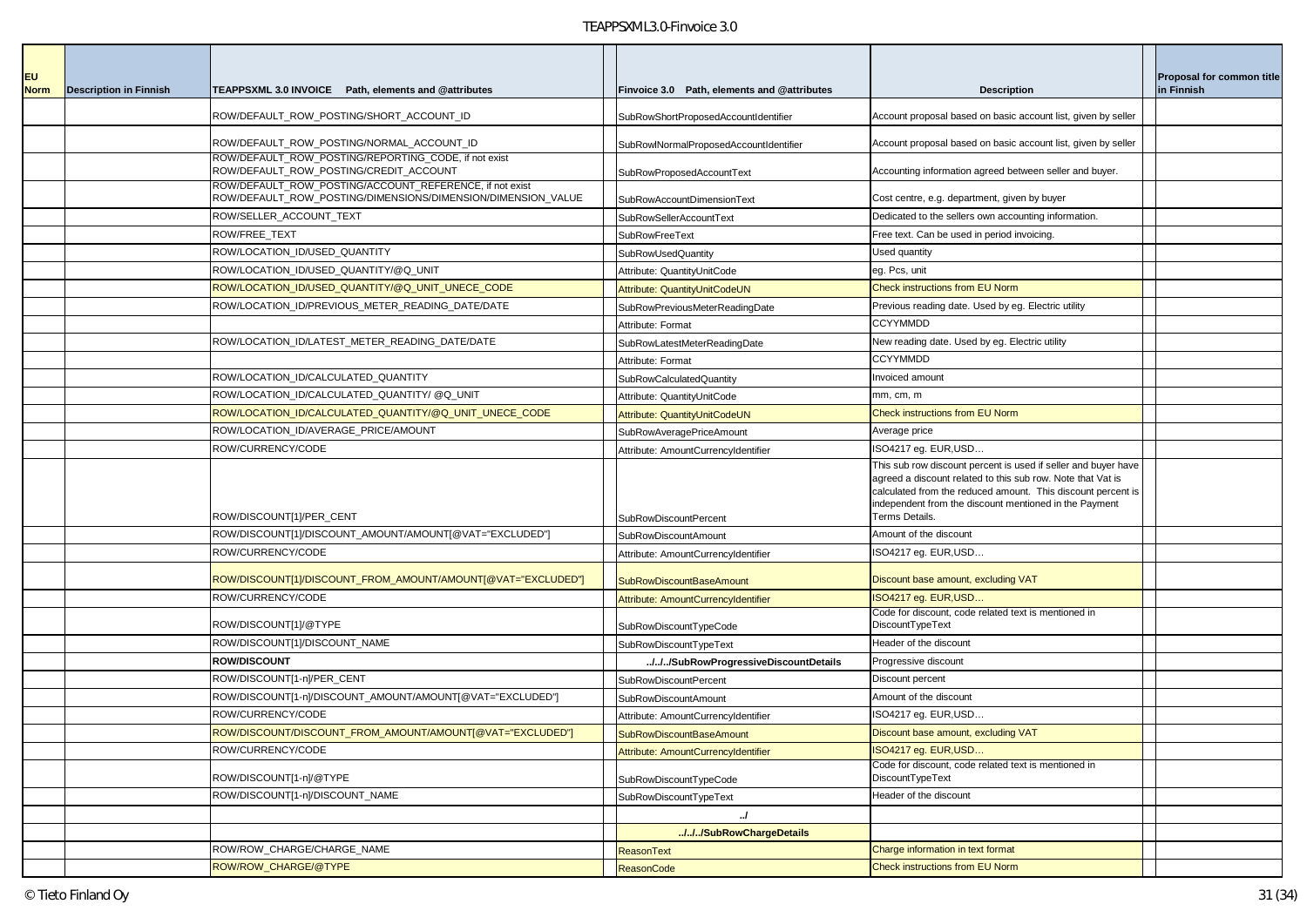| <b>EU</b>   |                               |                                                           |                                             |                                                                                                                                                                 | Proposal for common title |
|-------------|-------------------------------|-----------------------------------------------------------|---------------------------------------------|-----------------------------------------------------------------------------------------------------------------------------------------------------------------|---------------------------|
| <b>Norm</b> | <b>Description in Finnish</b> | TEAPPSXML 3.0 INVOICE Path, elements and @attributes      | Finvoice 3.0 Path, elements and @attributes | <b>Description</b>                                                                                                                                              | in Finnish                |
|             |                               | ROW/ROW_CHARGE/PER_CENT                                   | Percent                                     | Percent                                                                                                                                                         |                           |
|             |                               | ROW/ROW_CHARGE/CHARGE_AMOUNT/AMOUNT[@VAT='EXCLUDED']      | Amount                                      | Charge amount, excluding VAT                                                                                                                                    |                           |
|             |                               | ROW/CURRENCY/CODE                                         | Attribute: AmountCurrencyIdentifier         | ISO4217 eg. EUR, USD                                                                                                                                            |                           |
|             |                               | ROW/ROW_CHARGE/CHARGE_FROM_AMOUNT/AMOUNT[@VAT='EXCLUDED'] | <b>BaseAmount</b>                           | Charge base amount, excluding VAT                                                                                                                               |                           |
|             |                               | ROW/CURRENCY/CODE                                         | Attribute: AmountCurrencyIdentifier         | ISO4217 eg. EUR, USD                                                                                                                                            |                           |
|             |                               |                                                           | J                                           |                                                                                                                                                                 |                           |
|             |                               | ROW/VAT/RATE                                              | SubRowVatRatePercent                        | Vat percent related to the product or service                                                                                                                   |                           |
|             |                               | ROW/VAT/@VAT_TYPE                                         | SubRowVatCode                               | For Swedish purposes, not used in Finland                                                                                                                       |                           |
|             |                               | ROW/VAT/VAT_AMOUNT/AMOUNT                                 | SubRowVatAmount                             | Total amount of Vat                                                                                                                                             |                           |
|             |                               | ROW/CURRENCY/CODE                                         | Attribute: AmountCurrencyIdentifier         | ISO4217 eg. EUR, USD                                                                                                                                            |                           |
|             |                               | ROW/ROW_TOTAL/AMOUNT [@VAT="EXCLUDED"]                    | SubRowVatExcludedAmount                     | Amount multiplied from the quantity, unitprice (SubRow<br>Discount deducted)                                                                                    |                           |
|             |                               | ROW/CURRENCY/CODE                                         | Attribute: AmountCurrencyIdentifier         | ISO4217 eg. EUR, USD                                                                                                                                            |                           |
|             |                               | ROW/ROW_TOTAL/AMOUNT [@VAT="INCLUDED"]                    | SubRowAmount                                | Total SubRow amount. The total amount if invoice (vat<br>included) consist of all SubRowAmounts                                                                 |                           |
|             |                               | ROW/CURRENCY/CODE                                         | Attribute: AmountCurrencyIdentifier         | ISO4217 eg. EUR, USD                                                                                                                                            |                           |
|             |                               |                                                           | ///SubRowTransactionDetails                 | <b>Transaction details</b>                                                                                                                                      |                           |
|             |                               | ROW/ROW_TOTAL_IN_OTHER_CURRENCY/AMOUNT[@VAT="INCLUDED"]   | OtherCurrencyAmount                         | Amount in other currency<br>extra information, not calcultated to SubRowAmount                                                                                  |                           |
|             |                               | ROW/ROW_TOTAL_IN_OTHER_CURRENCY/CURRENCY/CODE             | Attribute: AmountCurrencyIdentifier         | ISO4217 eg. EUR, USD                                                                                                                                            |                           |
|             |                               | ROW/ROW_TOTAL_IN_OTHER_CURRENCY/CURRENCY/RATE             | ExchangeRate                                | Exchange rate of other currency                                                                                                                                 |                           |
|             |                               | ROW/ROW TOTAL IN OTHER CURRENCY/CURRENCY/DATE             | ExchangeDate                                | Exchange rate date                                                                                                                                              |                           |
|             |                               |                                                           |                                             | <b>CCYYMMDD</b>                                                                                                                                                 |                           |
|             |                               |                                                           | Attribute: Format                           |                                                                                                                                                                 |                           |
|             |                               |                                                           | . J. J. J.                                  | Described separately by the seller or line of business eg                                                                                                       |                           |
|             |                               |                                                           | /SpecificationDetails                       | energy, telecommunication                                                                                                                                       |                           |
|             |                               | SUMMARY/FREE_TEXT[1n]                                     | SpecificationFreeText                       | Seller edits content of elements so that it can be shown in<br>readable form in layout according to the stylesheet. Font<br>should be Courier.                  |                           |
|             |                               |                                                           | <b>ExternalSpecificationDetails</b>         |                                                                                                                                                                 |                           |
|             |                               |                                                           | /EpiDetails                                 | Payment details given by the seller                                                                                                                             |                           |
|             |                               |                                                           | //EpildentificationDetails                  |                                                                                                                                                                 |                           |
|             |                               | HEADER/INVOICE_DATE/DATE                                  | EpiDate                                     | Date when the Epi was created                                                                                                                                   | Laskun päivä              |
|             |                               |                                                           | Attribute: Format                           | <b>CCYYMMDD</b>                                                                                                                                                 |                           |
|             |                               | N/A                                                       |                                             | Not in use in Finland. Technical reference given by the<br>beneficiary.<br>In Finland bank reference (viitenumero) is given in<br>EpiremittanceiInfoldentifier. |                           |
|             |                               |                                                           | EpiReference                                | Not in use in Finland. Link to the seller's or service provider's                                                                                               |                           |
|             |                               | N/A                                                       | EpiUrl                                      | web site.                                                                                                                                                       |                           |
|             |                               | N/A                                                       | EpiEmail                                    | Not in use in Finland. Seller's e-mail address                                                                                                                  |                           |
|             |                               | N/A                                                       | EpiOrderInfo                                | Not in use in Finland.                                                                                                                                          |                           |
|             |                               |                                                           | J                                           |                                                                                                                                                                 |                           |
|             |                               |                                                           | /EpiPartyDetails                            | Beneficiary Financial Institution information                                                                                                                   |                           |
|             |                               |                                                           | //EpiBfiPartyDetails                        |                                                                                                                                                                 |                           |
|             | Pankin tunnus, BIC-koodi      | PAYEE/BANKS[1]/SWIFT_CODE                                 | EpiBfildentifier                            | Recommended in domestic invoices. Mandatory in cross<br>border invoices. SWIFT-code (BIC) of the seller's bank                                                  | <b>BIC</b>                |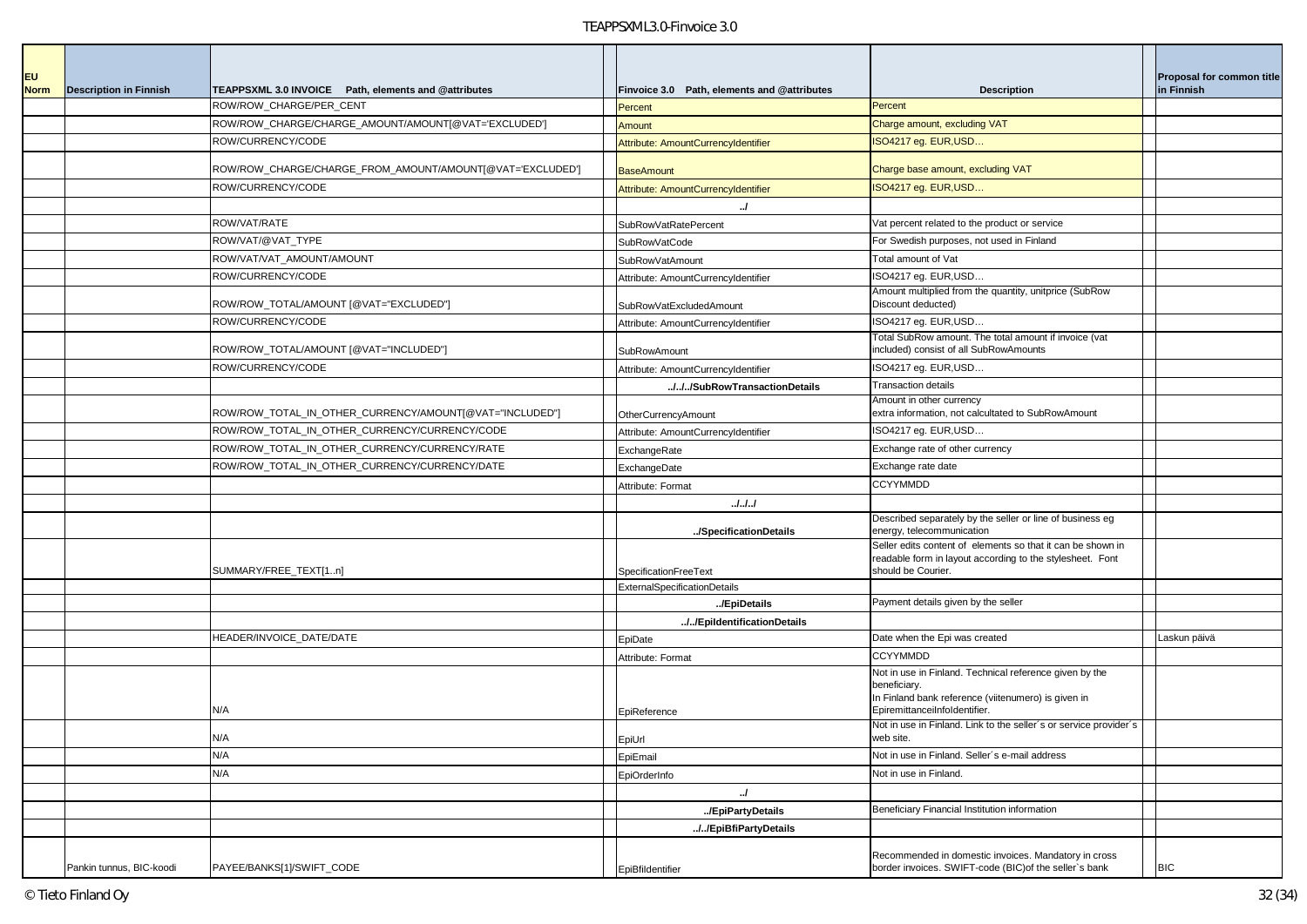| <b>EU</b>    |                                              |                                                                                                                                                                             |                                             |                                                                                                                                                                             | Proposal for common title |
|--------------|----------------------------------------------|-----------------------------------------------------------------------------------------------------------------------------------------------------------------------------|---------------------------------------------|-----------------------------------------------------------------------------------------------------------------------------------------------------------------------------|---------------------------|
| <b>Norm</b>  | <b>Description in Finnish</b>                | TEAPPSXML 3.0 INVOICE Path, elements and @attributes                                                                                                                        | Finvoice 3.0 Path, elements and @attributes | <b>Description</b><br><b>BIC</b>                                                                                                                                            | in Finnish                |
|              |                                              | PAYEE/BANKS[1]/BANK_NAME                                                                                                                                                    | Attribute: IdentificationSchemeName         | Name of the Beneficiary's bank                                                                                                                                              |                           |
|              |                                              |                                                                                                                                                                             | EpiBfiName<br>$\cdot$                       |                                                                                                                                                                             |                           |
|              |                                              |                                                                                                                                                                             |                                             | Seller's details. There ar two alternative information: Bei                                                                                                                 |                           |
|              |                                              |                                                                                                                                                                             | //EpiBeneficiaryPartyDetails                | which is the companys id (Business ID) or name and address,<br>which is text field.                                                                                         |                           |
|              |                                              | PAYEE/CUSTOMER_INFORMATION/CUSTOMER_NAME[1]                                                                                                                                 | <b>EpiNameAddressDetails</b>                | Beneficiary name and address. Alternative for the Bei-info                                                                                                                  |                           |
|              |                                              | PAYEE/CUSTOMER INFORMATION/ORGANIZATION NUMBER                                                                                                                              | EpiBei                                      | In Finland Business ID                                                                                                                                                      |                           |
|              | askuttajan IBAN-tilinumero                   | PAYEE/BANKS[1]/IBAN_ACCOUNT_NUMBER                                                                                                                                          | EpiAccountID                                | Seller's account number                                                                                                                                                     | <b>IBAN</b>               |
|              |                                              |                                                                                                                                                                             | Attribute: IdentificationSchemeName         | <b>IBAN or BBAN</b>                                                                                                                                                         |                           |
|              |                                              |                                                                                                                                                                             |                                             |                                                                                                                                                                             |                           |
|              |                                              |                                                                                                                                                                             | /EpiPaymentInstructionDetails               |                                                                                                                                                                             |                           |
|              | Laskun aihe                                  | HEADER/PAYMENT_INSTRUCTION_IDENTIFIER                                                                                                                                       | EpiPaymentInstructionId                     | dentifier generated by the beneficiary. If the invoice is E-<br>invoice for consumers this information is mandatory. The<br>bank combines this information with SenderInfo. | Laskutusaihe              |
|              |                                              | N/A                                                                                                                                                                         | EpiTransactionTypeCode                      | Not in use in Finland. Technical type code for payment related<br>to the invoice.                                                                                           |                           |
|              |                                              | N/A                                                                                                                                                                         | EpilnstructionCode                          | Not in use in Finland. Priority of the payment instructed by the<br>seller                                                                                                  |                           |
| <b>BT-83</b> | Maksuviite                                   | PAYEE/DETAILS_OF_PAYMENT/FI_PAYMENT_REFERENCE, if<br>IdentificationSchemeName = SPY<br>PAYEE/DETAILS OF PAYMENT/ IPI REFERENCE, if IdentificationSchemeName =<br><b>ISO</b> | EpiRemittanceInfoldentifier                 | Payment details. In domestic payment the bank reference<br>number (Viitenumero) is in this field in Finland                                                                 | Viitenumero               |
|              |                                              |                                                                                                                                                                             | Attribute: IdentificationSchemeName         | SPY (20 numbers, no spaces) or ISO (RF)                                                                                                                                     |                           |
|              | askun maksettava/hyvitettävä<br>BT-115 määrä | SUMMARY/INVOICE_TOTAL/AMOUNT[@VAT="INCLUDED"]<br>or if not exist<br>SUMMARY/INVOICE_TOTAL/AMOUNT[@VAT="EXCLUDED"]                                                           | EpilnstructedAmount                         | The amount specified by the invoicer as the amount to be<br>paid.                                                                                                           | Maksettava                |
|              |                                              | HEADER/CURRENCY/CODE                                                                                                                                                        | Attribute: AmountCurrencyIdentifier         | ISO4217 eg. EUR,USD                                                                                                                                                         |                           |
|              |                                              | N/A                                                                                                                                                                         | EpiCharge                                   | Attribute is ChargeOption.                                                                                                                                                  |                           |
|              |                                              | PAYEE/METHOD_OF_PAYMENT                                                                                                                                                     | Attribute: ChargeOption                     | ChargeOption attribute values are OUR, BEN, SHA. Value is<br>SHA in domestic invoices in Finland. For SEPA payments the<br>value is SLEV                                    |                           |
|              |                                              | HEADER/DUE_DATE/DATE                                                                                                                                                        | EpiDateOptionDate                           | Only valid value in Finland is Duedate. See also<br>PaymenttermsDetails                                                                                                     | Eräpäivä                  |
|              |                                              |                                                                                                                                                                             | Attribute: Format                           | <b>CCYYMMDD</b>                                                                                                                                                             |                           |
| <b>BT-81</b> |                                              | PAYEE/PAYMENT_MEANS/@PAYMENT_MEANS_CODE                                                                                                                                     | <b>EpiPaymentMeansCode</b>                  | <b>Check instructions from EU Norm</b>                                                                                                                                      |                           |
| <b>BT-82</b> |                                              | PAYEE/PAYMENT_MEANS                                                                                                                                                         | EpiPaymentMeansText                         | Info, how a payment is excepted to pay                                                                                                                                      |                           |
|              |                                              |                                                                                                                                                                             | $\overline{a}$                              |                                                                                                                                                                             |                           |
|              |                                              | N/A                                                                                                                                                                         | InvoiceUrlNameText                          | Name of the link eg. Appendix of invoice, Notice.                                                                                                                           |                           |
|              |                                              | SUMMARY/LINKS/LINK[@OBJECT="InvoiceUrlText"]                                                                                                                                |                                             | Link to the web site of the service provider eg. Seller's                                                                                                                   |                           |
|              | BT-124 Liitelinkki                           | HEADER/INVOICE_APPENDIX_SERVICE/APPENDIX_ID_                                                                                                                                | InvoiceUrlText                              | database, invoice hotel services etc. See implementation<br>quide: usage of the linksin Finvoice.                                                                           |                           |
|              |                                              | N/A                                                                                                                                                                         | StorageUrlText                              | Link to the own database.Can be used for visualisation of<br>whole document like Invoice, Order etc.                                                                        |                           |
|              |                                              | N/A                                                                                                                                                                         | LayOutIdentifier                            | xsl-file name if other layout used than Finvoice.xsl. The usage<br>of this element should be agreed with bank (not in used yet)                                             |                           |
|              |                                              | RECEIVER/CUSTOMER SEGMENT                                                                                                                                                   | InvoiceSegmentIdentifier                    | Information related to the customer segment. Can be used for<br>showing dedicated advertisement in InvoiceUrlNameText and<br>in InvoiceUrlText                              |                           |